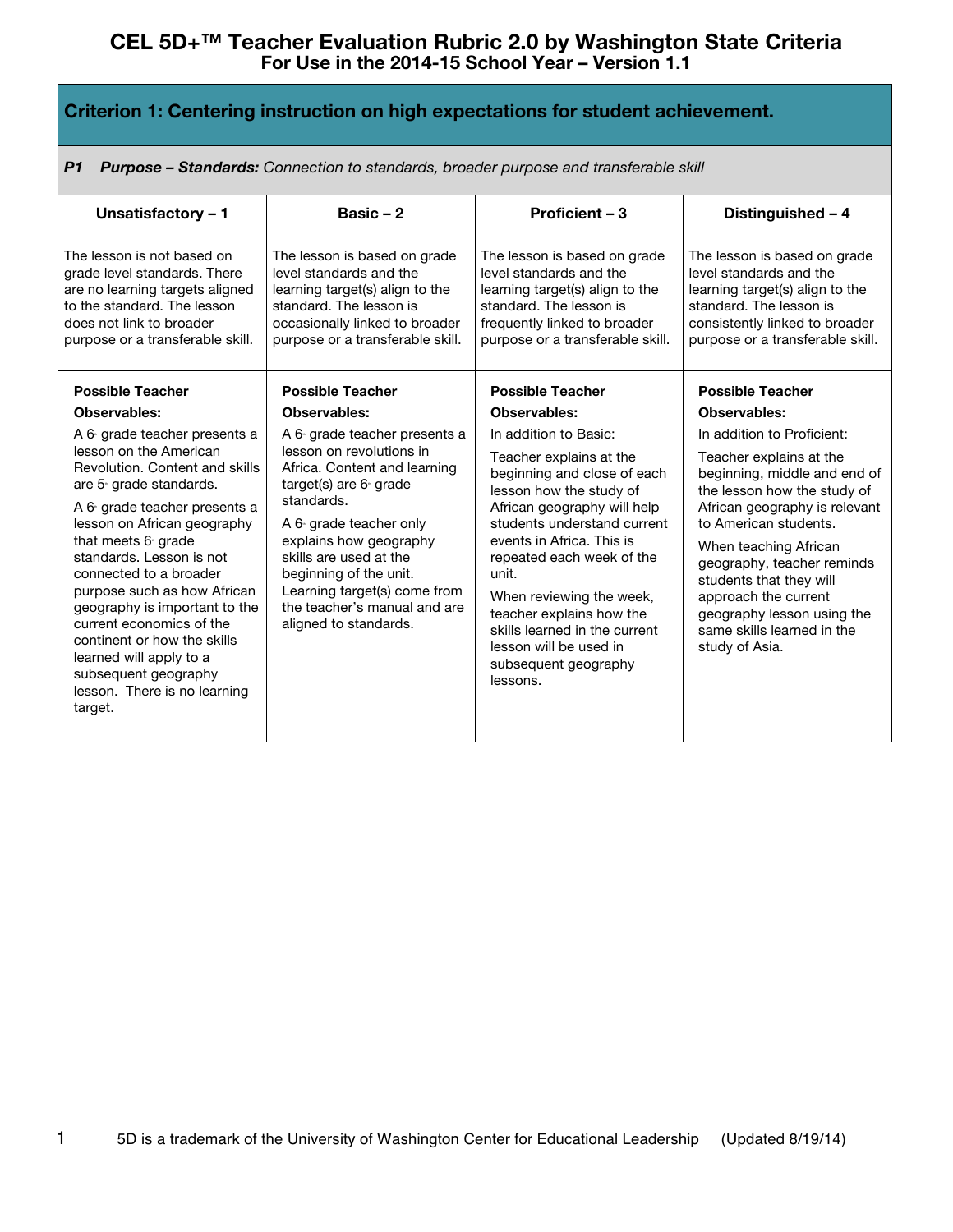| Criterion 1: Centering instruction on high expectations for student achievement. |
|----------------------------------------------------------------------------------|
|----------------------------------------------------------------------------------|

#### *P4 Purpose – Learning Target: Communication of learning target(s)*

| Unsatisfactory - 1                                                                                             | Basic $-2$                                                                                                                                                                                                                  | Proficient - 3                                                                                                                                                                                                 | Distinguished - 4                                                                                                                                                                                                                                                                                                                                                       |
|----------------------------------------------------------------------------------------------------------------|-----------------------------------------------------------------------------------------------------------------------------------------------------------------------------------------------------------------------------|----------------------------------------------------------------------------------------------------------------------------------------------------------------------------------------------------------------|-------------------------------------------------------------------------------------------------------------------------------------------------------------------------------------------------------------------------------------------------------------------------------------------------------------------------------------------------------------------------|
| Teacher rarely or never states<br>or communicates with<br>students about the learning<br>target(s).            | Teacher states the learning<br>target(s) at the beginning of<br>each lesson.                                                                                                                                                | Teacher communicates the<br>learning target(s) through<br>verbal and visual strategies<br>and checks for student<br>understanding of what the<br>target(s) are.                                                | Teacher communicates the<br>learning target(s) through<br>verbal and visual strategies,<br>checks for student<br>understanding of what the<br>target(s) are and references the<br>target throughout instruction.                                                                                                                                                        |
| <b>Possible Teacher</b><br>Observable:                                                                         | <b>Possible Teacher</b><br>Observable:                                                                                                                                                                                      | <b>Possible Teacher</b><br>Observable:                                                                                                                                                                         | <b>Possible Teacher</b><br>Observables:                                                                                                                                                                                                                                                                                                                                 |
| Teacher gives students an<br>article about whale migration                                                     | Teacher states the learning                                                                                                                                                                                                 | In addition to Basic:                                                                                                                                                                                          | In addition to Proficient:                                                                                                                                                                                                                                                                                                                                              |
| and asks students to take<br>notes.                                                                            | target at the beginning of the<br>lesson before giving out an<br>article about whale migration.<br>Teacher states, "After reading<br>and taking notes on your<br>article, you will learn three<br>ways scientists study the | At the beginning of the lesson,<br>teacher states as well as writes<br>the learning target on the<br>board and asks students to<br>turn to a partner and explain<br>the learning target in their own<br>words. | As students read the article,<br>teacher asks, "What are the<br>three things we are trying to<br>learn by reading this article?"<br>"Are you finding this<br>information?"                                                                                                                                                                                              |
|                                                                                                                | migration pattern of whales<br>and how their method changed<br>over the past 10 years."                                                                                                                                     |                                                                                                                                                                                                                | At the end of the lesson,<br>teacher asks students to share<br>with a partner what they were<br>focused on learning and their<br>evidence from the reading.                                                                                                                                                                                                             |
| <b>Possible Student</b><br>Observable:                                                                         | <b>Possible Student</b>                                                                                                                                                                                                     | <b>Possible Student</b><br>Observable:                                                                                                                                                                         | <b>Possible Student</b><br>Observable:                                                                                                                                                                                                                                                                                                                                  |
| A student asks, "What are we<br>learning today?" Teacher asks<br>the student to get started on<br>the reading. | Observable:<br>A student asks, "What are we<br>learning today?" Teacher<br>repeats the learning target for<br>the student.                                                                                                  | Students turn to each other<br>before starting the task and<br>accurately explain the learning<br>target in their own words.                                                                                   | A student explains to another<br>student three ways scientists<br>study the migration pattern of<br>whales but does not talk about<br>how the method has changed<br>over the past 10 years.<br>Another student says, "That is<br>part of what we were<br>supposed to learn. Here is<br>what I found out about how the<br>method has changed over the<br>past 10 years." |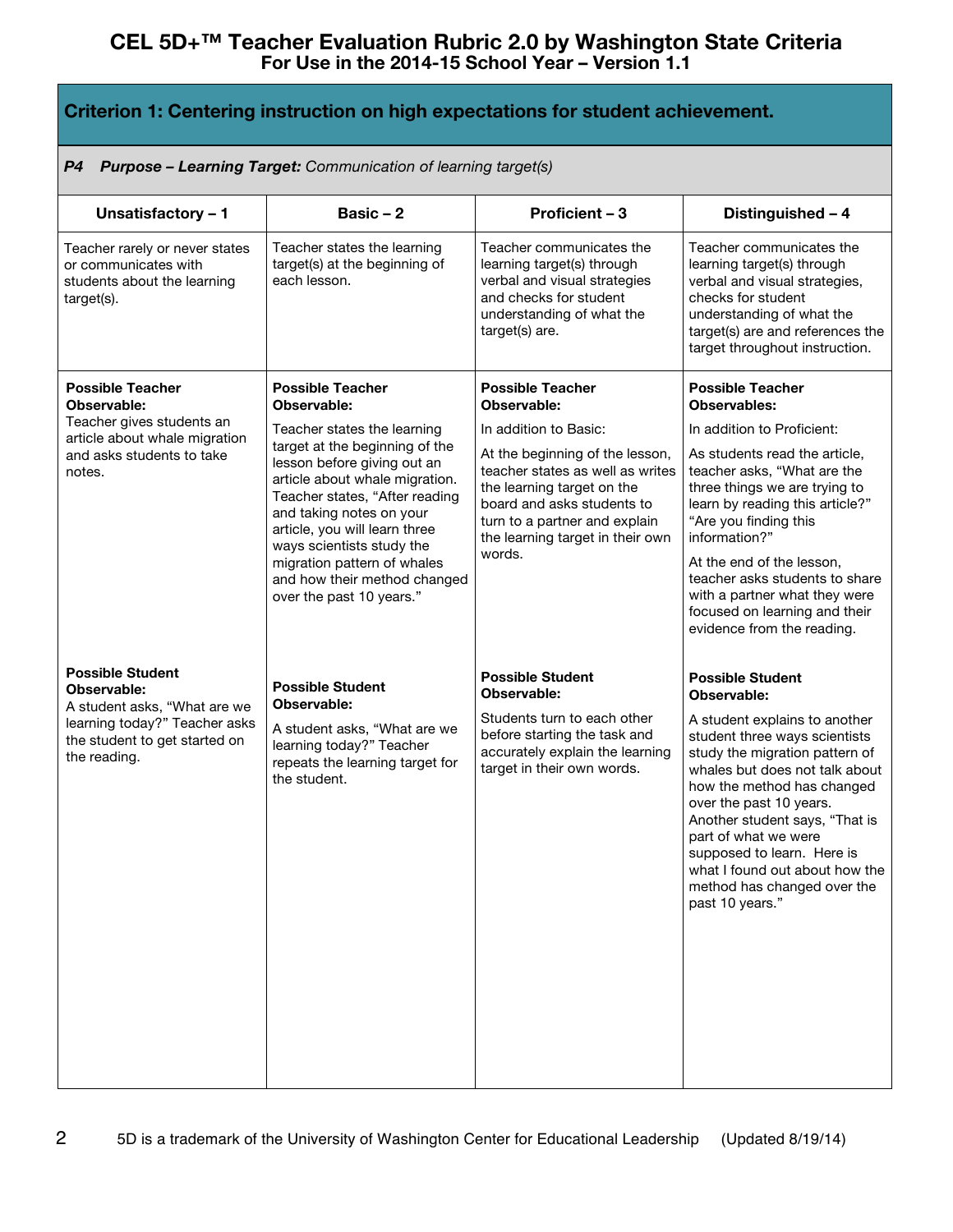| Criterion 1: Centering instruction on high expectations for student achievement.                                                                                                       |                                                                                                                                                                                                                                     |                                                                                                                                                                                                                                                                    |                                                                                                                                                                                                                                                                                                                                                                                                                               |
|----------------------------------------------------------------------------------------------------------------------------------------------------------------------------------------|-------------------------------------------------------------------------------------------------------------------------------------------------------------------------------------------------------------------------------------|--------------------------------------------------------------------------------------------------------------------------------------------------------------------------------------------------------------------------------------------------------------------|-------------------------------------------------------------------------------------------------------------------------------------------------------------------------------------------------------------------------------------------------------------------------------------------------------------------------------------------------------------------------------------------------------------------------------|
| <b>Purpose - Learning Target:</b> Success criteria and performance task(s)<br>P5                                                                                                       |                                                                                                                                                                                                                                     |                                                                                                                                                                                                                                                                    |                                                                                                                                                                                                                                                                                                                                                                                                                               |
| Unsatisfactory - 1                                                                                                                                                                     | Basic - 2                                                                                                                                                                                                                           | Proficient - 3                                                                                                                                                                                                                                                     | Distinguished - 4                                                                                                                                                                                                                                                                                                                                                                                                             |
| The success criteria for the<br>learning target(s) are<br>nonexistent or aren't clear to<br>students.                                                                                  | The success criteria for the<br>learning target(s) are clear to<br>students. The performance<br>tasks align to the success<br>criteria in a limited manner.                                                                         | The success criteria for the<br>learning target(s) are clear to<br>students. The performance<br>tasks align to the success<br>criteria.                                                                                                                            | The success criteria for the<br>learning target(s) are clear to<br>students. The performance<br>tasks align to the success<br>criteria. Students refer to<br>success criteria and use them<br>for improvement.                                                                                                                                                                                                                |
| <b>Possible Teacher</b><br>Observable:<br>Teacher states what students<br>will learn by writing personal<br>narratives, but does not<br>share what successful<br>narratives look like. | <b>Possible Teacher</b><br>Observable:<br>Teacher explains a four-point<br>rubric for personal narratives<br>and states that the success<br>criteria is to meet level 4 on<br>the rubric.                                           | <b>Possible Teacher</b><br>Observable:<br>Teacher shows students<br>examples of exemplary<br>personal narratives and has<br>students describe why the<br>writing is exemplary. Teacher<br>states that the success<br>criteria is to meet level 4 on<br>the rubric. | <b>Possible Teacher</b><br>Observable:<br>In addition to Proficient:<br>The rubric with samples of<br>student writing is posted in<br>the front of the room. In the<br>middle of independent<br>writing, students are asked to<br>reread the rubric before<br>continuing.<br>During the last five minutes of<br>the lesson, students are<br>handed an exit slip that each<br>student has to complete<br>before leaving class. |
| <b>Possible Student</b><br>Observable:<br>A student asks teacher, "Is<br>this good enough?" Teacher<br>says, "You're getting close.<br>Just keep trying."                              | <b>Possible Student</b><br>Observable:<br>During independent writing<br>time 5 or 6 students in the<br>class ask teacher if their<br>writing meets the expected<br>success criteria. Teacher tells<br>them to look at their rubric. | <b>Possible Student</b><br><b>Observable:</b><br>Students create a four-point<br>rubric for effective personal<br>narratives.<br>After their independent<br>writing time, students are<br>asked to compare their<br>writing to the rubric they<br>created.         | <b>Possible Student</b><br>Observable:<br>At the end of the lesson all<br>students write about one<br>aspect of their writing they<br>need to improve in order to<br>reach the exemplary level.                                                                                                                                                                                                                               |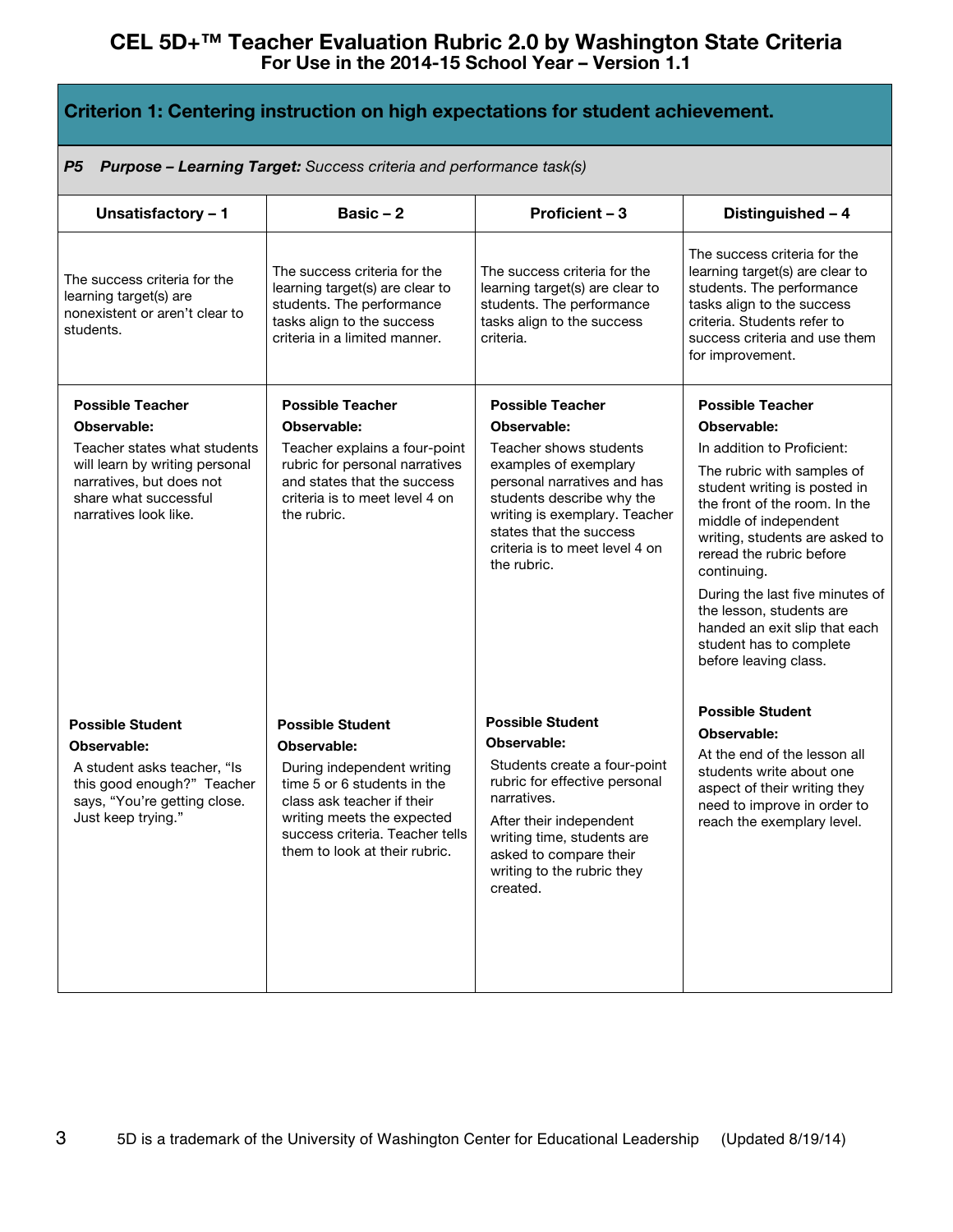| Criterion 1: Centering instruction on high expectations for student achievement.                                                                                                               |                                                                                                                                                                                                                                                                                                                                                                                           |                                                                                                                                                                                                                                                           |                                                                                                                                                                                                                                                                                                                                                                                                                                                                                                   |
|------------------------------------------------------------------------------------------------------------------------------------------------------------------------------------------------|-------------------------------------------------------------------------------------------------------------------------------------------------------------------------------------------------------------------------------------------------------------------------------------------------------------------------------------------------------------------------------------------|-----------------------------------------------------------------------------------------------------------------------------------------------------------------------------------------------------------------------------------------------------------|---------------------------------------------------------------------------------------------------------------------------------------------------------------------------------------------------------------------------------------------------------------------------------------------------------------------------------------------------------------------------------------------------------------------------------------------------------------------------------------------------|
| SE3<br>Student Engagement - Engagement Strategies: High cognitive demand                                                                                                                       |                                                                                                                                                                                                                                                                                                                                                                                           |                                                                                                                                                                                                                                                           |                                                                                                                                                                                                                                                                                                                                                                                                                                                                                                   |
| Unsatisfactory - 1                                                                                                                                                                             | Basic $-2$                                                                                                                                                                                                                                                                                                                                                                                | Proficient - 3                                                                                                                                                                                                                                            | Distinguished - 4                                                                                                                                                                                                                                                                                                                                                                                                                                                                                 |
| Teacher expectations and<br>strategies engage few or no<br>students in work of high<br>cognitive demand.                                                                                       | Teacher expectations and<br>strategies engage some<br>students in work of high<br>cognitive demand.                                                                                                                                                                                                                                                                                       | Teacher expectations and<br>strategies engage most<br>students in work of high<br>cognitive demand.                                                                                                                                                       | Teacher expectations and<br>strategies engage all students<br>in work of high cognitive<br>demand.                                                                                                                                                                                                                                                                                                                                                                                                |
| <b>Possible Teacher</b><br>Observable:                                                                                                                                                         | <b>Possible Teacher</b><br>Observables:                                                                                                                                                                                                                                                                                                                                                   | <b>Possible Teacher</b><br>Observable:                                                                                                                                                                                                                    | <b>Possible Teacher</b><br>Observables:                                                                                                                                                                                                                                                                                                                                                                                                                                                           |
| Teacher writes a problem on<br>the board about finding the<br>surface area of an irregular<br>shape. Teacher poses<br>questions such as, "What is<br>the hypotenuse?" "What is<br>the answer?" | Teacher writes a problem on<br>the board about finding the<br>surface area of an irregular<br>shape and asks students to<br>work independently to solve<br>the problem.<br>Teacher pulls popsicle sticks<br>out of a jar, calls on five<br>students randomly to explain<br>how they solved the problem,<br>and the other students are<br>asked to pose questions to<br>the five students. | Teacher writes a problem on<br>the board about finding the<br>surface area of an irregular<br>shape, asks students to work<br>independently to solve the<br>problem, and then asks<br>students to turn to a partner<br>and explain how they solved<br>it. | Teacher writes a problem on<br>the board about finding the<br>surface area of an irregular<br>shape. Students work<br>independently to solve the<br>problem.<br>Teacher asks students to use<br>their "A/B" partners. "A"<br>partners are asked to turn to<br>their partner and explain how<br>they solved the problem. "B"<br>partners are asked to restate<br>what "A" said and whether<br>they agree or not and why.<br>Teacher monitors for student<br>participation while partners<br>share. |
| <b>Possible Student</b>                                                                                                                                                                        | <b>Possible Student</b>                                                                                                                                                                                                                                                                                                                                                                   | <b>Possible Student</b>                                                                                                                                                                                                                                   | <b>Possible Student</b>                                                                                                                                                                                                                                                                                                                                                                                                                                                                           |
| Observable:                                                                                                                                                                                    | Observable:                                                                                                                                                                                                                                                                                                                                                                               | Observable:                                                                                                                                                                                                                                               | <b>Observable:</b><br>Students work independently                                                                                                                                                                                                                                                                                                                                                                                                                                                 |
| The same two or three<br>students call out answers to<br>teacher's questions.                                                                                                                  | Students work independently<br>to solve the problem and<br>respond to teacher's<br>questions when called upon.<br>Some students pose<br>questions to their<br>classmates.                                                                                                                                                                                                                 | Students work independently<br>to solve the problem and all<br>turn to a partner to explain<br>how they solved it.                                                                                                                                        | to solve the problem and all<br>turn to a partner to explain<br>how they solved it. Students<br>restate their partner's'<br>reasoning, whether or not<br>they agree, and why.                                                                                                                                                                                                                                                                                                                     |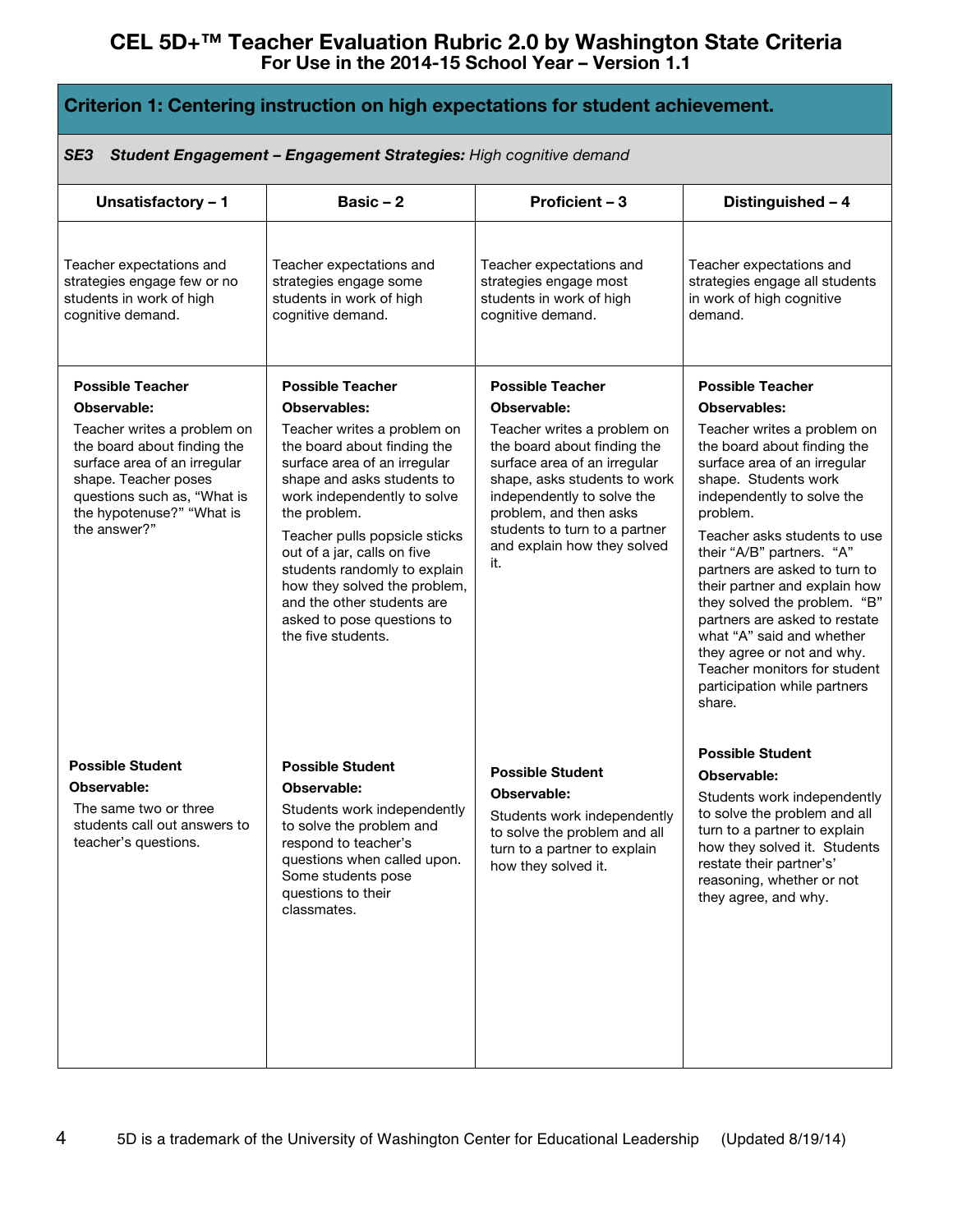### **Criterion 1: Centering instruction on high expectations for student achievement.**

*CEC3 Classroom Environment & Culture – Classroom Routines & Rituals: Discussion, collaboration and accountability*

| Unsatisfactory - 1                                                                                                                                                                                                                                                                                                                                         | Basic-2                                                                                                                                                                                                                                                                                                                                                                                                                                                                                            | Proficient - 3                                                                                                                                                                                                                                                                                                                                                                                                                                                                           | Distinguished - 4                                                                                                                                                                                                                                                                                                                                                                          |
|------------------------------------------------------------------------------------------------------------------------------------------------------------------------------------------------------------------------------------------------------------------------------------------------------------------------------------------------------------|----------------------------------------------------------------------------------------------------------------------------------------------------------------------------------------------------------------------------------------------------------------------------------------------------------------------------------------------------------------------------------------------------------------------------------------------------------------------------------------------------|------------------------------------------------------------------------------------------------------------------------------------------------------------------------------------------------------------------------------------------------------------------------------------------------------------------------------------------------------------------------------------------------------------------------------------------------------------------------------------------|--------------------------------------------------------------------------------------------------------------------------------------------------------------------------------------------------------------------------------------------------------------------------------------------------------------------------------------------------------------------------------------------|
| Routines for discussion and<br>collaborative work are absent,<br>poorly executed or do not hold<br>students accountable for their<br>work and learning.                                                                                                                                                                                                    | Routines for discussion and<br>collaborative work are present,<br>but may not result in effective<br>discourse. Students are held<br>accountable for completing<br>their work but not for learning.                                                                                                                                                                                                                                                                                                | Routines for discussion and<br>collaborative work have been<br>taught, are evident, and result<br>in effective discourse related<br>to the lesson purpose. With<br>prompts, students use these<br>routines during the lesson.<br>Students are held accountable<br>for their work and learning.                                                                                                                                                                                           | Routines for discussion and<br>collaborative work have been<br>explicitly taught, are evident,<br>and result in effective<br>discourse related to the lesson<br>purpose. Students<br>independently use the routines<br>during the lesson. Students are<br>held accountable for their<br>work, take ownership for their<br>learning and support the<br>learning of others.                  |
| <b>Possible Teacher</b>                                                                                                                                                                                                                                                                                                                                    | <b>Possible Teacher</b>                                                                                                                                                                                                                                                                                                                                                                                                                                                                            | <b>Possible Teacher</b>                                                                                                                                                                                                                                                                                                                                                                                                                                                                  | <b>Possible Teacher</b>                                                                                                                                                                                                                                                                                                                                                                    |
| <b>Observables:</b>                                                                                                                                                                                                                                                                                                                                        | <b>Observables:</b>                                                                                                                                                                                                                                                                                                                                                                                                                                                                                | Observables:                                                                                                                                                                                                                                                                                                                                                                                                                                                                             | Observables:                                                                                                                                                                                                                                                                                                                                                                               |
| Teacher has posted sentence<br>stems and invitations such as:<br>"What do you think about<br>that?" or "Do you agree?" or<br>"What is your evidence?" but<br>has never formally introduced<br>them to students.<br>Teacher has set few<br>expectations for partner<br>conversations.<br>Teacher shouts or says<br>"shhhhh" to small groups to<br>be quiet. | Teacher has posted and<br>introduced sentence stems<br>and invitations such as: "What<br>do you think about that?" or<br>"Do you agree?" or "What is<br>your evidence?" but students<br>seem artificial when using<br>them.<br>Teacher occasionally prompts<br>students to use A-B partners,<br>prompts one to go first, then<br>the other, and has set times<br>for the conversation.<br>Teacher tells small groups to<br>"stay on task" but does not<br>provide guidelines for<br>participation. | Teacher has posted and<br>refers to sentence stems and<br>invitations such as: "What do<br>you think about that?" or "Do<br>you agree?" or "What is your<br>evidence?" Teacher prompts<br>students to use the sentence<br>stems during their discussion.<br>With teacher prompting,<br>students use an A-B partner<br>structure for their<br>conversation. Students keep<br>track of their own air time.<br>Teacher monitors group work<br>and ensures use of<br>participation protocol. | In addition to Proficient:<br>Teacher has posted, refers to<br>and expects students to use<br>sentence stems and<br>invitations such as: "What do<br>you think about that?" or "Do<br>you agree?" or "What is your<br>evidence?" Students do so<br>naturally and without teacher<br>prompting.<br>Teacher and students monitor<br>group work and ensure use of<br>participation protocols. |
|                                                                                                                                                                                                                                                                                                                                                            |                                                                                                                                                                                                                                                                                                                                                                                                                                                                                                    | <b>Possible Student</b>                                                                                                                                                                                                                                                                                                                                                                                                                                                                  | <b>Possible Student</b>                                                                                                                                                                                                                                                                                                                                                                    |
| <b>Possible Student</b>                                                                                                                                                                                                                                                                                                                                    | <b>Possible Student</b><br><b>Observables:</b>                                                                                                                                                                                                                                                                                                                                                                                                                                                     | <b>Observables:</b>                                                                                                                                                                                                                                                                                                                                                                                                                                                                      | <b>Observables:</b>                                                                                                                                                                                                                                                                                                                                                                        |
| <b>Observables:</b><br>Students are content to have<br>teacher dominate classroom<br>conversations.<br>Individual students focus on<br>socializing with their peers.                                                                                                                                                                                       | Students robotically use<br>phrases like "I agree with "<br>or "I disagree with," but<br>neglect to listen to one<br>another, therefore making the<br>discourse flat and artificial.<br>Students perform closing<br>procedures that include<br>materials/assignment<br>management.                                                                                                                                                                                                                 | With coaching from teacher,<br>students use phrases like "I<br>agree with " or "I disagree<br>with" as a routine to listen<br>to and build discourse around<br>a topic.<br>Students perform closing<br>procedures that include<br>individual reflection and<br>materials/assignment<br>management.                                                                                                                                                                                       | Students consistently use<br>phrases like"I agree with "<br>or "I disagree with" as a<br>routine to listen to and build<br>discourse around a topic.<br>Students perform closing<br>procedures that include<br>individual/joint reflection and<br>materials/assignment<br>management.                                                                                                      |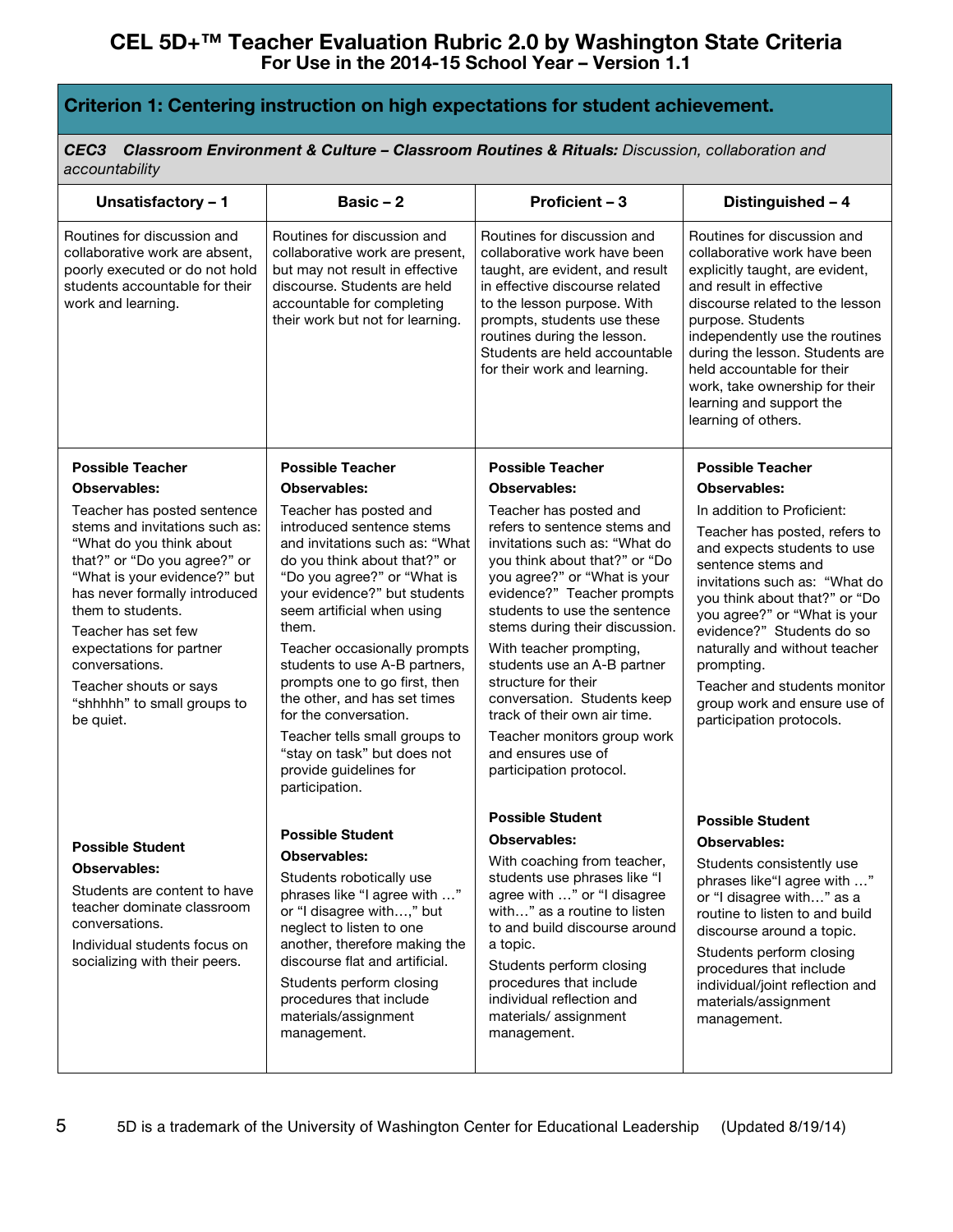## **Criterion 2: Demonstrating effective teaching practices.**

#### *SE1 Student Engagement – Intellectual Work: Quality of questioning*

| Unsatisfactory - 1                                                                                                                                                                                                                                                                                  | Basic $-2$                                                                                                                                                                                                                                                                                                                                                            | Proficient - 3                                                                                                                                                                                                                                                                                                                                                                                                                                                                                                                                                                             | Distinguished - 4                                                                                                                                                                                                                                                                                                                                                          |
|-----------------------------------------------------------------------------------------------------------------------------------------------------------------------------------------------------------------------------------------------------------------------------------------------------|-----------------------------------------------------------------------------------------------------------------------------------------------------------------------------------------------------------------------------------------------------------------------------------------------------------------------------------------------------------------------|--------------------------------------------------------------------------------------------------------------------------------------------------------------------------------------------------------------------------------------------------------------------------------------------------------------------------------------------------------------------------------------------------------------------------------------------------------------------------------------------------------------------------------------------------------------------------------------------|----------------------------------------------------------------------------------------------------------------------------------------------------------------------------------------------------------------------------------------------------------------------------------------------------------------------------------------------------------------------------|
| Teacher rarely or never asks<br>questions to probe and<br>deepen students'<br>understanding or uncover<br>misconceptions.                                                                                                                                                                           | Teacher occasionally asks<br>questions to probe and<br>deepen students'<br>understanding or uncover<br>misconceptions.                                                                                                                                                                                                                                                | Teacher frequently asks<br>questions to probe and<br>deepen students'<br>understanding or uncover<br>misconceptions. Teacher<br>assists students in clarifying<br>their thinking with one<br>another.                                                                                                                                                                                                                                                                                                                                                                                      | Teacher frequently asks<br>questions to probe and<br>deepen students'<br>understanding or uncover<br>misconceptions. Teacher<br>assists students in clarifying<br>and assessing their thinking<br>with one another. Students<br>question one another to probe<br>for deeper thinking.                                                                                      |
| <b>Possible Teacher</b>                                                                                                                                                                                                                                                                             | <b>Possible Teacher</b>                                                                                                                                                                                                                                                                                                                                               | <b>Possible Teacher</b>                                                                                                                                                                                                                                                                                                                                                                                                                                                                                                                                                                    | <b>Possible Teacher</b>                                                                                                                                                                                                                                                                                                                                                    |
| <b>Observables:</b>                                                                                                                                                                                                                                                                                 | Observables:                                                                                                                                                                                                                                                                                                                                                          | <b>Observables:</b>                                                                                                                                                                                                                                                                                                                                                                                                                                                                                                                                                                        | Observable:                                                                                                                                                                                                                                                                                                                                                                |
| Teacher's questions are at the<br>knowledge level such as,<br>"Where did the Civil War<br>start?" "What states seceded<br>from the Union during the<br>Civil War?"<br>If a student answers<br>incorrectly, teacher "corrects"<br>the student and quickly<br>moves to another knowledge<br>question. | Teacher's questions are<br>primarily at the knowledge<br>level, and occasionally at an<br>application level such as,<br>"Describe in your own words<br>what Lincoln meant by _____"<br>or "Why was Lincoln's speech<br>at Gettysburg significant?"<br>If a student answers<br>incorrectly, teacher provides a<br>brief explanation of why the<br>answer is incorrect. | The majority of teacher's<br>questions are at the<br>application, analysis,<br>synthesis or evaluation level<br>such as, "How does what<br>occurred during the final<br>stages of the Civil War<br>compare with what happened<br>during the Revolutionary<br>War?" or "What could have<br>been the outcome of the war<br>if the North had not won the<br>battle at Gettysburg?"<br>If a student has faulty thinking<br>or does not provide enough<br>evidence for their response,<br>teacher asks the entire class<br>to discuss in their table<br>groups and come up with<br>other ideas. | In addition to Proficient:<br>Teacher spends the beginning<br>of a lesson explaining the<br>difference between low and<br>high level questions along<br>with a process for students to<br>question and respond to one<br>another.                                                                                                                                          |
| <b>Possible Student</b><br>Observables:<br>One student raises her hand<br>and responds to teacher's<br>question with a one-word<br>answer.<br>Another student answers<br>teacher's next question with<br>another one-word answer.                                                                   | <b>Possible Student</b><br>Observable:<br>One student states, "Oh that<br>makes sense, I now see why<br>that answer is incorrect."                                                                                                                                                                                                                                    | <b>Possible Student</b><br>Observable:<br>At the end of a discussion in<br>response to open-ended<br>questions, students write<br>down how their thinking has<br>changed as a result of the<br>discussion.                                                                                                                                                                                                                                                                                                                                                                                 | <b>Possible Student</b><br>Observables:<br>In addition to Proficient:<br>A student states to another<br>student, "I do not agree with<br>your analysis of the situation<br>because " Another student<br>responds, "That could be<br>correct, but"<br>One student says to another,<br>"I used to think this way, but<br>you brought up some good<br>points, so now I think" |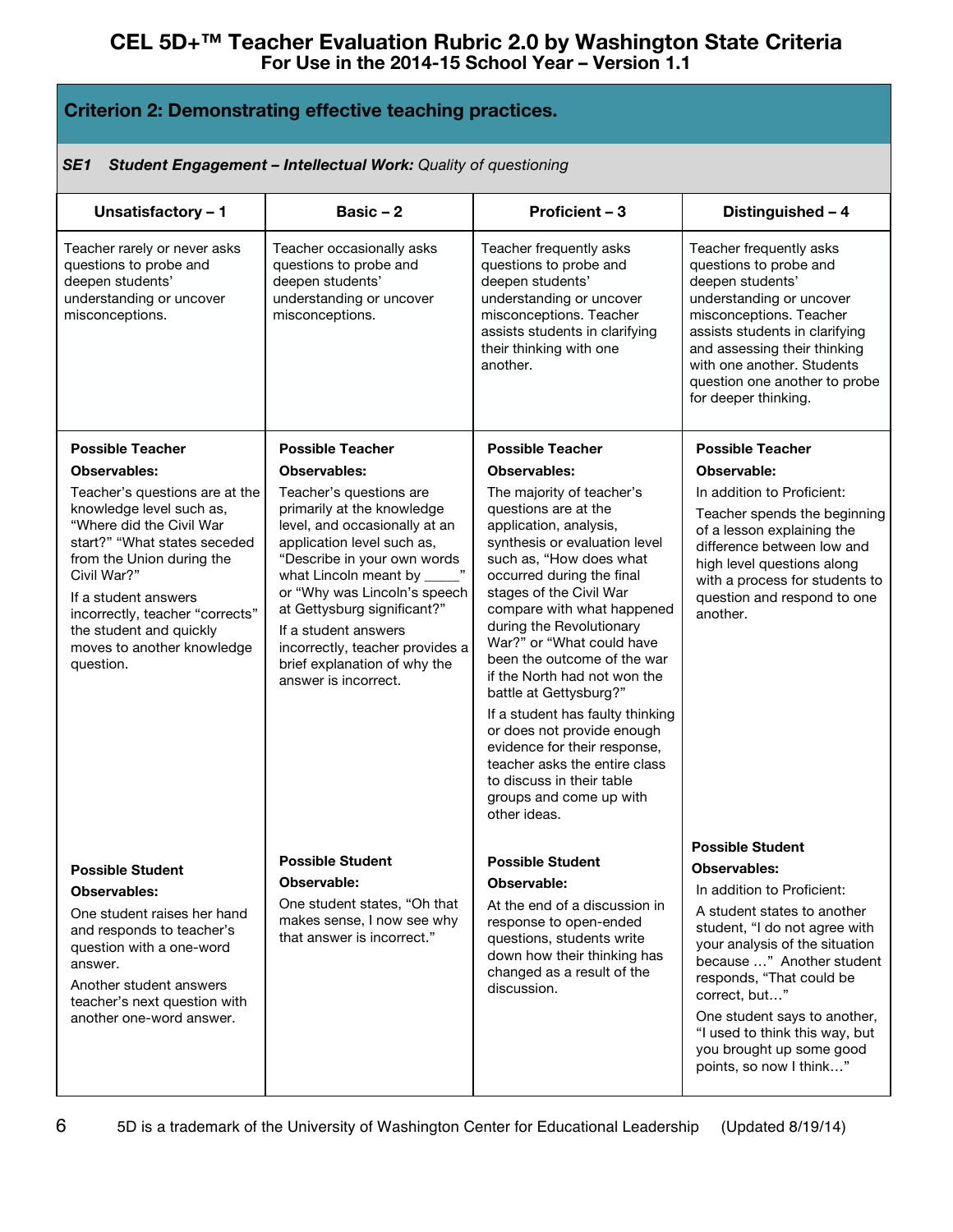# **Criterion 2: Demonstrating effective teaching practices.**

*SE5 Student Engagement – Engagement Strategies: Expectation, support and opportunity for participation and meaning making*

| Unsatisfactory - 1                                                                                                                                                                                                                                                                                                                        | Basic $-2$                                                                                                                                                                                                                                                                                                                                                      | Proficient - 3                                                                                                                                                                                                                                                                                                                                                                                                                                                                                                                                                                                                                          | Distinguished - 4                                                                                                                                                                                                                                                                                                                                                         |
|-------------------------------------------------------------------------------------------------------------------------------------------------------------------------------------------------------------------------------------------------------------------------------------------------------------------------------------------|-----------------------------------------------------------------------------------------------------------------------------------------------------------------------------------------------------------------------------------------------------------------------------------------------------------------------------------------------------------------|-----------------------------------------------------------------------------------------------------------------------------------------------------------------------------------------------------------------------------------------------------------------------------------------------------------------------------------------------------------------------------------------------------------------------------------------------------------------------------------------------------------------------------------------------------------------------------------------------------------------------------------------|---------------------------------------------------------------------------------------------------------------------------------------------------------------------------------------------------------------------------------------------------------------------------------------------------------------------------------------------------------------------------|
| Teacher rarely or never uses<br>engagement strategies and<br>structures that facilitate<br>participation and meaning<br>making by all students. Few<br>students have the opportunity<br>to engage in quality talk.                                                                                                                        | Teacher uses engagement<br>strategies and structures that<br>facilitate participation and<br>meaning making by students.<br>Some students have the<br>opportunity to engage in<br>quality talk.                                                                                                                                                                 | Teacher sets expectation and<br>provides support for a variety<br>of engagement strategies and<br>structures that facilitate<br>participation and meaning<br>making by students. Most<br>students have the opportunity<br>to engage in quality talk.                                                                                                                                                                                                                                                                                                                                                                                    | Teacher sets expectation and<br>provides support for a variety<br>of engagement strategies and<br>structures that facilitate<br>participation and meaning<br>making by students. All<br>students have the opportunity<br>to engage in quality talk.<br>Routines are often student-<br>led.                                                                                |
| <b>Possible Teacher</b><br>Observables:<br>Students are asked to write<br>in response to the question,<br>"What is the mood the author<br>creates in the story?" and<br>when finished, write a<br>response to the second<br>question, "How do you<br>know?"<br>Teacher asks students to<br>hand their responses to a<br>neighbor to read. | <b>Possible Teacher</b><br><b>Observables:</b><br>Teacher states, "How did this<br>author create the mood for<br>the story?" and calls on<br>students with their hands<br>raised.<br>One time during the whole<br>group lesson teacher asks<br>students to turn and talk to<br>each other for 30 seconds<br>and then calls on those with<br>their hands raised. | <b>Possible Teacher</b><br><b>Observables:</b><br>Teacher states, "Think about<br>the ways the author created<br>the mood for this story, write<br>down your ideas, and then<br>turn to a partner and share<br>your thinking." Teacher<br>monitors the level of<br>conversations of students as<br>well as how many are talking<br>to each other.<br>Teacher calls on students<br>randomly to share their<br>thinking.<br>Teacher states, "I noticed that<br>most of you were talking to<br>each other. Please jot down<br>in your notebook what you<br>could do next time to increase<br>the quality of talk in your<br>partnerships." | <b>Possible Teacher</b><br><b>Observables:</b><br>In addition to Proficient:<br>Teacher listens in on student<br>conversations and picks<br>students to share based on<br>the qualities of their<br>conversations with each<br>other that teacher would like<br>to highlight for the entire<br>class.                                                                     |
| <b>Possible Student</b><br><b>Observables:</b><br>Half of the students work<br>quietly on<br>the assigned task.<br>Half of the students are<br>reading a<br>book quietly.                                                                                                                                                                 | <b>Possible Student</b><br><b>Observables:</b><br>There are 9 students out of<br>30 who respond to all of<br>teacher questions<br>When asked to turn and talk,<br>half of the students in the<br>class have something to say<br>to each other.                                                                                                                  | <b>Possible Student</b><br><b>Observables:</b><br>When asked to talk, there are<br>6 students in the back who<br>just listen to the thinking of<br>their partner. When asked<br>what they could do to improve<br>the level of their talk, all 6<br>write down at least one idea.                                                                                                                                                                                                                                                                                                                                                        | <b>Possible Student</b><br><b>Observables:</b><br>When asked to talk together,<br>students quickly get into<br>pairs and begin to share their<br>thinking. One student says to<br>another, "That is a great idea,<br>why don't you share that out<br>with the others."<br>If a student was not<br>participating, another student<br>asks them to share their<br>thinking. |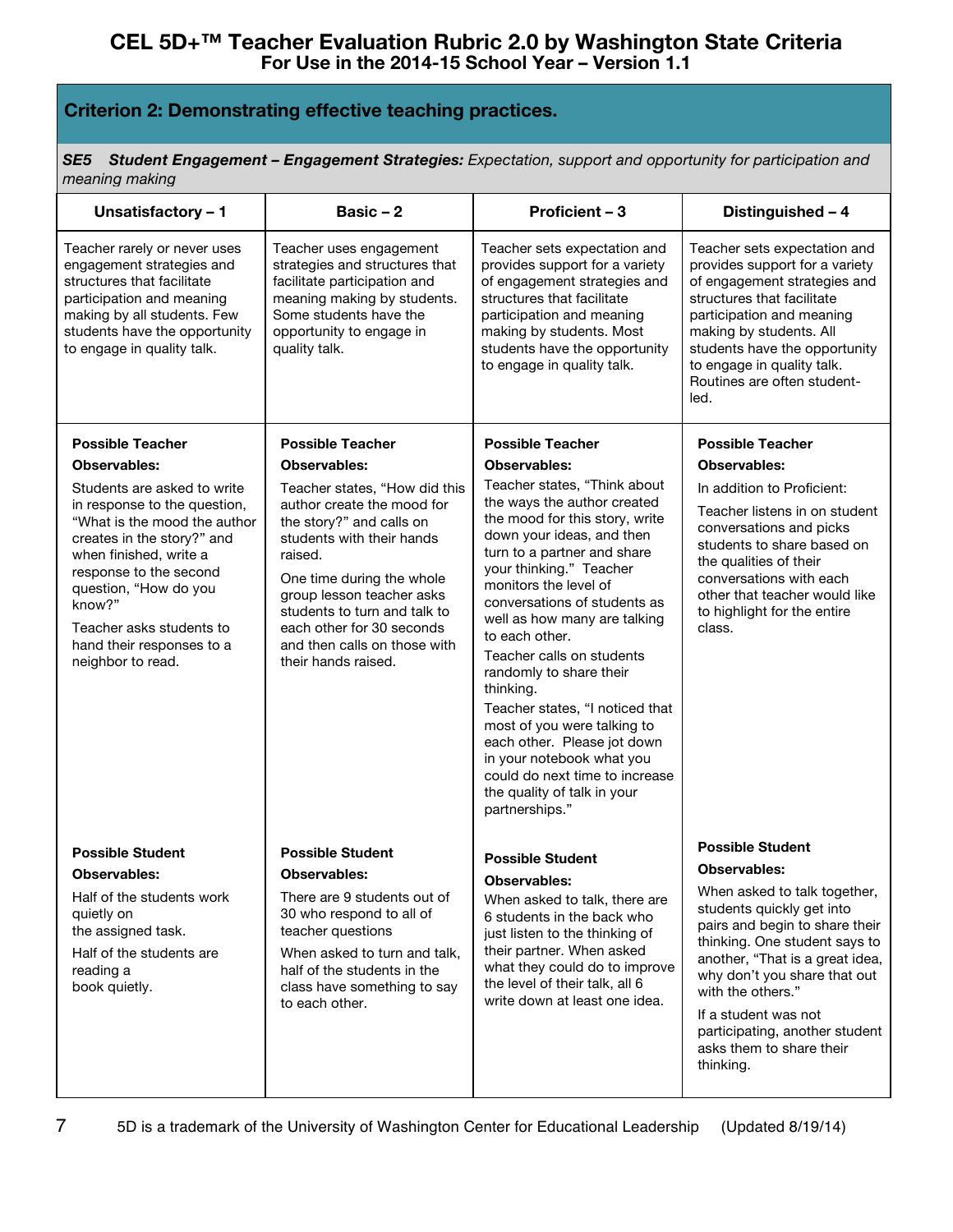## **Criterion 2: Demonstrating effective teaching practices.**

#### *SE6 Student Engagement – Talk: Substance of student talk*

| Unsatisfactory - 1                                                                                                                                     | Basic $-2$                                                                                                                                                         | Proficient - 3                                                                                                                                                                                     | Distinguished - 4                                                                                                                                                                                                            |
|--------------------------------------------------------------------------------------------------------------------------------------------------------|--------------------------------------------------------------------------------------------------------------------------------------------------------------------|----------------------------------------------------------------------------------------------------------------------------------------------------------------------------------------------------|------------------------------------------------------------------------------------------------------------------------------------------------------------------------------------------------------------------------------|
| Student talk is nonexistent or<br>is unrelated to content or is<br>limited to single-word<br>responses or incomplete<br>sentences directed to teacher. | Student talk is directed to<br>teacher. Talk associated with<br>content occurs between<br>students, but students do not<br>provide evidence for their<br>thinking. | Student-to-student talk<br>reflects knowledge and ways<br>of thinking associated with the<br>content. Students provide<br>evidence to support their<br>thinking.                                   | Student-to-student talk<br>reflects knowledge and ways<br>of thinking associated with the<br>content. Students provide<br>evidence to support their<br>arguments and new ideas.                                              |
| <b>Possible Teacher</b>                                                                                                                                | <b>Possible Teacher</b>                                                                                                                                            | <b>Possible Teacher</b>                                                                                                                                                                            | <b>Possible Teacher</b>                                                                                                                                                                                                      |
| Observables:                                                                                                                                           | Observables:                                                                                                                                                       | Observables:                                                                                                                                                                                       | Observable:                                                                                                                                                                                                                  |
| The question, "What were the                                                                                                                           | Teacher asks students to                                                                                                                                           | Before discussion on the                                                                                                                                                                           | In addition to Proficient:                                                                                                                                                                                                   |
| effects of WWII on Japanese<br>society?" is posted on the<br>board when students walk in.                                                              | write down a response to the<br>question: "What were the<br>effects of WWII on Japanese<br>society?"                                                               | effects of WWII on Japanese<br>society, students are<br>reminded to cite evidence for<br>their thinking.                                                                                           | Before discussion on the<br>effects of WWII on Japanese<br>society, teacher asks                                                                                                                                             |
| Teacher gives students 10<br>minutes to respond to the                                                                                                 | Teacher asks the question to                                                                                                                                       | Teacher reminds students to                                                                                                                                                                        | students to review the chart<br>they created on what it looks                                                                                                                                                                |
| question.                                                                                                                                              | the whole class and students                                                                                                                                       | talk to each other, not to                                                                                                                                                                         | like and sounds like when                                                                                                                                                                                                    |
| Teacher gives a 30-minute<br>lecture on his/her response<br>to the question and asks<br>students to take notes.                                        | raise their hands to respond.<br>Teacher calls on students<br>and rephrases what students<br>say before calling on other<br>students.                              | teacher.                                                                                                                                                                                           | they are providing evidence<br>for their arguments as well as<br>new ideas.                                                                                                                                                  |
|                                                                                                                                                        | If students do not provide<br>evidence for their thinking,<br>teacher supplies the<br>evidence.                                                                    |                                                                                                                                                                                                    |                                                                                                                                                                                                                              |
| <b>Possible Student</b>                                                                                                                                | <b>Possible Student</b>                                                                                                                                            | <b>Possible Student</b>                                                                                                                                                                            | <b>Possible Student</b>                                                                                                                                                                                                      |
| Observable:                                                                                                                                            | Observable:                                                                                                                                                        | Observable:                                                                                                                                                                                        | Observables:                                                                                                                                                                                                                 |
| If asked a question, three<br>students raise their hand or<br>call out a one-word<br>response.                                                         | After the question-answer<br>period, students are asked to<br>go back to their initial<br>response and add evidence                                                | During group discussions,<br>the same students cite<br>evidence for their thinking,<br>noting page numbers and<br>quotes from resource                                                             | Students write in their<br>notebooks a goal they have<br>set to ensure that quality<br>discussions occur.                                                                                                                    |
|                                                                                                                                                        | for their thinking. Half the<br>class adds evidence.                                                                                                               | materials. If a student does<br>not cite evidence, teacher will<br>sometimes ask for evidence,<br>but if it is not provided will<br>ask another student if they<br>have some evidence to<br>share. | During discussion students<br>cite evidence for their<br>thinking noting page numbers<br>and quotes from resource<br>materials. If a student does<br>not cite evidence, another<br>student asks, "What is your<br>evidence?" |
|                                                                                                                                                        |                                                                                                                                                                    |                                                                                                                                                                                                    | A student states, "Based on<br>(three key pieces of<br>evidence), I believe that "                                                                                                                                           |
|                                                                                                                                                        |                                                                                                                                                                    |                                                                                                                                                                                                    |                                                                                                                                                                                                                              |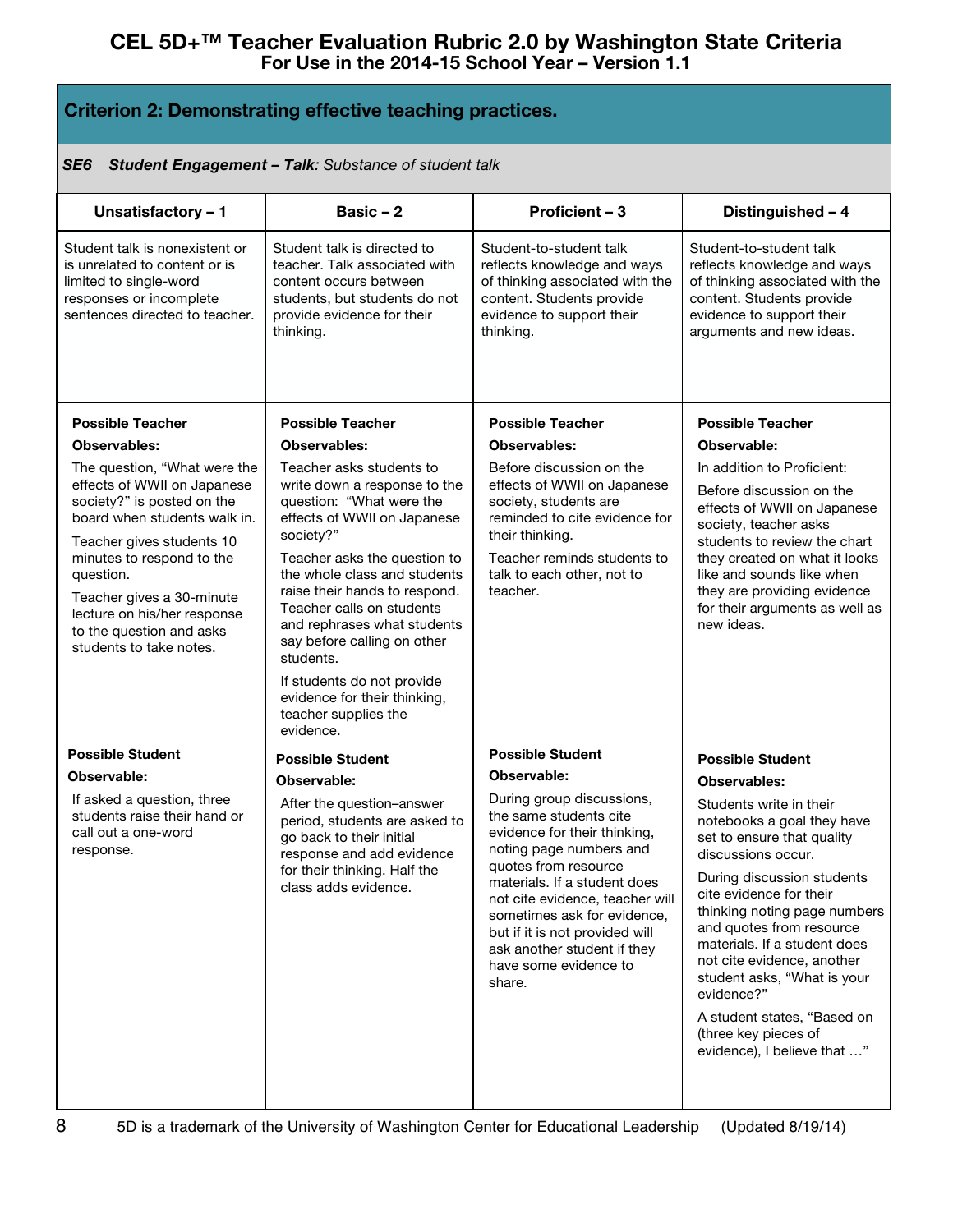## **Criterion 2: Demonstrating effective teaching practices.**

*CP6 Curriculum & Pedagogy – Scaffolds for Learning: Scaffolds the task*

| Unsatisfactory - 1                                                                                                                                                                                                                              | Basic $-2$                                                                                                                                                                                                         | Proficient - 3                                                                                                                                                                     | Distinguished - 4                                                                                                                                                                                                     |
|-------------------------------------------------------------------------------------------------------------------------------------------------------------------------------------------------------------------------------------------------|--------------------------------------------------------------------------------------------------------------------------------------------------------------------------------------------------------------------|------------------------------------------------------------------------------------------------------------------------------------------------------------------------------------|-----------------------------------------------------------------------------------------------------------------------------------------------------------------------------------------------------------------------|
| Teacher rarely or never<br>scaffolds tasks for group or<br>individual learning needs or<br>teacher uses strategies that<br>are generic and/or not relevant<br>to the concepts and/or skills<br>to be learned.                                   | Teacher provides limited<br>scaffolds for individual or<br>group learning needs.<br>Strategies may or may not be<br>relevant to the concepts<br>and/or skills to be learned.                                       | Teacher provides scaffolds<br>and structures that are clearly<br>related to and support the<br>development of the targeted<br>concepts and/or skills.                              | Teacher provides scaffolds<br>and structures that are clearly<br>related to and support the<br>development of the targeted<br>concepts and/or skills.<br>Students use scaffolds across<br>tasks with similar demands. |
| <b>Possible Teacher</b>                                                                                                                                                                                                                         | <b>Possible Teacher</b>                                                                                                                                                                                            | <b>Possible Teacher</b>                                                                                                                                                            | <b>Possible Teacher</b>                                                                                                                                                                                               |
| Observable:                                                                                                                                                                                                                                     | Observable:                                                                                                                                                                                                        | <b>Observable:</b>                                                                                                                                                                 | Observable:                                                                                                                                                                                                           |
| Teacher asks students to                                                                                                                                                                                                                        | In addition to Unsatisfactory:                                                                                                                                                                                     | In addition to Basic:                                                                                                                                                              | In addition to Proficient:                                                                                                                                                                                            |
| write a five-paragraph essay<br>on the topic of their choice.<br>Teacher explains that there is<br>a paragraph for the<br>introduction, a paragraph for<br>each of three ideas and a<br>paragraph for the conclusion.                           | Teacher explains how to plan<br>for and write a five-paragraph<br>essay. Teacher models each<br>type of paragraph separately.<br>Teacher provides wall chart(s)<br>with descriptors for each type<br>of paragraph. | Teacher provides students<br>with exemplary models of<br>each type of paragraph.<br>Teacher models how to use<br>wall chart(s) to assist their<br>thinking.                        | Teacher provides students<br>with a range of models for<br>each type of paragraph and<br>asks students to revise them<br>so they are exemplary.                                                                       |
| <b>Possible Student</b><br>Observable:<br>Students listen to directions<br>and work independently on<br>their writing. There is no<br>writing plan or pre-writing<br>activity. Students do not use<br>wall charts or they are not<br>available. | <b>Possible Student</b><br>Observable:<br>Students turn and tell their<br>partners what teacher<br>modeled and/or what they<br>will be working on.                                                                 | <b>Possible Student</b><br>Observable:<br>Students turn and tell their<br>partners what was exemplary<br>about each model. Students<br>can explain how wall charts<br>can be used. | <b>Possible Student</b><br>Observable:<br>Students revise models<br>accurately.<br>They use the wall charts and<br>consult each other for<br>assistance during revision.                                              |
|                                                                                                                                                                                                                                                 |                                                                                                                                                                                                                    |                                                                                                                                                                                    |                                                                                                                                                                                                                       |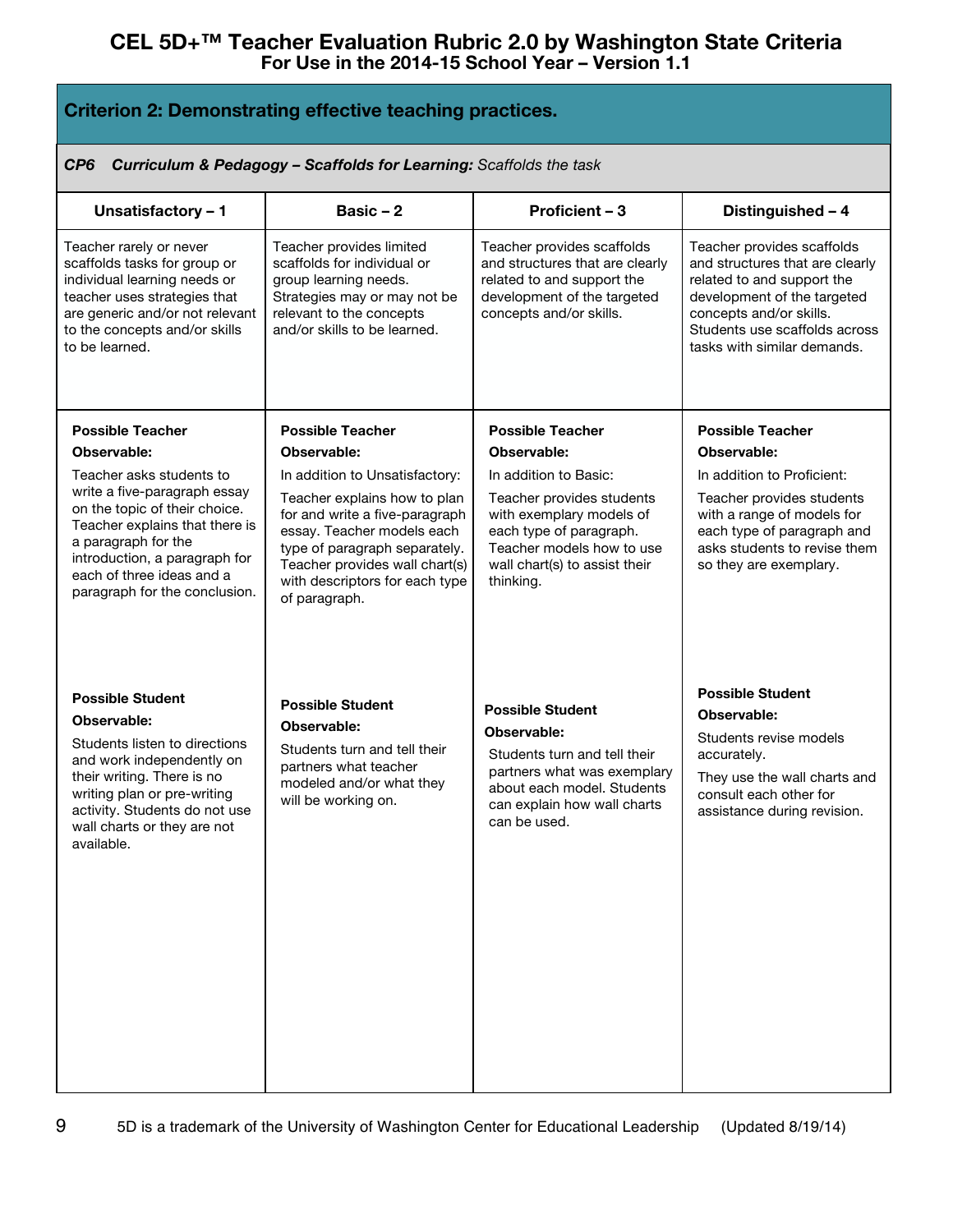| <b>Criterion 2: Demonstrating effective teaching practices.</b> |  |  |
|-----------------------------------------------------------------|--|--|
|-----------------------------------------------------------------|--|--|

| Curriculum & Pedagogy - Scaffolds for Learning: Gradual release of responsibility<br>CP7                                                                       |                                                                                                                                                                                                                                                |                                                                                                                                                                                                                                                                                                                                                                           |                                                                                                                                                                                                                                         |
|----------------------------------------------------------------------------------------------------------------------------------------------------------------|------------------------------------------------------------------------------------------------------------------------------------------------------------------------------------------------------------------------------------------------|---------------------------------------------------------------------------------------------------------------------------------------------------------------------------------------------------------------------------------------------------------------------------------------------------------------------------------------------------------------------------|-----------------------------------------------------------------------------------------------------------------------------------------------------------------------------------------------------------------------------------------|
| Unsatisfactory - 1                                                                                                                                             | Basic $-2$                                                                                                                                                                                                                                     | Proficient - 3                                                                                                                                                                                                                                                                                                                                                            | Distinguished - 4                                                                                                                                                                                                                       |
| Teacher rarely or never uses<br>strategies for the purpose of<br>gradually releasing<br>responsibility to students to<br>promote learning and<br>independence. | Teacher occasionally uses<br>strategies for the purpose of<br>gradually releasing<br>responsibility to students to<br>promote learning and<br>independence.                                                                                    | Teacher frequently uses<br>strategies for the purpose of<br>gradually releasing<br>responsibility to students to<br>promote learning and<br>independence.                                                                                                                                                                                                                 | Teacher consistently uses<br>strategies for the purpose of<br>gradually releasing<br>responsibility to students to<br>promote learning and<br>independence. Students<br>expect to be self-reliant.                                      |
| <b>Possible Teacher</b>                                                                                                                                        | <b>Possible Teacher</b>                                                                                                                                                                                                                        | <b>Possible Teacher</b>                                                                                                                                                                                                                                                                                                                                                   | <b>Possible Teacher</b>                                                                                                                                                                                                                 |
| Observable:                                                                                                                                                    | Observable:                                                                                                                                                                                                                                    | Observables:                                                                                                                                                                                                                                                                                                                                                              | Observable:                                                                                                                                                                                                                             |
| Teacher assigns students a<br>science article to read on<br>their own. No routines or<br>structures are in place to<br>support independent work.               | Teacher instructs students on<br>how to "skim and scan" a<br>science article by modeling<br>how to "skim and scan" and<br>then inviting students to try<br>the new strategy on their<br>own. "Skim and scan" routine<br>is posted on the wall. | Teacher instructs students on<br>how to "skim and scan" a<br>science article by modeling,<br>then providing guidance and<br>feedback as students try the<br>same strategy, and finally<br>inviting students to try the<br>new strategy on their own.<br>"Skim and scan" routine is<br>posted on the wall. Teacher<br>periodically prompts students<br>to use the routine. | In addition to Proficient:<br>Teacher tells students they<br>will be using "skim and scan"<br>routine when reading the<br>science article. Students use<br>the "skim and scan" routine<br>without additional prompting<br>from teacher. |
| <b>Possible Student</b><br>Observable:<br>Students are uncertain as to<br>how to successfully complete<br>the reading and depend on<br>teacher for assistance. | <b>Possible Student</b><br>Observable:<br>Students work independently<br>with some teacher<br>assistance. Some students<br>use the "skim and scan"<br>routine, some do not.                                                                    | <b>Possible Student</b><br>Observable:<br>Students work independently<br>with some teacher<br>assistance. Students respond<br>to teacher prompting by<br>using the "skim and scan"<br>routine.                                                                                                                                                                            | <b>Possible Student</b><br>Observable:<br>Students commence using<br>the "skim and scan" routine<br>independently and<br>successfully without teacher<br>assistance.                                                                    |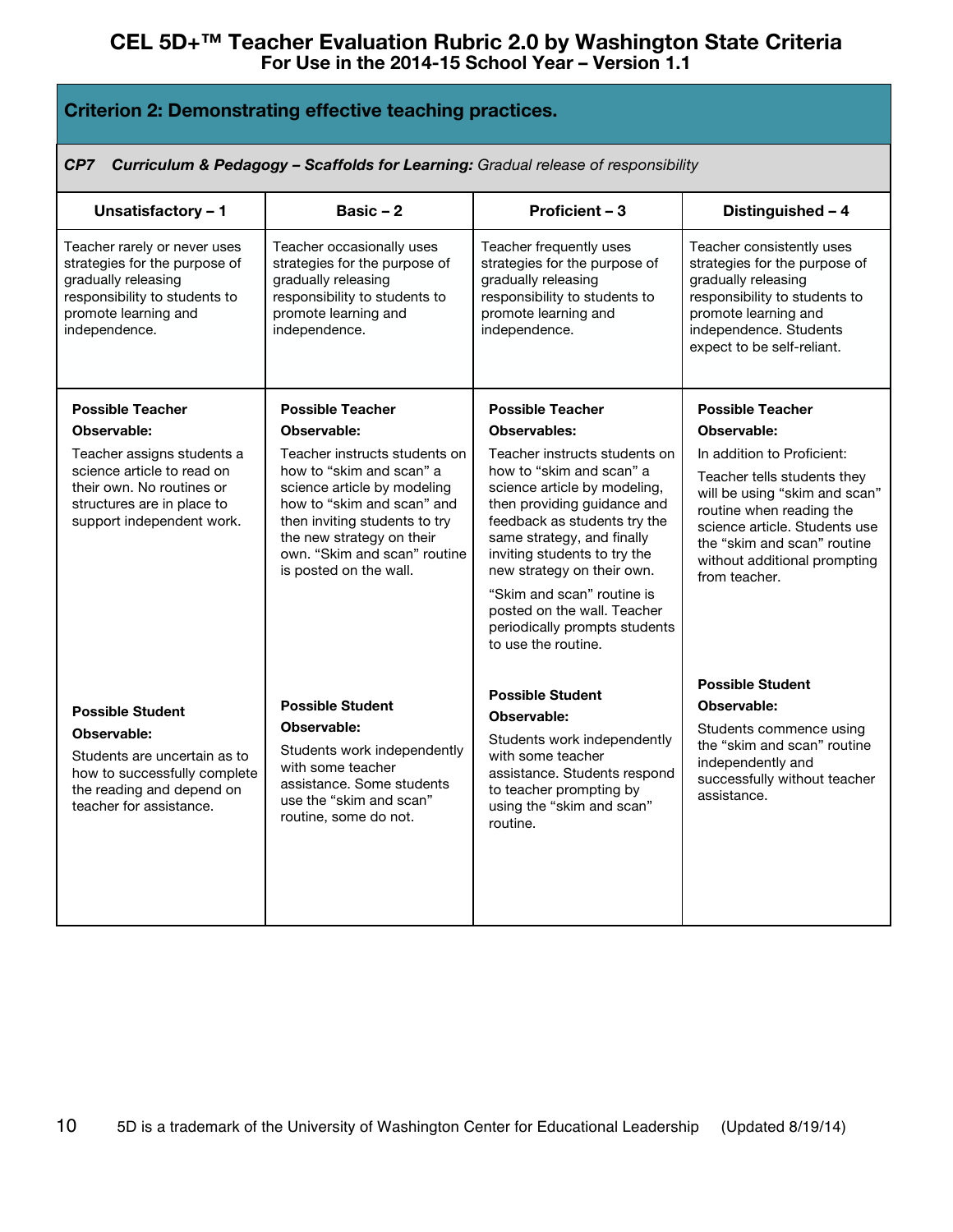# **Criterion 3: Recognizing individual student learning needs and developing strategies to address those needs.**

*P3 Purpose – Teaching Point: Teaching point(s) are based on students' learning needs*

| Unsatisfactory - 1                                                                                                                                            | Basic $-2$                                                                                                                                                       | Proficient - 3                                                                                                                                                                         | Distinguished - 4                                                                                                                                                                           |
|---------------------------------------------------------------------------------------------------------------------------------------------------------------|------------------------------------------------------------------------------------------------------------------------------------------------------------------|----------------------------------------------------------------------------------------------------------------------------------------------------------------------------------------|---------------------------------------------------------------------------------------------------------------------------------------------------------------------------------------------|
| Teacher rarely or never bases<br>the teaching point(s) on<br>students' learning needs -<br>academic background, life<br>experiences, culture and<br>language. | Teacher bases the teaching<br>point(s) on limited aspects of<br>students' learning needs -<br>academic background, life<br>experiences, culture and<br>language. | Teacher bases the teaching<br>point(s) on the learning needs<br>- academic background, life<br>experiences, culture and<br>language - for some groups of<br>students.                  | Teacher bases the teaching<br>point(s) on the learning needs<br>- academic background, life<br>experiences, culture and<br>language - for groups of<br>students and individual<br>students. |
| <b>Possible Teacher</b>                                                                                                                                       | <b>Possible Teacher</b>                                                                                                                                          | <b>Possible Teacher</b>                                                                                                                                                                | <b>Possible Teacher</b>                                                                                                                                                                     |
| Observable:                                                                                                                                                   | Observable:                                                                                                                                                      | Observable:                                                                                                                                                                            | Observable:                                                                                                                                                                                 |
| The teaching point(s) are                                                                                                                                     | The teaching point(s) address                                                                                                                                    | In addition to Basic:                                                                                                                                                                  | In addition to Proficient:                                                                                                                                                                  |
| copied from a teacher's<br>manual.                                                                                                                            | students' prior knowledge of<br>the content.                                                                                                                     | The teaching point(s) address<br>students' prior<br>understanding, experiences,<br>and skills with the content.<br>Teaching point(s) address<br>students' ability to work<br>together. | The teaching point(s) take<br>into account the language<br>proficiency levels of ELL<br>students. There are teaching<br>point(s) for specific language<br>functions.                        |
|                                                                                                                                                               |                                                                                                                                                                  |                                                                                                                                                                                        |                                                                                                                                                                                             |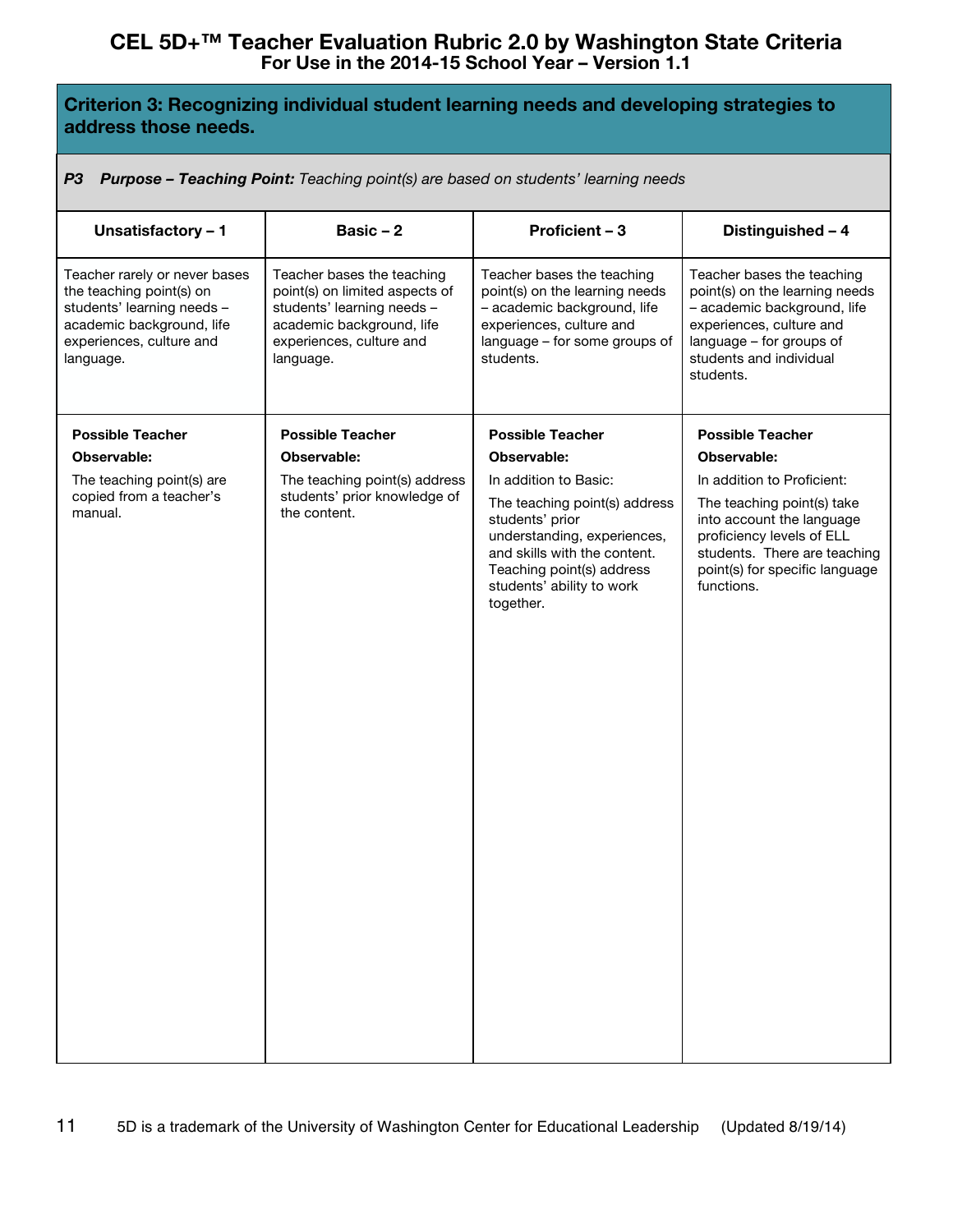# **Criterion 3: Recognizing individual student learning needs and developing strategies to address those needs.**

#### *SE2 Student Engagement – Intellectual Work: Ownership of learning*

| Unsatisfactory - 1                                                                                                                                                                                                                                                                          | Basic - 2                                                                                                                                                                                                                                                                                                                                                                                             | Proficient - 3                                                                                                                                                                                                                                                                                                                                                                                                                                                   | Distinguished - 4                                                                                                                                                                                              |
|---------------------------------------------------------------------------------------------------------------------------------------------------------------------------------------------------------------------------------------------------------------------------------------------|-------------------------------------------------------------------------------------------------------------------------------------------------------------------------------------------------------------------------------------------------------------------------------------------------------------------------------------------------------------------------------------------------------|------------------------------------------------------------------------------------------------------------------------------------------------------------------------------------------------------------------------------------------------------------------------------------------------------------------------------------------------------------------------------------------------------------------------------------------------------------------|----------------------------------------------------------------------------------------------------------------------------------------------------------------------------------------------------------------|
| Teacher rarely or never<br>provides opportunities and<br>strategies for students to take<br>ownership of their own<br>learning to develop, test and<br>refine their thinking.                                                                                                               | Teacher occasionally provides<br>opportunities and strategies<br>for students to take ownership<br>of their learning. Locus of<br>control is with teacher.                                                                                                                                                                                                                                            | Teacher provides<br>opportunities and strategies<br>for students to take ownership<br>of their learning. Some locus<br>of control is with students in<br>ways that support students'<br>learning.                                                                                                                                                                                                                                                                | Teacher consistently provides<br>opportunities and strategies<br>for students to take ownership<br>of their learning. Most locus of<br>control is with students in<br>ways that support students'<br>learning. |
| <b>Possible Teacher</b>                                                                                                                                                                                                                                                                     | <b>Possible Teacher</b>                                                                                                                                                                                                                                                                                                                                                                               | <b>Possible Teacher</b>                                                                                                                                                                                                                                                                                                                                                                                                                                          | <b>Possible Teacher</b>                                                                                                                                                                                        |
| <b>Observables:</b>                                                                                                                                                                                                                                                                         | <b>Observables:</b>                                                                                                                                                                                                                                                                                                                                                                                   | <b>Observables:</b>                                                                                                                                                                                                                                                                                                                                                                                                                                              | Observable:                                                                                                                                                                                                    |
| During a unit of study on<br>realistic fiction, teacher<br>provides students the same<br>books to read during<br>independent reading time.<br>Students are expected to<br>read the same number of<br>pages per day and answer<br>the same, mostly knowledge<br>or comprehension, questions. | During a unit of study on<br>realistic fiction, teacher<br>provides students with a<br>choice of three different titles<br>that they can read during<br>independent reading time.<br>Students in the same books<br>are expected to read the<br>same number of pages per<br>day and answer the same,<br>mostly knowledge or<br>comprehension, questions<br>and share their answers with<br>each other. | During a unit of study on<br>realistic fiction, teacher has<br>the librarian give book talks<br>on 10 different titles.<br>Students are taught how to<br>choose a book at their level<br>and all students read the<br>realistic fiction book of their<br>choice during independent<br>reading time.<br>At the end of each<br>independent reading time,<br>students are asked to reflect<br>on what they are learning<br>about the genre of realistic<br>fiction. | In addition to Proficient:<br>Teacher prompts students to<br>begin literature circle<br>discussions.                                                                                                           |
| <b>Possible Student</b>                                                                                                                                                                                                                                                                     |                                                                                                                                                                                                                                                                                                                                                                                                       |                                                                                                                                                                                                                                                                                                                                                                                                                                                                  |                                                                                                                                                                                                                |
| <b>Observables:</b>                                                                                                                                                                                                                                                                         | <b>Possible Student</b>                                                                                                                                                                                                                                                                                                                                                                               | <b>Possible Student</b>                                                                                                                                                                                                                                                                                                                                                                                                                                          | <b>Possible Student</b><br>Observable:                                                                                                                                                                         |
| Students all read the same<br>realistic fiction book during<br>independent reading time.<br>Students answer the<br>questions with one- or two-<br>word responses and check<br>off in a reading log that they<br>completed the task.                                                         | <b>Observables:</b><br>Students reading the same<br>realistic fiction book during<br>independent reading time<br>answer questions and check<br>with each other to see if they<br>have the same answers.<br>Students answer the<br>questions with one- or two-<br>word responses and check<br>off in a reading log that they<br>completed the task.                                                    | Observable:<br>After reflecting on their own<br>book, students meet as a<br>whole group to discuss what<br>their books have in common<br>and what they are learning<br>about the genre of realistic<br>fiction.                                                                                                                                                                                                                                                  | Students meet in book<br>groups to discuss what their<br>books have in common and<br>what they are learning about<br>the genre of realistic fiction.                                                           |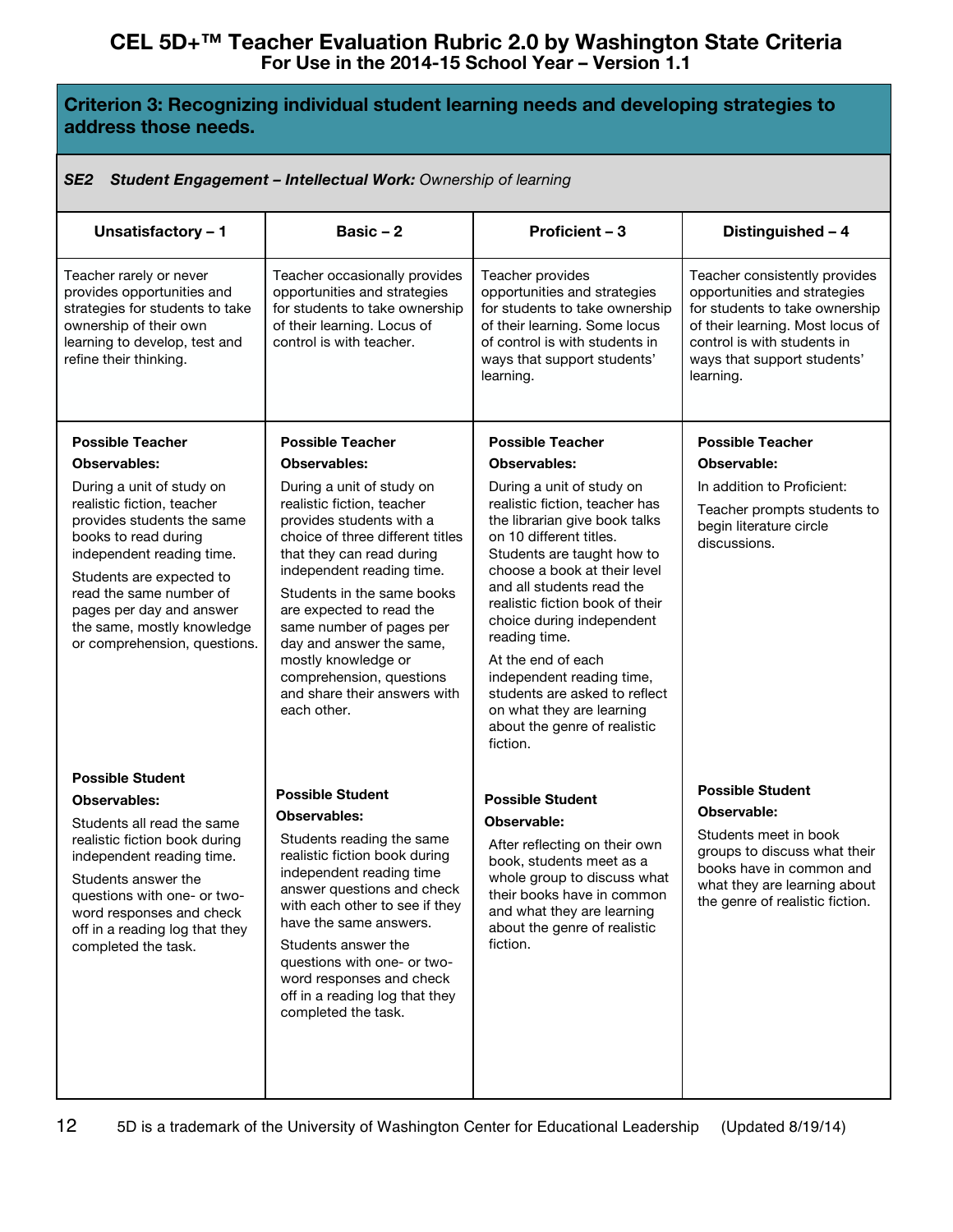# **Criterion 3: Recognizing individual student learning needs and developing strategies to address those needs.**

| <b>Student Engagement - Engagement Strategies:</b> Strategies that capitalize on learning needs of students<br>SE4                                                                                                                                 |                                                                                                                                                                                                                                                                                                                                          |                                                                                                                                                                                                                                                                                                                                                                                                                                                                        |                                                                                                                                                                                                                                                              |  |
|----------------------------------------------------------------------------------------------------------------------------------------------------------------------------------------------------------------------------------------------------|------------------------------------------------------------------------------------------------------------------------------------------------------------------------------------------------------------------------------------------------------------------------------------------------------------------------------------------|------------------------------------------------------------------------------------------------------------------------------------------------------------------------------------------------------------------------------------------------------------------------------------------------------------------------------------------------------------------------------------------------------------------------------------------------------------------------|--------------------------------------------------------------------------------------------------------------------------------------------------------------------------------------------------------------------------------------------------------------|--|
| Unsatisfactory - 1                                                                                                                                                                                                                                 | Basic $-2$                                                                                                                                                                                                                                                                                                                               | Proficient - 3                                                                                                                                                                                                                                                                                                                                                                                                                                                         | Distinguished - 4                                                                                                                                                                                                                                            |  |
| Teacher rarely or never uses<br>strategies based on the<br>learning needs of students -<br>academic background, life<br>experiences, culture and<br>language of students.                                                                          | Teacher uses strategies that<br>capitalize and are based on<br>learning needs of students -<br>academic background, life<br>experience and culture and<br>language of students - for the<br>whole group.                                                                                                                                 | Teacher uses strategies that<br>capitalize and are based on<br>learning needs of students -<br>academic background, life<br>experiences, culture and<br>language of students - for the<br>whole group and small groups<br>of students.                                                                                                                                                                                                                                 | Teacher uses strategies that<br>capitalize and build upon<br>learning needs of students -<br>academic background, life<br>experiences, culture and<br>language of students - for the<br>whole group, small groups of<br>students and individual<br>students. |  |
| <b>Possible Teacher</b><br><b>Observables:</b>                                                                                                                                                                                                     | <b>Possible Teacher</b><br><b>Observables:</b>                                                                                                                                                                                                                                                                                           | <b>Possible Teacher</b><br><b>Observables:</b>                                                                                                                                                                                                                                                                                                                                                                                                                         | <b>Possible Teacher</b><br>Observables:                                                                                                                                                                                                                      |  |
| Student groups are<br>determined by where the<br>student is sitting in the<br>classroom,<br>not by what teacher knows<br>about<br>students.<br>Students are never allowed<br>to discuss their thinking or<br>how they arrived at their<br>answers. | Student groups are created<br>based upon their scores on<br>the previous assessment.<br>Students are encouraged to<br>work together to share their<br>thinking.<br>Teacher asks students how<br>they could apply the concept<br>of perimeter in their own life.<br>Teacher refers to the<br>information when providing<br>math examples. | Student groups are<br>intentionally designed based<br>on the academic background<br>and language of students.<br>Students are asked to go<br>home and gather additional<br>ideas from their family on<br>how perimeter and area<br>could be used in their own<br>life and teacher incorporates<br>this information in future<br>explanations.<br>Teacher asks students to<br>explain their thinking to each<br>other before explaining their<br>thinking to the class. | In addition to Proficient:<br>Students have choice in<br>groupings.<br>A new ELL student is<br>assigned to a group with<br>others who speak their<br>language.                                                                                               |  |
| <b>Possible Student</b><br>Observable:<br>Students work individually on<br>assigned tasks even though<br>they are seated in groups.                                                                                                                | <b>Possible Student</b><br>Observable:<br>Students talk to each other<br>about how to solve math<br>problems.                                                                                                                                                                                                                            | <b>Possible Student</b><br>Observable:<br>Together, pairs of students<br>present their ideas to the<br>entire class.                                                                                                                                                                                                                                                                                                                                                   | <b>Possible Student</b><br>Observable:<br>Students talk to each other<br>about how to solve problems<br>and then come up with ways<br>to share their learning and<br>make sure all in the group<br>can give an explanation.                                  |  |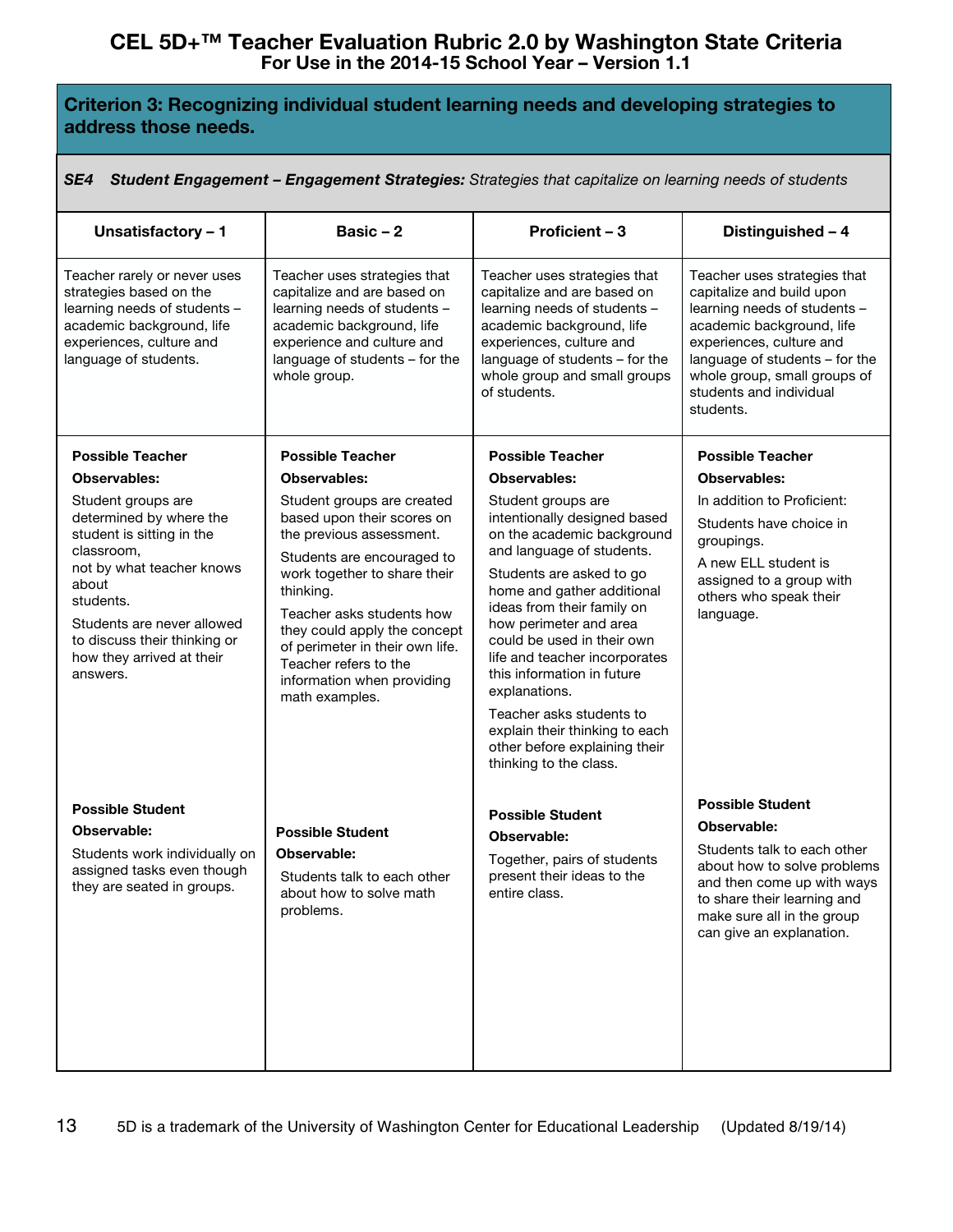# **Criterion 3: Recognizing individual student learning needs and developing strategies to address those needs.**

|  | CP5 Curriculum & Pedagogy - Teaching Approaches and/or Strategies: Differentiated instruction |  |  |  |
|--|-----------------------------------------------------------------------------------------------|--|--|--|
|--|-----------------------------------------------------------------------------------------------|--|--|--|

| Unsatisfactory - 1                                                                                               | Basic $-2$                                                                                                                                                                                                                            | Proficient - 3                                                                                                                                                                                                                                                                                  | Distinguished - 4                                                                                                                                                                           |
|------------------------------------------------------------------------------------------------------------------|---------------------------------------------------------------------------------------------------------------------------------------------------------------------------------------------------------------------------------------|-------------------------------------------------------------------------------------------------------------------------------------------------------------------------------------------------------------------------------------------------------------------------------------------------|---------------------------------------------------------------------------------------------------------------------------------------------------------------------------------------------|
| Teacher rarely or never uses<br>strategies that differentiate for<br>individual learning strengths<br>and needs. | Teacher occasionally uses<br>strategies that differentiate for<br>individual learning strengths<br>and needs.                                                                                                                         | Teacher frequently uses<br>strategies that differentiate for<br>individual learning strengths<br>and needs.                                                                                                                                                                                     | Teacher consistently uses<br>strategies that differentiate for<br>individual learning strengths<br>and needs.                                                                               |
| <b>Possible Teacher</b>                                                                                          | <b>Possible Teacher</b>                                                                                                                                                                                                               | <b>Possible Teacher</b>                                                                                                                                                                                                                                                                         | <b>Possible Teacher</b>                                                                                                                                                                     |
| Observable:                                                                                                      | Observable:                                                                                                                                                                                                                           | Observable:                                                                                                                                                                                                                                                                                     | Observable:                                                                                                                                                                                 |
| Teacher explains a math<br>procedure and provides a<br>single worksheet for all<br>students to complete.         | Teacher explains a math<br>procedure and provides a<br>single worksheet for all<br>students to complete that<br>includes three different levels<br>of math problems. Teacher<br>has problem-solving<br>strategies posted on the wall. | Teacher explains a math<br>procedure, provides two or<br>three different worksheets<br>with varying levels of difficulty<br>on each. Teacher gives each<br>student one worksheet based<br>on their recent assessment<br>data. Teacher has problem-<br>solving strategies posted on<br>the wall. | In addition to Proficient:<br>Teacher uses probing<br>questions with targeted<br>groups of students to<br>encourage the development<br>of specific problem-solving<br>strategies.           |
| <b>Possible Student</b><br>Observable:<br>All students are working on<br>the same math worksheet.                | <b>Possible Student</b><br>Observable:<br>Students begin working on<br>the worksheet<br>at different places. Students<br>use the problem-solving<br>strategies when prompted by<br>teacher.                                           | <b>Possible Student</b><br>Observable:<br>Students are working on<br>different worksheets. Some<br>students use posted<br>problem-solving strategies<br>without prompting from<br>teacher.                                                                                                      | <b>Possible Student</b><br>Observable:<br>In addition to Proficient:<br>Students engage with<br>teacher and each other about<br>how and when to use specific<br>problem-solving strategies. |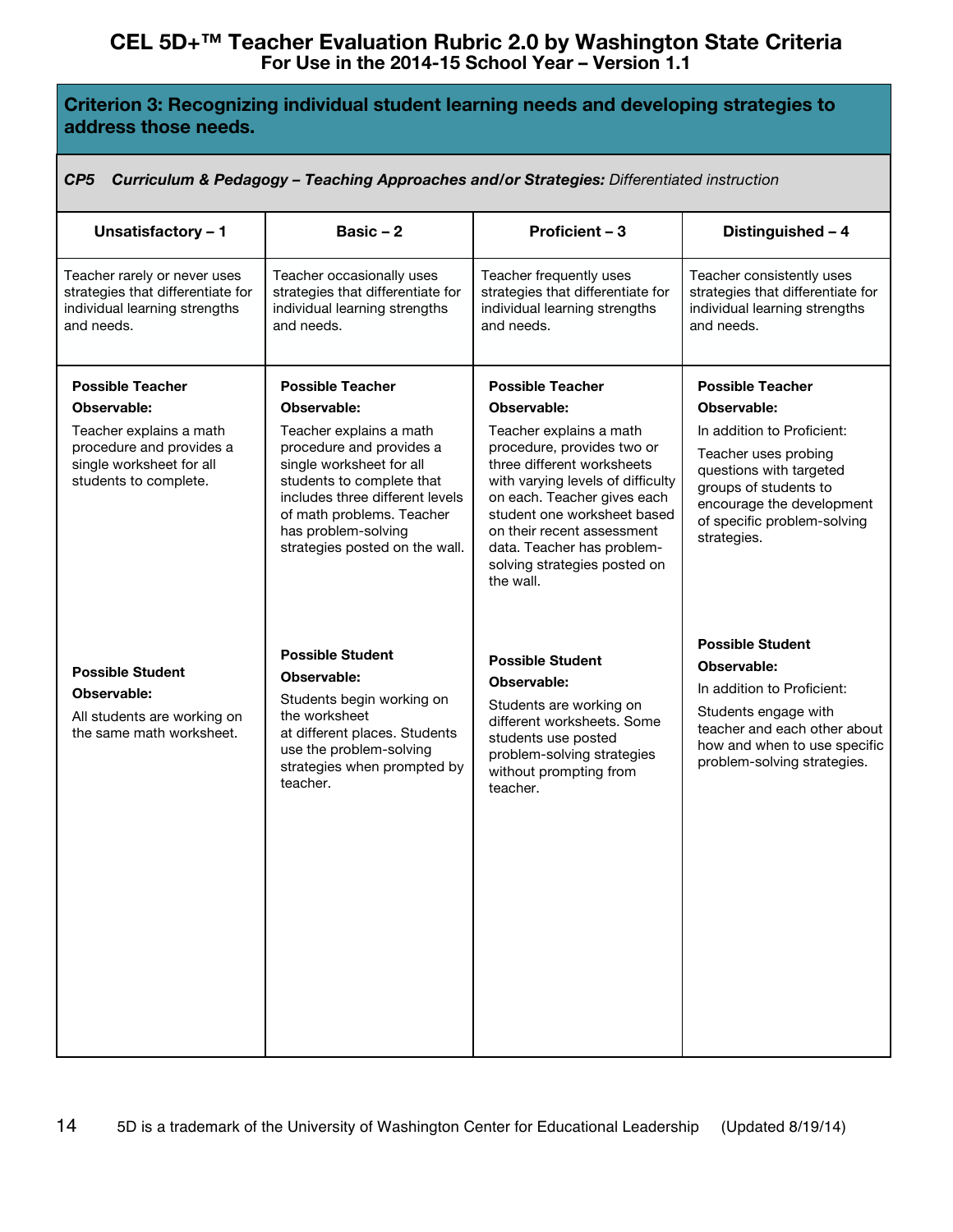# **Criterion 3: Recognizing individual student learning needs and developing strategies to address those needs.**

#### *A6 Assessment for Student Learning – Adjustments: Teacher use of formative assessment data*

| Unsatisfactory - 1                                                                                                                                 | Basic $-2$                                                                                                                                                             | <b>Proficient - 3</b>                                                                                                                                                                                                                                 | Distinguished - 4                                                                                                                                                                                                                                      |
|----------------------------------------------------------------------------------------------------------------------------------------------------|------------------------------------------------------------------------------------------------------------------------------------------------------------------------|-------------------------------------------------------------------------------------------------------------------------------------------------------------------------------------------------------------------------------------------------------|--------------------------------------------------------------------------------------------------------------------------------------------------------------------------------------------------------------------------------------------------------|
| Teacher rarely or never uses<br>formative assessment data to<br>make instructional<br>adjustments, give feedback to<br>students or modify lessons. | Teacher uses formative<br>assessment data to modify<br>future lessons.                                                                                                 | Teacher uses formative<br>assessment data to make in-<br>the-moment instructional<br>adjustments, modify future<br>lessons and give general<br>feedback aligned with the<br>learning target.                                                          | Teacher uses formative<br>assessment data to make in-<br>the-moment instructional<br>adjustments, modify future<br>lessons and give targeted<br>feedback aligned with the<br>learning target to individual<br>students.                                |
| <b>Possible Teacher</b>                                                                                                                            | <b>Possible Teacher</b>                                                                                                                                                | <b>Possible Teacher</b>                                                                                                                                                                                                                               | <b>Possible Teacher</b>                                                                                                                                                                                                                                |
| Observable:                                                                                                                                        | Observable:                                                                                                                                                            | Observable:                                                                                                                                                                                                                                           | Observable:                                                                                                                                                                                                                                            |
| Teacher listens to partner                                                                                                                         | Teacher listens to partner                                                                                                                                             | Teacher listens to partner                                                                                                                                                                                                                            | In addition to Proficient:                                                                                                                                                                                                                             |
| turn-and-talk discussion.<br>Teacher only clarifies student<br>misconceptions when a<br>student asks for direct<br>assistance.                     | turn-and-talk discussion. The<br>next day, teacher addresses<br>a misconception stated by a<br>few students.                                                           | turn-and-talk discussion.<br>Teacher poses probing<br>questions to partners to<br>address a misconception. At<br>the end of class, teacher<br>talks about the next day's<br>learning targets, adjusting<br>them based on today's<br>student feedback. | Teacher monitors the kinds of<br>questions students are<br>asking to determine how to<br>adjust current and future<br>lessons. Teacher tells class<br>how the next day's learning<br>targets will be adjusted<br>based on today's student<br>feedback. |
|                                                                                                                                                    | <b>Possible Student</b>                                                                                                                                                | <b>Possible Student</b>                                                                                                                                                                                                                               | <b>Possible Student</b>                                                                                                                                                                                                                                |
| <b>Possible Student</b>                                                                                                                            | Observable:                                                                                                                                                            | Observable:                                                                                                                                                                                                                                           | Observable:                                                                                                                                                                                                                                            |
| Observable:<br>Students work on a task with<br>minimal direction or feedback<br>from teacher or fellow<br>students.                                | Students receive feedback<br>from teacher or students, but<br>do not adjust their activity or<br>discussion. Students may<br>focus on completing the final<br>product. | Students receive feedback<br>from teacher or students and<br>attempt to incorporate<br>feedback into product or<br>discussion.                                                                                                                        | Students analyze feedback<br>from teacher and strategize<br>how to incorporate feedback<br>into the final product.                                                                                                                                     |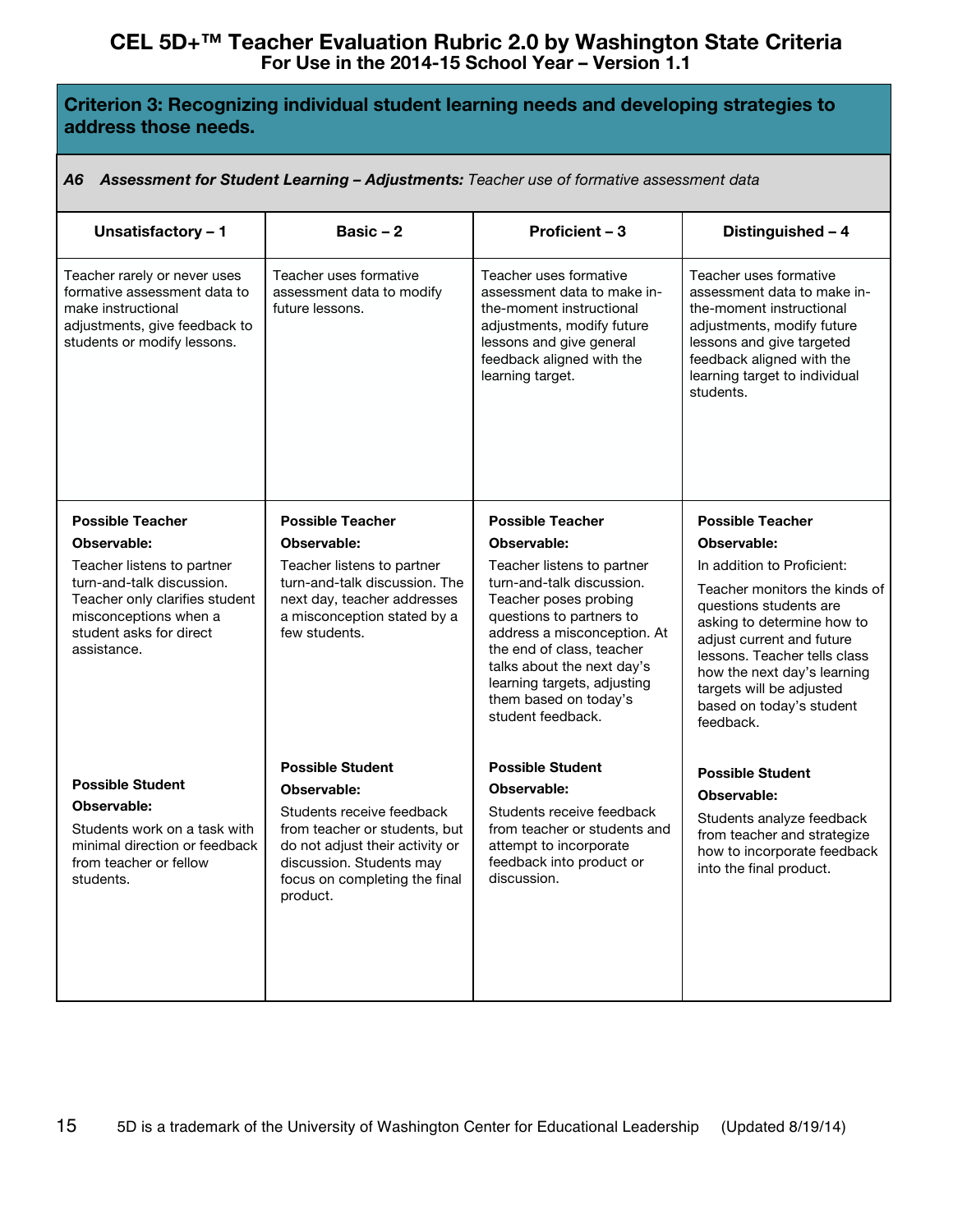#### **Student Growth Criterion 3: Recognizing individual student learning needs and developing strategies to address those needs.**

#### **Student Growth 3.1:** *Establish Student Growth Goal(s)*

| Unsatisfactory - 1                                                                                                                                                                                                                                                                                | Basic $-2$                                                                                                                                                                                                                                                                                                                                                                                                                                                                                                                                                                                                                                                                                                                                                                                                           | Proficient - 3                                                                                                                                                                                                                                                                                                                                                                                                                                                                                                                                                                                                                                                                                                                                                | Distinguished - 4                                                                                                                                                                                                                                                                                                                                  |  |
|---------------------------------------------------------------------------------------------------------------------------------------------------------------------------------------------------------------------------------------------------------------------------------------------------|----------------------------------------------------------------------------------------------------------------------------------------------------------------------------------------------------------------------------------------------------------------------------------------------------------------------------------------------------------------------------------------------------------------------------------------------------------------------------------------------------------------------------------------------------------------------------------------------------------------------------------------------------------------------------------------------------------------------------------------------------------------------------------------------------------------------|---------------------------------------------------------------------------------------------------------------------------------------------------------------------------------------------------------------------------------------------------------------------------------------------------------------------------------------------------------------------------------------------------------------------------------------------------------------------------------------------------------------------------------------------------------------------------------------------------------------------------------------------------------------------------------------------------------------------------------------------------------------|----------------------------------------------------------------------------------------------------------------------------------------------------------------------------------------------------------------------------------------------------------------------------------------------------------------------------------------------------|--|
| Does not establish student<br>growth goal(s) or establishes<br>inappropriate goal(s) for<br>subgroups of students not<br>reaching full learning potential.<br>Goal(s) do not identify<br>multiple, high-quality sources<br>of data to monitor, adjust, and<br>evaluate achievement of<br>goal(s). | Establishes appropriate<br>student growth goal(s) for<br>subgroups of students not<br>reaching full learning potential.<br>Goal(s) do not identify<br>multiple, high-quality sources<br>of data to monitor, adjust, and<br>evaluate achievement of<br>goal(s).                                                                                                                                                                                                                                                                                                                                                                                                                                                                                                                                                       | Establishes appropriate<br>student growth goal(s) for<br>subgroups of students not<br>reaching full learning potential.<br>Goal(s) identify multiple, high-<br>quality sources of data to<br>monitor, adjust, and evaluate<br>achievement of goal(s).                                                                                                                                                                                                                                                                                                                                                                                                                                                                                                         | Establishes appropriate<br>student growth goal(s) for<br>subgroups of students not<br>reaching full potential in<br>collaboration with students,<br>parents, and other school<br>staff. Goal(s) identify multiple,<br>high-quality sources of data to<br>monitor, adjust, and evaluate<br>achievement of goal(s).                                  |  |
|                                                                                                                                                                                                                                                                                                   |                                                                                                                                                                                                                                                                                                                                                                                                                                                                                                                                                                                                                                                                                                                                                                                                                      | <b>Critical Attributes</b>                                                                                                                                                                                                                                                                                                                                                                                                                                                                                                                                                                                                                                                                                                                                    |                                                                                                                                                                                                                                                                                                                                                    |  |
| Does not establish student<br>learning goal(s)<br>Does not specify<br>assessment(s) to monitor<br>progress towards goal(s)                                                                                                                                                                        | Identification of subgroups is<br>partially aligned to data that<br>identifies students not<br>reaching full learning potential<br>(i.e. achievement/opportunity<br>gaps, ELL, special education,<br>highly capable)<br>· Goals may be missing one or<br>more of the following<br>qualities: specific, measurable<br>and time-bound<br>Goals are not based on prior<br>available student learning<br>Goals partially aligned to<br>content standards<br>Grain size of goal may be<br>missing one or more of the<br>following: appropriate for the<br>context, instructional interval<br>and content standard(s)<br>Goal is not connected to a<br>significant impact on student<br>learning of content. Identified<br>formative and summative<br>assessments unable to<br>monitor progress toward<br>specified goals. | Identification of subgroups<br>uses data that identifies<br>students not reaching full<br>learning potential (i.e.<br>achievement/opportunity<br>gaps, ELL, special education,<br>highly capable)<br>Goals are specific,<br>measurable and time-bound<br>Based on multiple sources of<br>available data that reveal prior<br>student learning<br>Goals aligned to content<br>standards<br>Grain size of goal is<br>appropriate for the context,<br>instructional interval and<br>content standard(s)<br>Goal demonstrates a<br>significant impact on student<br>learning of content<br>(transferable skills) within the<br>content area<br>Identifies formative and<br>summative measures aligned<br>to learning targets to monitor<br>progress towards goals | · Proficient Attributes and:<br>Establishes multiple two-way<br>communication paths to<br>collaborate with, families,<br>students and/or other staff to<br>establish goals specific to<br>individual learning needs<br>Students reflect on their own<br>learning and articulate their<br>understanding of their goals<br>and progress toward goals |  |
| <b>Student Growth 3.2: Achievement of Student Growth Goal(s)</b>                                                                                                                                                                                                                                  |                                                                                                                                                                                                                                                                                                                                                                                                                                                                                                                                                                                                                                                                                                                                                                                                                      |                                                                                                                                                                                                                                                                                                                                                                                                                                                                                                                                                                                                                                                                                                                                                               |                                                                                                                                                                                                                                                                                                                                                    |  |
| Growth or achievement data<br>from at least two points in<br>time shows no evidence of<br>growth for most students.                                                                                                                                                                               | Multiple sources of growth or<br>achievement data from at<br>least two points in time show<br>some evidence of growth for<br>some students.                                                                                                                                                                                                                                                                                                                                                                                                                                                                                                                                                                                                                                                                          | Multiple sources of growth or<br>achievement data from at<br>least two points in time show<br>clear evidence of growth for<br>most students.                                                                                                                                                                                                                                                                                                                                                                                                                                                                                                                                                                                                                  | Multiple sources of growth or<br>achievement data from at<br>least two points in time show<br>evidence of high growth for all<br>or nearly all students.                                                                                                                                                                                           |  |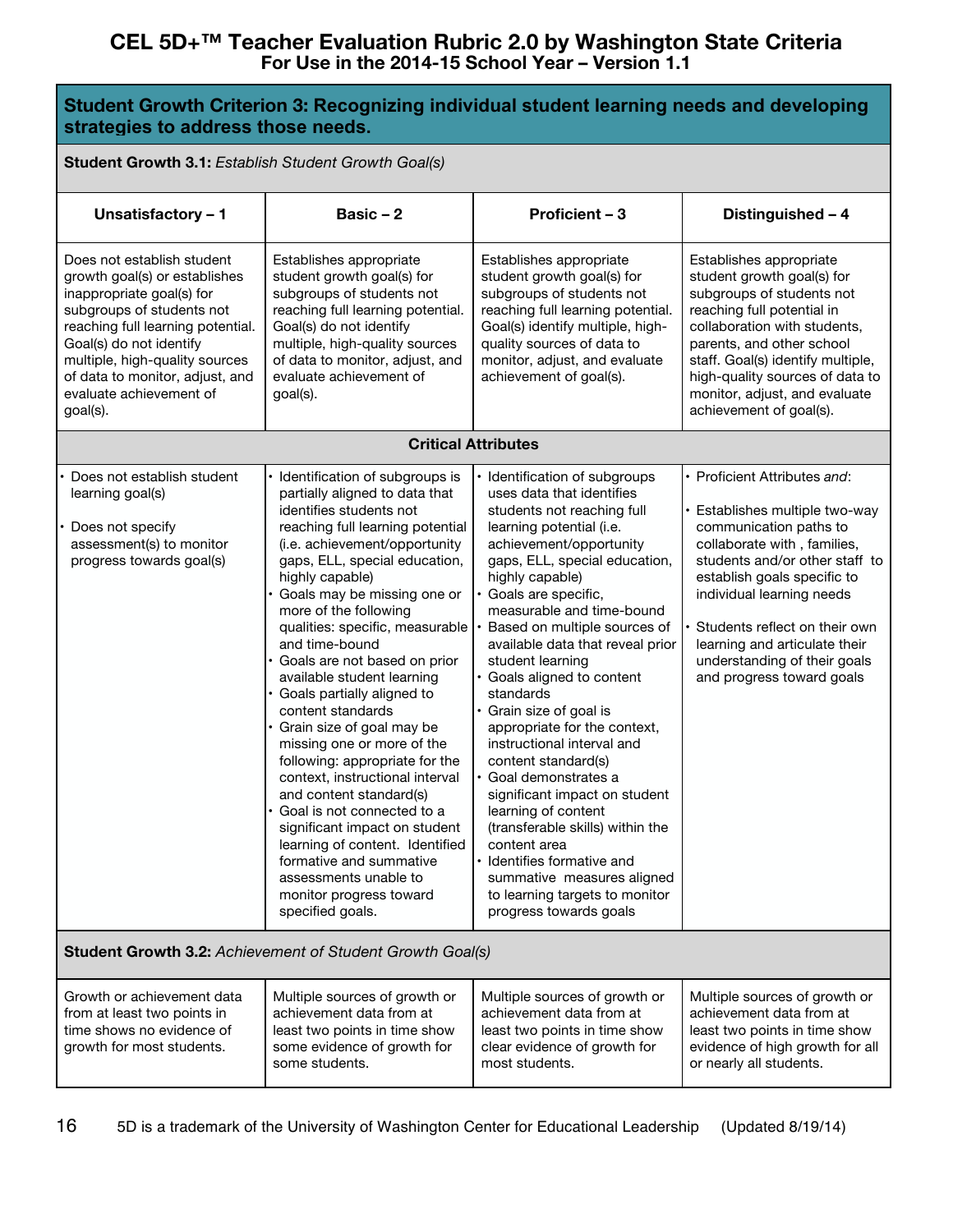| Criterion 4: Providing clear and intentional focus on subject matter content and curriculum.                                        |                                                                                                                                                                                                |                                                                                                                                                                                                                                                                                     |                                                                                                                                                                                                                                                                                                                                                                                                                     |  |
|-------------------------------------------------------------------------------------------------------------------------------------|------------------------------------------------------------------------------------------------------------------------------------------------------------------------------------------------|-------------------------------------------------------------------------------------------------------------------------------------------------------------------------------------------------------------------------------------------------------------------------------------|---------------------------------------------------------------------------------------------------------------------------------------------------------------------------------------------------------------------------------------------------------------------------------------------------------------------------------------------------------------------------------------------------------------------|--|
| P <sub>2</sub>                                                                                                                      | <b>Purpose - Standards:</b> Connection to previous and future lessons                                                                                                                          |                                                                                                                                                                                                                                                                                     |                                                                                                                                                                                                                                                                                                                                                                                                                     |  |
| Unsatisfactory - 1                                                                                                                  | Basic $-2$                                                                                                                                                                                     | Proficient - 3                                                                                                                                                                                                                                                                      | Distinguished - 4                                                                                                                                                                                                                                                                                                                                                                                                   |  |
| The lesson is rarely or never<br>linked to previous and future<br>lessons.                                                          | The lesson is clearly linked to<br>previous and future lessons.                                                                                                                                | The lesson is clearly linked to<br>previous and future lessons.<br>Lessons build on each other in<br>a logical progression.                                                                                                                                                         | The lesson is clearly linked to<br>previous and future lessons.<br>Lessons build on each other in<br>ways that enhance student<br>learning. Students understand<br>how the lesson relates to<br>previous lesson.                                                                                                                                                                                                    |  |
| <b>Possible Teacher</b>                                                                                                             | <b>Possible Teacher</b>                                                                                                                                                                        | <b>Possible Teacher</b>                                                                                                                                                                                                                                                             | <b>Possible Teacher</b>                                                                                                                                                                                                                                                                                                                                                                                             |  |
| Observable:                                                                                                                         | Observable:                                                                                                                                                                                    | Observable:                                                                                                                                                                                                                                                                         | Observable:                                                                                                                                                                                                                                                                                                                                                                                                         |  |
| After a writing lesson on<br>interesting words, teacher<br>has students work on a<br>spelling worksheet on adding<br>-ing to words. | After a writing lesson on<br>interesting words, teacher<br>has students work on the<br>spelling of interesting words<br>but does not tell them when<br>or how they will be using the<br>words. | Before a lesson on<br>interesting words, teacher<br>reminds students what they<br>studied previously. Students<br>work on adding interesting<br>words to their writing. After<br>the lesson, teacher tells<br>students how they will be<br>using interesting words the<br>next day. | Before a lesson on<br>interesting words, teacher<br>reviews the learning targets<br>of the lesson, showing<br>students what they studied<br>previously and how the<br>lesson on interesting words<br>fits into their unit of study on<br>revision. Students work on<br>adding interesting words to<br>their writing. After the lesson<br>teacher reviews how today's<br>learning will be used in future<br>lessons. |  |
| <b>Possible Student</b><br>Observable:<br>Students complete a<br>worksheet.                                                         | <b>Possible Student</b><br>Observable:<br>Students complete a<br>worksheet.                                                                                                                    | <b>Possible Student</b><br>Observable:<br>Students add interesting<br>words to the spelling<br>notebook they keep on an<br>ongoing basis.                                                                                                                                           | <b>Possible Student</b><br>Observable:<br>Students go back to a prior<br>piece of writing and revise to<br>incorporate interesting<br>words.                                                                                                                                                                                                                                                                        |  |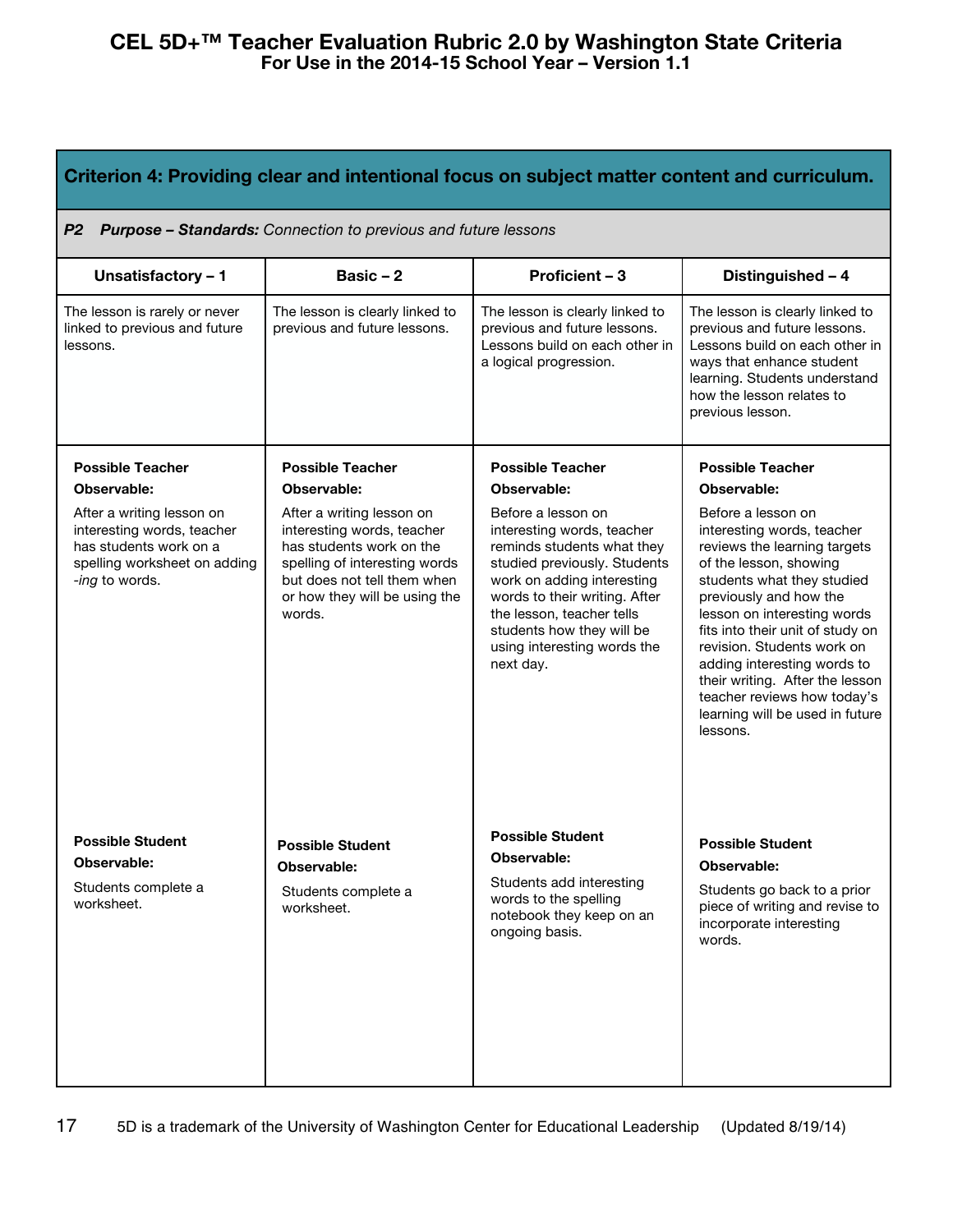| Criterion 4: Providing clear and intentional focus on subject matter content and curriculum.                     |                                                                                        |                                                                                                                                                                      |                                                                                                                                                                           |  |
|------------------------------------------------------------------------------------------------------------------|----------------------------------------------------------------------------------------|----------------------------------------------------------------------------------------------------------------------------------------------------------------------|---------------------------------------------------------------------------------------------------------------------------------------------------------------------------|--|
| CP <sub>1</sub><br><b>Curriculum &amp; Pedagogy - Curriculum:</b> Alignment of instructional materials and tasks |                                                                                        |                                                                                                                                                                      |                                                                                                                                                                           |  |
| Unsatisfactory - 1                                                                                               | Basic $-2$                                                                             | Proficient - 3                                                                                                                                                       | Distinguished - 4                                                                                                                                                         |  |
| Instructional materials and<br>tasks rarely or never align with<br>the purpose of the unit and<br>lesson.        | Instructional materials and<br>tasks align with the purpose of<br>the unit and lesson. | Instructional materials and<br>tasks align with the purpose of<br>the unit and lesson. Materials<br>and tasks frequently align with<br>student's level of challenge. | Instructional materials and<br>tasks align with the purpose of<br>the unit and lesson. Materials<br>and tasks consistently align<br>with student's level of<br>challenge. |  |
| <b>Possible Teacher</b>                                                                                          | <b>Possible Teacher</b>                                                                | <b>Possible Teacher</b>                                                                                                                                              | <b>Possible Teacher</b>                                                                                                                                                   |  |
| Observable:                                                                                                      | Observable:                                                                            | Observable:                                                                                                                                                          | Observable:                                                                                                                                                               |  |
| Teacher uses materials that                                                                                      | Teacher uses materials with                                                            | In addition to Basic:                                                                                                                                                | In addition to Proficient:                                                                                                                                                |  |
| have a lower reading level<br>than grade level standard.                                                         | a grade level standard<br>reading level.                                               | Teacher supplements core<br>texts and materials with<br>materials at higher and lower<br>reading levels several times<br>a week.                                     | Teacher supplements core<br>texts and materials with<br>materials at higher and lower<br>reading levels in each lesson.                                                   |  |
| <b>Possible Student</b>                                                                                          | <b>Possible Student</b>                                                                | <b>Possible Student</b>                                                                                                                                              |                                                                                                                                                                           |  |
| Observable:                                                                                                      | Observable:                                                                            | Observable:                                                                                                                                                          | <b>Possible Student</b><br>Observable:                                                                                                                                    |  |
| Some students finish task<br>early. Many students indicate<br>boredom with the materials.                        | All students are using the<br>same materials.                                          | Several times a week<br>students have a range of<br>reading and interest level<br>materials available to select<br>from.                                             | For each lesson, students<br>have a range of reading and<br>interest level materials<br>available to select from.                                                         |  |
|                                                                                                                  |                                                                                        |                                                                                                                                                                      |                                                                                                                                                                           |  |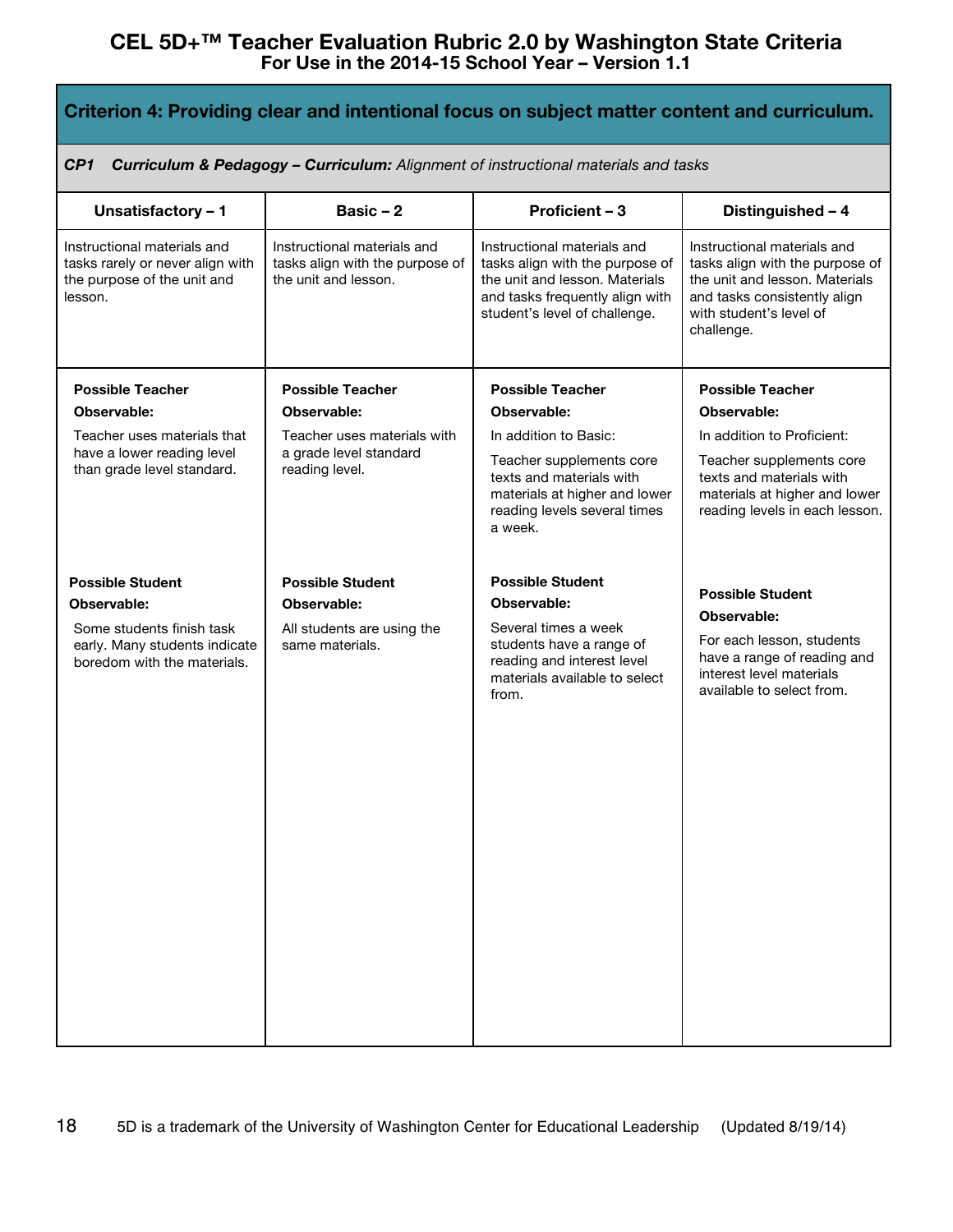## **Criterion 4: Providing clear and intentional focus on subject matter content and curriculum.**

*CP2 Curriculum & Pedagogy – Teaching Approaches and/or Strategies: Discipline-specific conceptual understanding*

| Unsatisfactory - 1                                                                                                                               | Basic $-2$                                                                                                                                    | Proficient - 3                                                                                                                                                                        | Distinguished - 4                                                                                                                                                     |
|--------------------------------------------------------------------------------------------------------------------------------------------------|-----------------------------------------------------------------------------------------------------------------------------------------------|---------------------------------------------------------------------------------------------------------------------------------------------------------------------------------------|-----------------------------------------------------------------------------------------------------------------------------------------------------------------------|
| Teacher rarely or never uses<br>discipline-specific teaching<br>approaches and strategies<br>that develop students'<br>conceptual understanding. | Teacher occasionally uses<br>discipline-specific teaching<br>approaches and strategies<br>that develop students'<br>conceptual understanding. | Teacher frequently uses<br>discipline-specific teaching<br>approaches and strategies<br>that develop students'<br>conceptual understanding.                                           | Teacher consistently uses<br>discipline-specific teaching<br>approaches and strategies<br>that develop students'<br>conceptual understanding.                         |
| <b>Possible Teacher</b>                                                                                                                          | <b>Possible Teacher</b>                                                                                                                       | <b>Possible Teacher</b>                                                                                                                                                               | <b>Possible Teacher</b>                                                                                                                                               |
| Observable:                                                                                                                                      | Observable:                                                                                                                                   | Observable:                                                                                                                                                                           | Observable:                                                                                                                                                           |
| Teacher asks students to                                                                                                                         | Teacher asks students to                                                                                                                      | Teacher asks students to                                                                                                                                                              | In addition to Proficient:                                                                                                                                            |
| memorize and recite the<br>Gettysburg Address.                                                                                                   | identify the purpose and<br>goals of the Gettysburg<br>Address.                                                                               | compare and contrast the<br>Gettysburg Address and<br>speeches from other<br>American presidents during<br>time of war.                                                               | Teacher asks students to<br>identify another country<br>engaged in civil war and<br>write a speech with purpose<br>and goals that match the<br>needs of that country. |
| <b>Possible Student</b>                                                                                                                          | <b>Possible Student</b><br>Observable:                                                                                                        | <b>Possible Student</b>                                                                                                                                                               | <b>Possible Student</b><br>Observable:                                                                                                                                |
| Observable:                                                                                                                                      |                                                                                                                                               | Observable:                                                                                                                                                                           | In addition to Proficient:                                                                                                                                            |
| Student recites the<br>Gettysburg Address.                                                                                                       | Using a text as a resource,<br>students are asked to<br>discuss and write about the<br>purpose and goals of the<br>Gettysburg Address.        | Students research primary<br>source documents then use<br>Venn diagrams or T-charts to<br>compare and contrast<br>purpose and goals of<br>presidents' speeches during<br>time of war. | Students research, write and<br>give a speech. Students<br>defend the rationale for the<br>speech.                                                                    |
|                                                                                                                                                  |                                                                                                                                               |                                                                                                                                                                                       |                                                                                                                                                                       |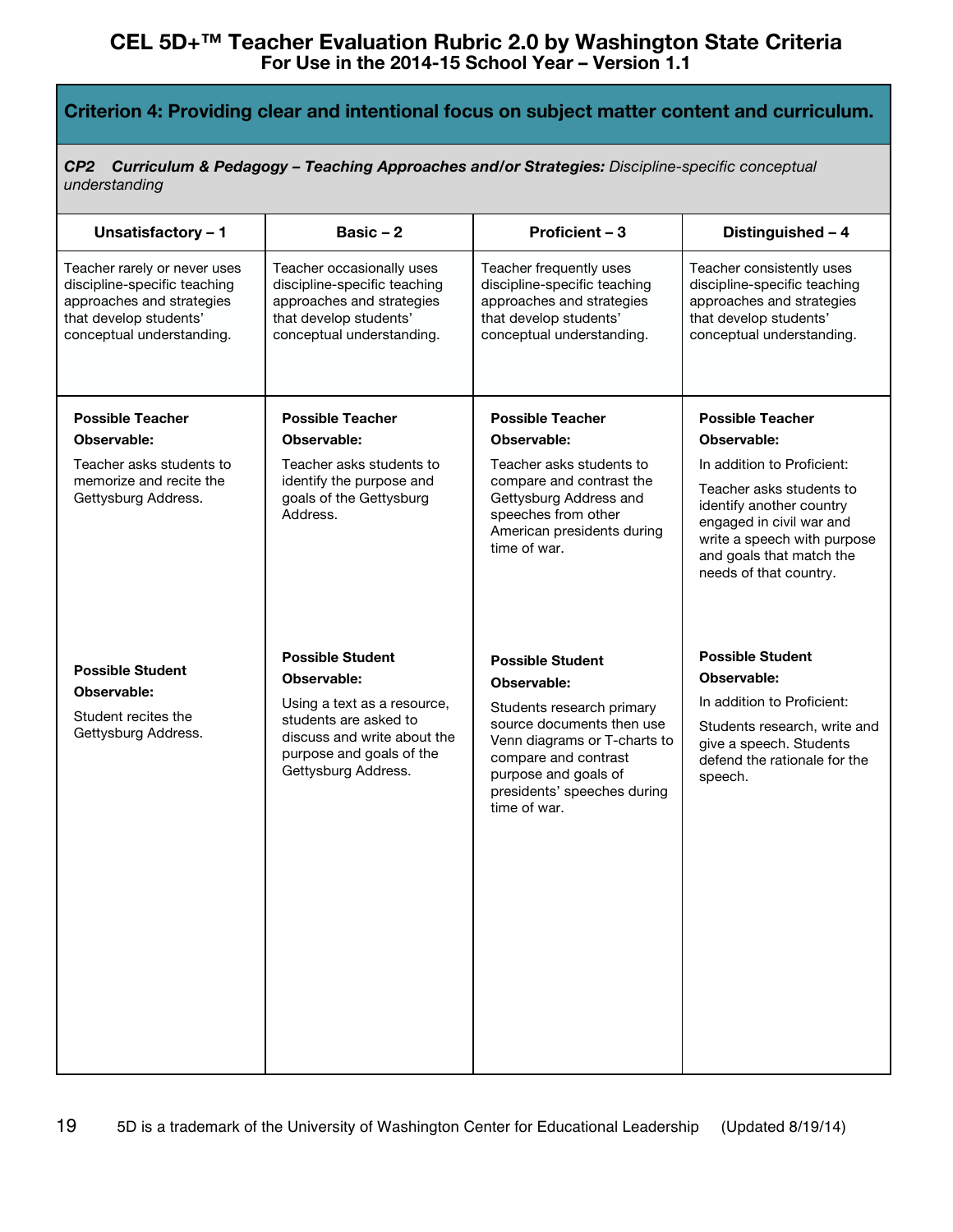| Criterion 4: Providing clear and intentional focus on subject matter content and curriculum.                                                                                                                                                                                                                             |                                                                                                                                                                                                                                                                           |                                                                                                                                                                                                                                                                                                                                                              |                                                                                                                                                                                                                                                                                                                                                      |  |  |  |
|--------------------------------------------------------------------------------------------------------------------------------------------------------------------------------------------------------------------------------------------------------------------------------------------------------------------------|---------------------------------------------------------------------------------------------------------------------------------------------------------------------------------------------------------------------------------------------------------------------------|--------------------------------------------------------------------------------------------------------------------------------------------------------------------------------------------------------------------------------------------------------------------------------------------------------------------------------------------------------------|------------------------------------------------------------------------------------------------------------------------------------------------------------------------------------------------------------------------------------------------------------------------------------------------------------------------------------------------------|--|--|--|
| CP <sub>3</sub>                                                                                                                                                                                                                                                                                                          | Curriculum & Pedagogy - Teaching Approaches and/or Strategies: Pedagogical content knowledge                                                                                                                                                                              |                                                                                                                                                                                                                                                                                                                                                              |                                                                                                                                                                                                                                                                                                                                                      |  |  |  |
| Unsatisfactory - 1                                                                                                                                                                                                                                                                                                       | Basic $-2$                                                                                                                                                                                                                                                                | Proficient - 3                                                                                                                                                                                                                                                                                                                                               | Distinguished - 4                                                                                                                                                                                                                                                                                                                                    |  |  |  |
| Instruction is rarely or never<br>consistent with pedagogical<br>content knowledge and does<br>not support students in<br>discipline-specific habits of<br>thinking.                                                                                                                                                     | Instruction is occasionally<br>consistent with pedagogical<br>content knowledge and<br>supports students in<br>discipline-specific habits of<br>thinking.                                                                                                                 | Instruction is frequently<br>consistent with pedagogical<br>content knowledge and<br>supports students in<br>discipline-specific habits of<br>thinking.                                                                                                                                                                                                      | Instruction is always<br>consistent with pedagogical<br>content knowledge and<br>supports students in<br>discipline-specific habits of<br>thinking.                                                                                                                                                                                                  |  |  |  |
| <b>Possible Teacher</b>                                                                                                                                                                                                                                                                                                  | <b>Possible Teacher</b>                                                                                                                                                                                                                                                   | <b>Possible Teacher</b>                                                                                                                                                                                                                                                                                                                                      | <b>Possible Teacher</b>                                                                                                                                                                                                                                                                                                                              |  |  |  |
| Observable:                                                                                                                                                                                                                                                                                                              | Observable:                                                                                                                                                                                                                                                               | Observable:                                                                                                                                                                                                                                                                                                                                                  | Observable:                                                                                                                                                                                                                                                                                                                                          |  |  |  |
| Teacher regularly assigns<br>writing prompts,<br>accompanied by isolated<br>writing lessons.                                                                                                                                                                                                                             | Teacher occasionally<br>encourages students to "live<br>like a writer" by going<br>through one cycle of the<br>writing process, but<br>instruction primarily consists<br>of isolated writing lessons.                                                                     | Teacher frequently<br>encourages students to "live<br>like a writer," as<br>demonstrated through cycles<br>of daily lessons and<br>conferences that embody<br>the writing process.                                                                                                                                                                           | In addition to Proficient:<br>Conferences give specific<br>feedback to each writer.<br>Students conference with<br>teacher and each other.                                                                                                                                                                                                           |  |  |  |
| <b>Possible Student</b>                                                                                                                                                                                                                                                                                                  | <b>Possible Student</b>                                                                                                                                                                                                                                                   | <b>Possible Student</b>                                                                                                                                                                                                                                                                                                                                      | <b>Possible Student</b>                                                                                                                                                                                                                                                                                                                              |  |  |  |
| <b>Observables:</b><br>Students write to the<br>prompt. They do not<br>consistently incorporate<br>learning from previous<br>lessons into their writing.<br>There is little or no<br>conferencing with teacher or<br>peers.<br>Students primarily answer<br>questions assigned by<br>teacher from a science<br>textbook. | <b>Observables:</b><br>Students engage in the<br>writing process through one<br>cycle. Feedback comes<br>primarily from teacher.<br>Students analyze data during<br>a science assignment, but<br>are not fully aware of how<br>analysis fits into the inquiry<br>process. | <b>Observables:</b><br>Students engage in multiple<br>cycles of the writing process.<br>Feedback comes from<br>teacher and from students<br>when prompted.<br>With guidance and support,<br>students exercise their<br>understanding of the inquiry<br>process by analyzing data<br>and drawing conclusions<br>from observations during a<br>lab experiment. | <b>Observables:</b><br>In addition to Proficient:<br>Students and teacher initiate<br>the feedback process.<br>Feedback is specific to the<br>individual writer.<br>Students independently<br>exercise their understanding<br>of the inquiry process by<br>analyzing data and drawing<br>conclusions from<br>observations during lab<br>experiments. |  |  |  |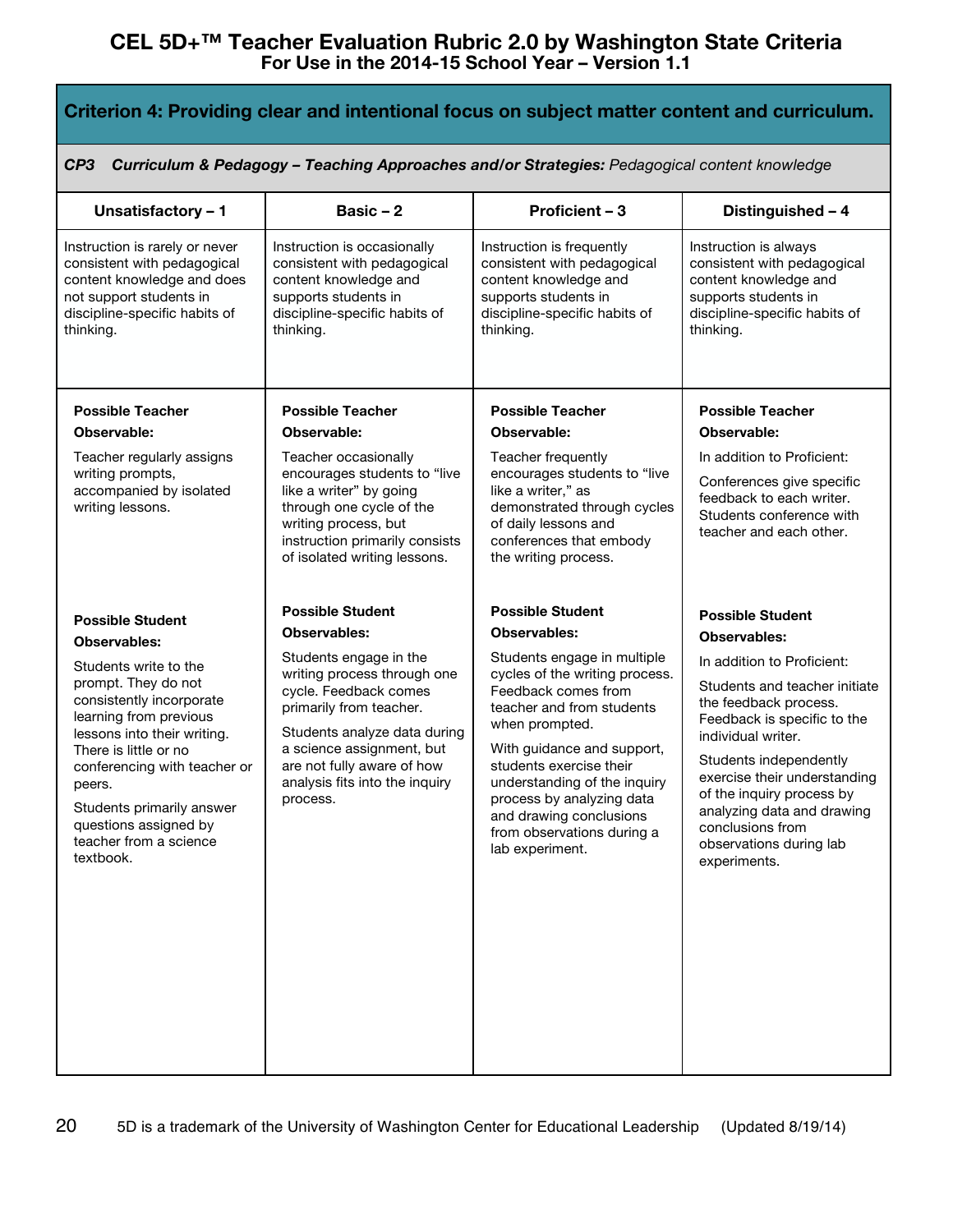| Criterion 4: Providing clear and intentional focus on subject matter content and curriculum.                                                                                                |                                                                                                                                    |                                                                                                                                                                                                                                                                                                               |                                                                                                                                                                                                                                                       |  |
|---------------------------------------------------------------------------------------------------------------------------------------------------------------------------------------------|------------------------------------------------------------------------------------------------------------------------------------|---------------------------------------------------------------------------------------------------------------------------------------------------------------------------------------------------------------------------------------------------------------------------------------------------------------|-------------------------------------------------------------------------------------------------------------------------------------------------------------------------------------------------------------------------------------------------------|--|
| CP4                                                                                                                                                                                         |                                                                                                                                    | Curriculum & Pedagogy - Teaching Approaches and/or Strategies: Teacher knowledge of content                                                                                                                                                                                                                   |                                                                                                                                                                                                                                                       |  |
| Unsatisfactory - 1                                                                                                                                                                          | Basic $-2$                                                                                                                         | Proficient - 3                                                                                                                                                                                                                                                                                                | Distinguished - 4                                                                                                                                                                                                                                     |  |
| Teacher demonstrates a lack<br>of knowledge of discipline-<br>based concepts by making<br>content errors.                                                                                   | Teacher demonstrates a basic<br>knowledge of how discipline-<br>based concepts relate to or<br>build upon one another.             | Teacher demonstrates a solid<br>understanding of how<br>discipline-based concepts<br>relate to or build upon one<br>another. Teacher identifies<br>and addresses student<br>misconceptions in the lesson<br>or unit.                                                                                          | Teacher demonstrates an in-<br>depth understanding of how<br>discipline-based concepts<br>relate to or build upon one<br>another. Teacher identifies<br>and addresses student<br>misconceptions that impact<br>conceptual understanding<br>over time. |  |
| <b>Possible Teacher</b>                                                                                                                                                                     | <b>Possible Teacher</b>                                                                                                            | <b>Possible Teacher</b>                                                                                                                                                                                                                                                                                       | <b>Possible Teacher</b>                                                                                                                                                                                                                               |  |
| Observable:                                                                                                                                                                                 | Observable:                                                                                                                        | Observable:                                                                                                                                                                                                                                                                                                   | Observable:                                                                                                                                                                                                                                           |  |
| Teacher tells students<br>learning to subtract that the<br>larger number goes on top,<br>the smaller on the bottom or<br>that the larger number<br>always goes first in the<br>equation.    | Teacher models for students<br>various ways to set up<br>subtraction equations based<br>on the language in the<br>problem.         | In addition to Basic:<br>Teacher listens to student<br>talk describing how to set up<br>a subtraction problem.<br>Teacher asks probing<br>questions until students can<br>identify their mistake.                                                                                                             | In addition to Proficient:<br>Teacher explains to students<br>that when they get older they<br>will be learning about<br>something called negative<br>numbers, so it's important<br>now to understand how<br>subtraction problems are set<br>up.      |  |
| <b>Possible Student</b><br>Observable:<br>Students complete<br>subtraction problems by<br>procedurally "plugging in the<br>numbers" and checking to<br>see if their answers are<br>correct. | <b>Possible Student</b><br>Observable:<br>Students correctly explain<br>several ways to set up and<br>solve a subtraction problem. | <b>Possible Student</b><br>Observable:<br>In partner talk, students<br>describe how to put the<br>larger number on top when<br>setting up a subtraction<br>problem. In response to<br>teacher's questions, they<br>can state why a certain<br>number should go on top<br>based on the text of the<br>problem. | <b>Possible Student</b><br>Observable:<br>No student observable<br>required. Teacher is<br>explaining future concepts.<br>not something that will be<br>used now.                                                                                     |  |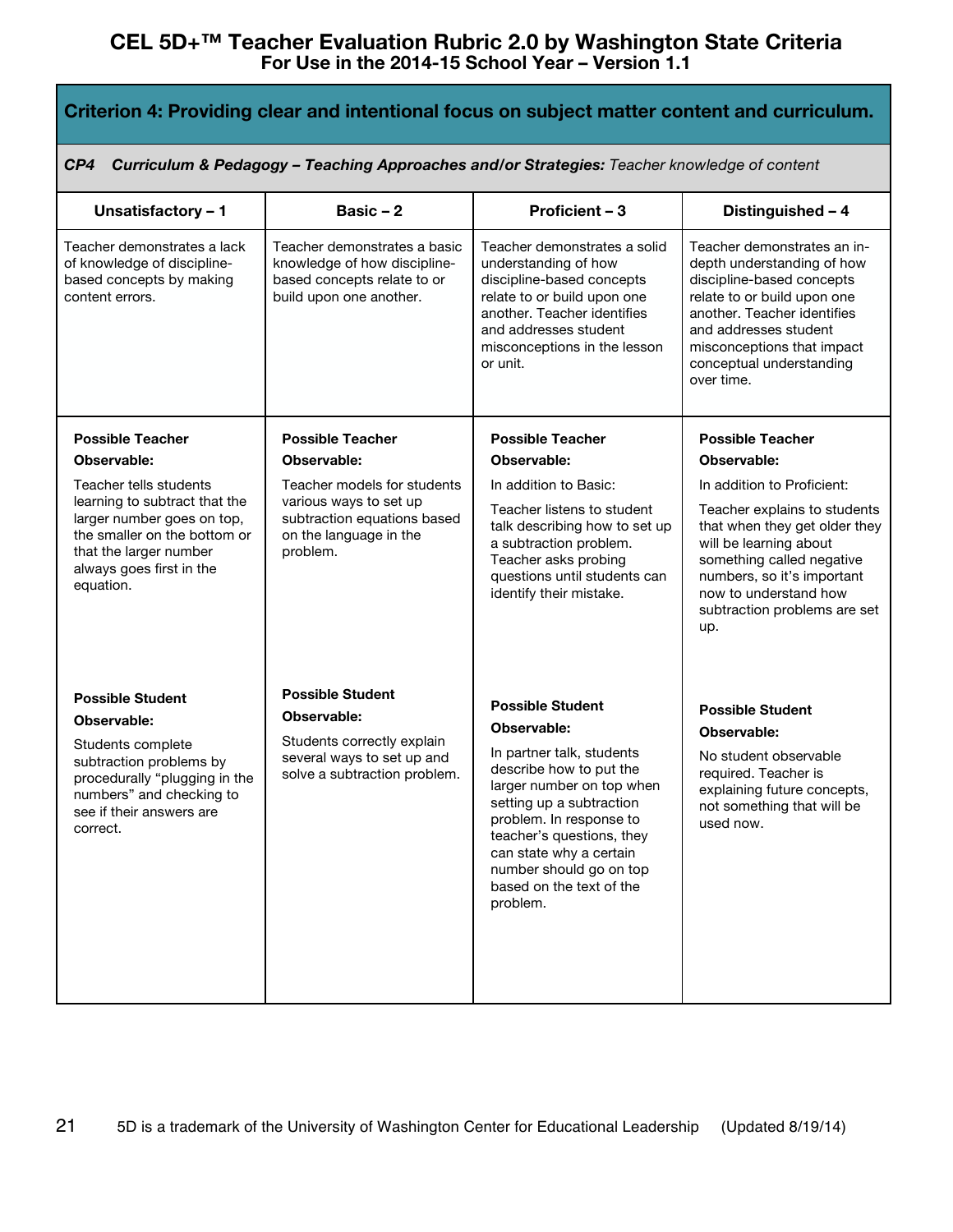| Criterion 5: Fostering and managing a safe, positive learning environment.                                                                                                                                                            |                                                                                                                                                                                                                                               |                                                                                                                                                                        |                                                                                                                                                                                                                                                                 |  |
|---------------------------------------------------------------------------------------------------------------------------------------------------------------------------------------------------------------------------------------|-----------------------------------------------------------------------------------------------------------------------------------------------------------------------------------------------------------------------------------------------|------------------------------------------------------------------------------------------------------------------------------------------------------------------------|-----------------------------------------------------------------------------------------------------------------------------------------------------------------------------------------------------------------------------------------------------------------|--|
| CEC <sub>1</sub>                                                                                                                                                                                                                      | Classroom Environment & Culture - Use of Physical Environment: Arrangement of classroom                                                                                                                                                       |                                                                                                                                                                        |                                                                                                                                                                                                                                                                 |  |
| Unsatisfactory - 1                                                                                                                                                                                                                    | Basic $-2$                                                                                                                                                                                                                                    | Proficient - 3                                                                                                                                                         | Distinguished - 4                                                                                                                                                                                                                                               |  |
| Physical environment of the<br>room is unsafe and the<br>arrangement gets in the way<br>or distracts from student<br>learning and the purpose of<br>the lesson.                                                                       | The physical environment is<br>safe but the arrangement<br>neither supports nor distracts<br>from student learning or the<br>purpose of the lesson.                                                                                           | The physical environment is<br>safe, and the arrangement<br>supports student learning and<br>the purpose of the lesson.                                                | The physical environment is<br>safe, and the arrangement<br>supports student learning and<br>the purpose of the lesson.<br>Teacher and students use the<br>physical arrangement for<br>learning.                                                                |  |
| <b>Possible Teacher</b>                                                                                                                                                                                                               | <b>Possible Teacher</b>                                                                                                                                                                                                                       | <b>Possible Teacher</b>                                                                                                                                                | <b>Possible Teacher</b>                                                                                                                                                                                                                                         |  |
| <b>Observables:</b>                                                                                                                                                                                                                   | <b>Observables:</b>                                                                                                                                                                                                                           | <b>Observables:</b>                                                                                                                                                    | <b>Observables:</b>                                                                                                                                                                                                                                             |  |
| The document camera is<br>ready and set up for use, but<br>is positioned in a way that<br>most students cannot see<br>what is projected.                                                                                              | The document camera is<br>ready and set up for use, but<br>is positioned in a way that<br>some students cannot see<br>what is projected.                                                                                                      | The document camera is<br>ready and set up for use, and<br>optimally positioned so that<br>all students can see what is<br>projected.                                  | In addition to Proficient:<br>Teacher strategically<br>circulates through the<br>classroom to monitor,<br>observe and confer.                                                                                                                                   |  |
| Teacher has arranged the<br>classroom to accommodate<br>independent work. Furniture<br>is difficult to adjust for group<br>work.                                                                                                      | Teacher has arranged the<br>classroom to accommodate<br>small group work and<br>independent work. Furniture<br>can be moved easily.<br>Teacher tends to remain in a                                                                           | Teacher has arranged the<br>classroom to ideally<br>accommodate whole group<br>teaching, small group work,<br>and independent work.<br>Furniture in the room is        | There are current public<br>records of student work on<br>the walls that include<br>constructive, written<br>feedback from teacher and                                                                                                                          |  |
| Teacher tends to remain<br>stationary in the front of the<br>classroom.                                                                                                                                                               | certain portion of the<br>classroom.                                                                                                                                                                                                          | organized for different<br>configurations.                                                                                                                             | students. Personal essays are<br>posted and scored and<br>include student comments.                                                                                                                                                                             |  |
| There are few to no public<br>records of student work on<br>the walls. The walls are                                                                                                                                                  | There are some public<br>records of student work on<br>the walls, some of which are                                                                                                                                                           | Teacher is able to circulate<br>through the classroom to<br>monitor, observe and confer.                                                                               |                                                                                                                                                                                                                                                                 |  |
| decorated with permanent<br>posters.                                                                                                                                                                                                  | outdated. Students are<br>working on personal essays<br>and the posters are on literary<br>analysis.                                                                                                                                          | There are public records of<br>student work on the walls that<br>include written feedback from<br>teacher. Personal essays are<br>posted and rated on a 1-4<br>rubric. |                                                                                                                                                                                                                                                                 |  |
|                                                                                                                                                                                                                                       | <b>Possible Student</b>                                                                                                                                                                                                                       | <b>Possible Student</b>                                                                                                                                                | <b>Possible Student</b>                                                                                                                                                                                                                                         |  |
| <b>Possible Student</b>                                                                                                                                                                                                               | <b>Observables:</b>                                                                                                                                                                                                                           | <b>Observables:</b>                                                                                                                                                    | <b>Observables:</b>                                                                                                                                                                                                                                             |  |
| Observables:<br>Students are unfamiliar with<br>the concept of a "meeting<br>area" because it does not<br>exist in the classroom.<br>Students are unaware of any<br>charts that teacher might<br>have created for their<br>reference. | With prompting and support,<br>some students can transition<br>to the "meeting area," while<br>others struggle to find a<br>space to do their best<br>thinking.<br>Students are unsure of where<br>charts are located for their<br>reference. | Most students can transition<br>to the "meeting area" so that<br>each student has personal<br>space.<br>Students know where charts<br>are located for their reference. | All students smoothly<br>transition to the "meeting<br>area" and know where to sit<br>so they have personal space.<br>Students know where co-<br>constructed charts are<br>located for their reference.<br>Students can be seen going<br>to a chart when stuck. |  |
|                                                                                                                                                                                                                                       |                                                                                                                                                                                                                                               |                                                                                                                                                                        |                                                                                                                                                                                                                                                                 |  |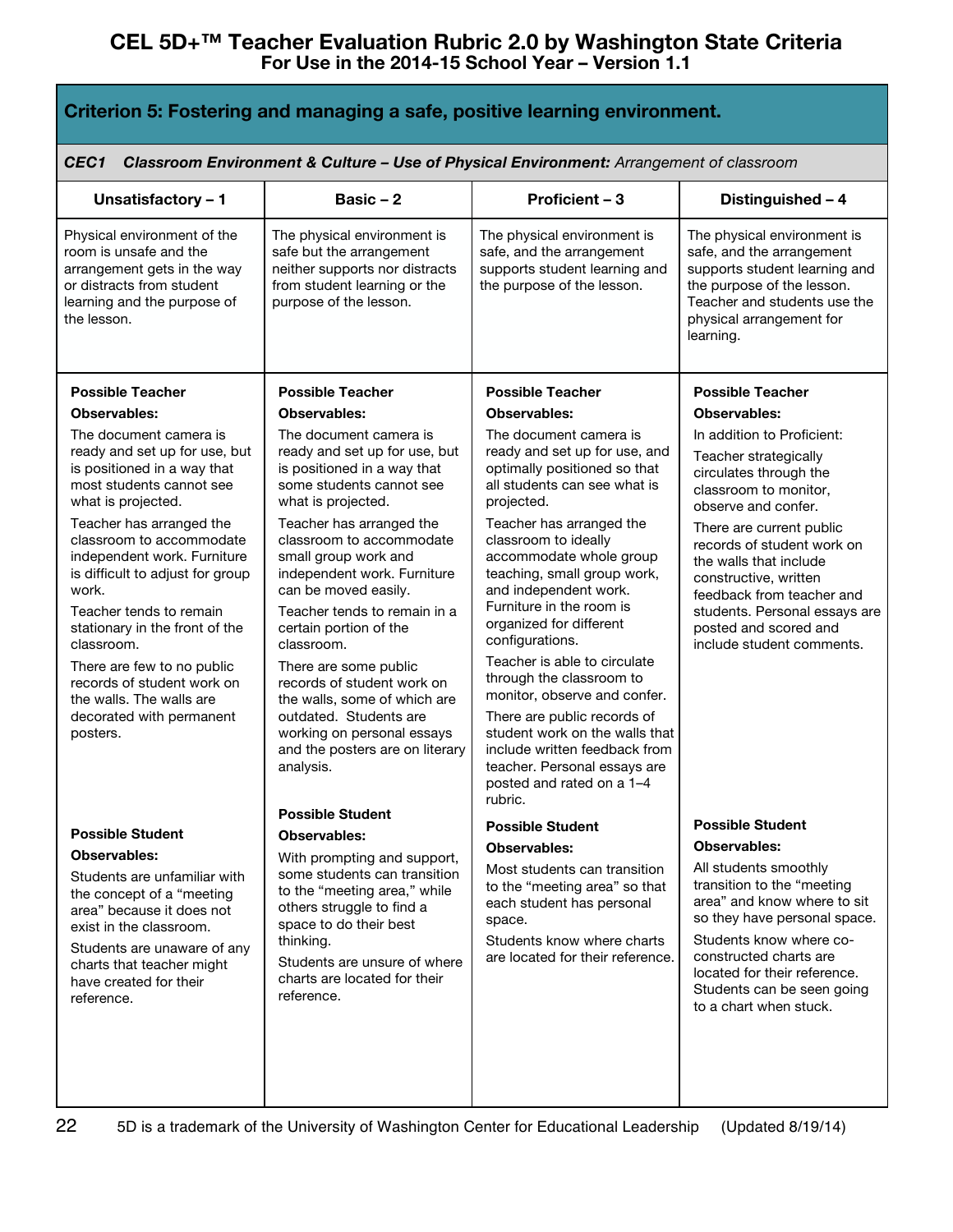| Criterion 5: Fostering and managing a safe, positive learning environment.                                                                                                                                           |                                                                                                                                                                                                                   |                                                                                                                                                                                                                                   |                                                                                                                                                                                                                                                                                                                         |  |
|----------------------------------------------------------------------------------------------------------------------------------------------------------------------------------------------------------------------|-------------------------------------------------------------------------------------------------------------------------------------------------------------------------------------------------------------------|-----------------------------------------------------------------------------------------------------------------------------------------------------------------------------------------------------------------------------------|-------------------------------------------------------------------------------------------------------------------------------------------------------------------------------------------------------------------------------------------------------------------------------------------------------------------------|--|
| CEC2                                                                                                                                                                                                                 | Classroom Environment & Culture - Use of Physical Environment: Accessibility and use of materials                                                                                                                 |                                                                                                                                                                                                                                   |                                                                                                                                                                                                                                                                                                                         |  |
| Unsatisfactory - 1                                                                                                                                                                                                   | Basic $-2$                                                                                                                                                                                                        | Proficient - 3                                                                                                                                                                                                                    | Distinguished - 4                                                                                                                                                                                                                                                                                                       |  |
| The resources, materials and<br>technology in the classroom<br>do not relate to the content or<br>current units studied, or are<br>not accessible to all students<br>to support their learning<br>during the lesson. | The resources, materials and<br>technology in the classroom<br>relate to the content or current<br>unit studied and are<br>accessible to all students but<br>are not referenced by teacher.                       | The resources, materials and<br>technology in the classroom<br>relate to the content or current<br>unit studied, are accessible to<br>all students and are<br>intentionally used by teacher<br>to support learning.               | The resources, materials and<br>technology in the classroom<br>relate to the content or current<br>unit studied, are accessible to<br>all students and are<br>intentionally used by both<br>teacher and student to<br>support learning. Students are<br>familiar and comfortable with<br>using the available resources. |  |
| <b>Possible Teacher</b>                                                                                                                                                                                              | <b>Possible Teacher</b>                                                                                                                                                                                           | <b>Possible Teacher</b>                                                                                                                                                                                                           | <b>Possible Teacher</b>                                                                                                                                                                                                                                                                                                 |  |
| Observable:                                                                                                                                                                                                          | Observable:                                                                                                                                                                                                       | Observable:                                                                                                                                                                                                                       | Observable:                                                                                                                                                                                                                                                                                                             |  |
| Books, materials, charts,<br>technology, and tools are on<br>shelves where students<br>cannot reach them.                                                                                                            | Books, materials, charts,<br>technology and tools are<br>available, but not referenced<br>by teacher.                                                                                                             | Books, materials, charts,<br>technology, and tools are<br>well organized, labeled and<br>easy to find.                                                                                                                            | In addition to Proficient:<br>Teacher encourages<br>students to get materials<br>they need to support their<br>learning.                                                                                                                                                                                                |  |
| <b>Possible Student</b>                                                                                                                                                                                              | <b>Possible Student</b>                                                                                                                                                                                           | <b>Possible Student</b>                                                                                                                                                                                                           | <b>Possible Student</b>                                                                                                                                                                                                                                                                                                 |  |
| <b>Observables:</b>                                                                                                                                                                                                  | <b>Observables:</b>                                                                                                                                                                                               | <b>Observables:</b>                                                                                                                                                                                                               | Observable:                                                                                                                                                                                                                                                                                                             |  |
| Students are unaware of<br>materials and how to use<br>them.<br>Students only use resources<br>that are typically stored in<br>their desks.                                                                          | Students are not sure where<br>certain materials are kept.<br>When they go to get<br>materials they take a lot of<br>time sorting through them to<br>find what they are looking<br>for.<br>Students choose from a | Students know where<br>materials are kept and<br>access them with ease. They<br>quickly get what they need,<br>causing minimal interruption<br>to the rest of the class.<br>Students choose from a<br>collection of resources for | In addition to Proficient:<br>Students choose from a<br>collection of resources for<br>learning without reminders or<br>prompts from teacher as to<br>which materials may be the<br>most helpful.                                                                                                                       |  |
|                                                                                                                                                                                                                      | collection of resources for<br>learning, but the resources<br>do not necessarily help them<br>with the assigned task.                                                                                             | learning, but teacher<br>reminds them that these<br>resources are available and<br>which ones may work the<br>best for the assigned task.                                                                                         |                                                                                                                                                                                                                                                                                                                         |  |
|                                                                                                                                                                                                                      |                                                                                                                                                                                                                   | Students find materials that<br>help them with their tasks.                                                                                                                                                                       |                                                                                                                                                                                                                                                                                                                         |  |
|                                                                                                                                                                                                                      |                                                                                                                                                                                                                   |                                                                                                                                                                                                                                   |                                                                                                                                                                                                                                                                                                                         |  |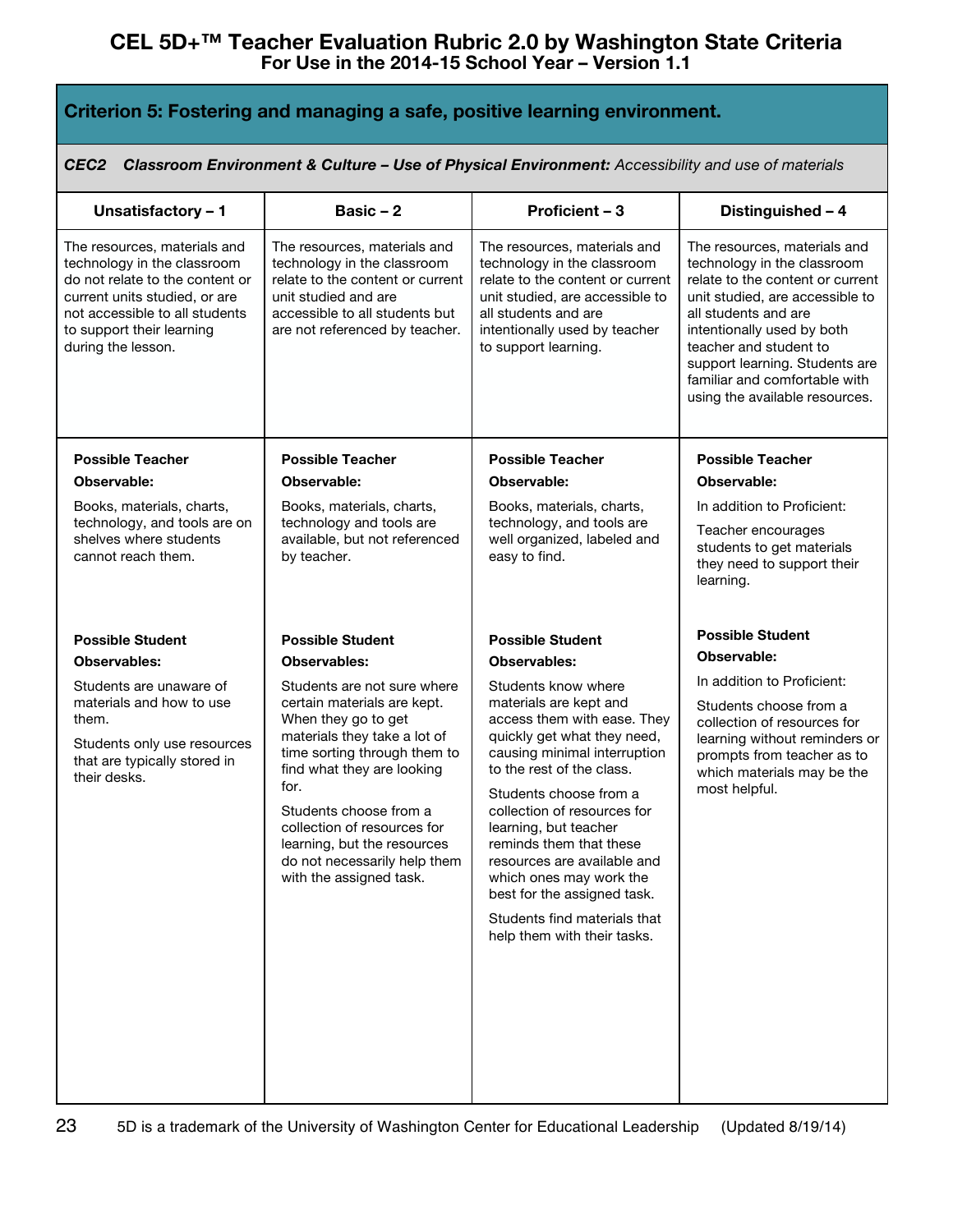| Criterion 5: Fostering and managing a safe, positive learning environment.                                                                                                                                                                                                                                                                                              |                                                                                                                                                                                                                                                                                                                                                                                                  |                                                                                                                                                                                                                                                                                                                              |                                                                                                                                                                                                                                                              |  |
|-------------------------------------------------------------------------------------------------------------------------------------------------------------------------------------------------------------------------------------------------------------------------------------------------------------------------------------------------------------------------|--------------------------------------------------------------------------------------------------------------------------------------------------------------------------------------------------------------------------------------------------------------------------------------------------------------------------------------------------------------------------------------------------|------------------------------------------------------------------------------------------------------------------------------------------------------------------------------------------------------------------------------------------------------------------------------------------------------------------------------|--------------------------------------------------------------------------------------------------------------------------------------------------------------------------------------------------------------------------------------------------------------|--|
| CEC4                                                                                                                                                                                                                                                                                                                                                                    |                                                                                                                                                                                                                                                                                                                                                                                                  | Classroom Environment & Culture - Classroom Routines & Rituals: Use of learning time                                                                                                                                                                                                                                         |                                                                                                                                                                                                                                                              |  |
| Unsatisfactory - 1                                                                                                                                                                                                                                                                                                                                                      | Basic $-2$                                                                                                                                                                                                                                                                                                                                                                                       | Proficient - 3                                                                                                                                                                                                                                                                                                               | Distinguished - 4                                                                                                                                                                                                                                            |  |
| Teacher or students frequently<br>disrupt or interrupt learning<br>activities, which results in loss<br>of learning time. Transitions<br>are disorganized and result in<br>loss of instructional time.                                                                                                                                                                  | Teacher or students<br>occasionally disrupt or<br>interrupt learning activities,<br>which results in some loss of<br>learning time. Some<br>transitions are disorganized<br>and result in loss of<br>instructional time.                                                                                                                                                                         | Learning time is mostly<br>maximized in service of<br>learning. Transitions are<br>teacher-dependent and<br>maximize instructional time.                                                                                                                                                                                     | All available time is maximized<br>in service of learning.<br>Transitions are student-<br>managed, efficient, and<br>maximize instructional time.                                                                                                            |  |
| <b>Possible Teacher</b><br>Observables:                                                                                                                                                                                                                                                                                                                                 | <b>Possible Teacher</b><br><b>Observables:</b>                                                                                                                                                                                                                                                                                                                                                   | <b>Possible Teacher</b><br>Observables:                                                                                                                                                                                                                                                                                      | <b>Possible Teacher</b><br>Observables:                                                                                                                                                                                                                      |  |
| Teacher does not allow time<br>for student questions or<br>reflection.<br>Teacher provides an<br>inexplicit signal to reconvene<br>in the whole group meeting<br>area, and students are either<br>confused or indifferent.                                                                                                                                              | Teacher often runs out of<br>time for student questions<br>and reflection.<br>Teacher provides a signal to<br>reconvene in the whole<br>group meeting area, and<br>students eventually transition<br>with teacher monitoring.                                                                                                                                                                    | Teacher reserves time for<br>student questions and<br>reflection.<br>Teacher provides a signal to<br>reconvene in the whole<br>group meeting area, and<br>students successfully<br>transition quickly with<br>teacher monitoring.                                                                                            | In additional to Proficient:<br>Teacher consistently<br>provides ample time for<br>inquiry and exploration.<br>Teacher provides a signal to<br>reconvene in the whole<br>group meeting area, and<br>students successfully<br>transition quickly and quietly. |  |
| <b>Possible Student</b><br><b>Observables:</b><br>Students enter the<br>classroom and rarely engage<br>in entry tasks due to multiple<br>distractions.<br>Students have never<br>practiced changing the room<br>configuration efficiently to<br>support different groupings.<br>Students have difficulty<br>engaging in learning after a<br>long, belabored transition. | <b>Possible Student</b><br><b>Observables:</b><br>Students enter the<br>classroom and eventually<br>engage in entry tasks due to<br>momentary distractions.<br>Students are uncertain of<br>their responsibilities when<br>changing the room<br>configuration efficiently to<br>support different groupings.<br>Students eventually engage<br>in learning after a long,<br>belabored transition. | <b>Possible Student</b><br><b>Observables:</b><br>Students enter the<br>classroom and immediately<br>engage in entry tasks.<br>With guidance and<br>reinforcement, students<br>change the room<br>configuration efficiently to<br>support different groupings.<br>Students engage in learning<br>shortly after a transition. | <b>Possible Student</b><br>Observables:<br>In additional to Proficient:<br>Students change the room<br>configuration guickly and<br>efficiently to support<br>different groupings.<br>Students engage in learning<br>immediately after a<br>transition.      |  |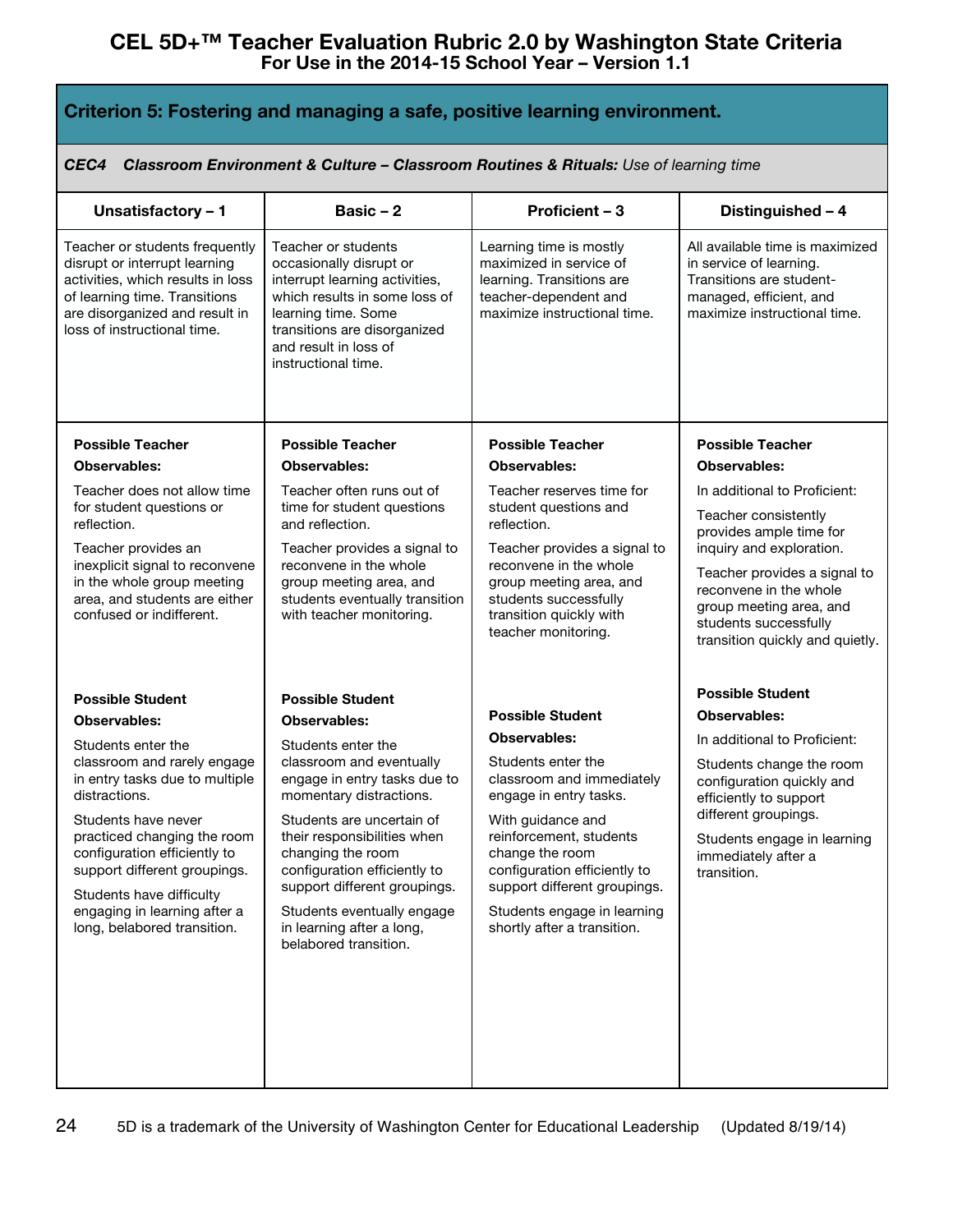| Criterion 5: Fostering and managing a safe, positive learning environment.                                                                                                                         |                                                                                                                                                                         |                                                                                                                                                      |                                                                                                                                                                                                                                                                              |
|----------------------------------------------------------------------------------------------------------------------------------------------------------------------------------------------------|-------------------------------------------------------------------------------------------------------------------------------------------------------------------------|------------------------------------------------------------------------------------------------------------------------------------------------------|------------------------------------------------------------------------------------------------------------------------------------------------------------------------------------------------------------------------------------------------------------------------------|
| CEC <sub>5</sub>                                                                                                                                                                                   |                                                                                                                                                                         | Classroom Environment & Culture - Classroom Routines & Rituals: Managing student behavior                                                            |                                                                                                                                                                                                                                                                              |
| Unsatisfactory - 1                                                                                                                                                                                 | Basic $-2$                                                                                                                                                              | Proficient - 3                                                                                                                                       | Distinguished - 4                                                                                                                                                                                                                                                            |
| Teacher rarely or never<br>responds to student<br>misbehavior by following<br>classroom routines and/or<br>building discipline procedures.<br>Student behavior does not<br>change or may escalate. | Teacher responds to student<br>misbehavior by following<br>classroom routines and/or<br>building discipline procedures,<br>but with uneven student<br>behavior results. | Teacher responds to student<br>misbehavior by following<br>classroom routines and<br>building discipline procedures.<br>Student misbehavior is rare. | Teacher responds to student<br>misbehavior by following<br>classroom routines and<br>building discipline procedures.<br>Student behavior is<br>appropriate. Students manage<br>themselves, assist each other<br>in managing behavior, or there<br>is no student misbehavior. |
| <b>Possible Teacher</b>                                                                                                                                                                            | <b>Possible Teacher</b>                                                                                                                                                 | <b>Possible Teacher</b>                                                                                                                              | <b>Possible Teacher</b>                                                                                                                                                                                                                                                      |
| Observable:                                                                                                                                                                                        | Observable:                                                                                                                                                             | Observable:                                                                                                                                          | Observable:                                                                                                                                                                                                                                                                  |
| After teacher cue,<br>misbehaving student<br>continues poor behavior,<br>and teacher fails to follow<br>through with the appropriate<br>consequence.                                               | After teacher cue,<br>misbehaving student stops<br>poor behavior, and with<br>guidance, becomes<br>passively compliant.                                                 | After teacher cue,<br>misbehaving student stops<br>poor behavior and, with<br>guidance, attends to the task<br>at hand.                              | After teacher cue,<br>misbehaving student stops<br>poor behavior and uses the<br>agreed-upon strategies to<br>attend to the task at hand.                                                                                                                                    |
| <b>Possible Student</b>                                                                                                                                                                            |                                                                                                                                                                         |                                                                                                                                                      | <b>Possible Student</b>                                                                                                                                                                                                                                                      |
| <b>Observables:</b>                                                                                                                                                                                | <b>Possible Student</b>                                                                                                                                                 | <b>Possible Student</b>                                                                                                                              | <b>Observables:</b>                                                                                                                                                                                                                                                          |
|                                                                                                                                                                                                    | <b>Observables:</b>                                                                                                                                                     | <b>Observables:</b>                                                                                                                                  | Most students independently<br>follow classroom routines                                                                                                                                                                                                                     |
| Students do not adhere to<br>classroom routines and                                                                                                                                                | With prompting and                                                                                                                                                      | With prompting and                                                                                                                                   | and behavioral expectations.                                                                                                                                                                                                                                                 |
| behavioral expectations, and                                                                                                                                                                       | monitoring, some students                                                                                                                                               | monitoring, most students                                                                                                                            | Students know and can                                                                                                                                                                                                                                                        |
| are therefore unpredictable<br>at times.                                                                                                                                                           | follow classroom routines<br>and behavioral expectations.                                                                                                               | follow classroom routines<br>and behavioral expectations.                                                                                            | articulate that they are                                                                                                                                                                                                                                                     |
| Students often try to lay                                                                                                                                                                          | Students know that they are                                                                                                                                             | Students know that they are                                                                                                                          | responsible for their own<br>work and own behavior.                                                                                                                                                                                                                          |
| blame on everyone except                                                                                                                                                                           | responsible for their own                                                                                                                                               | responsible for their own                                                                                                                            | Students remind each other                                                                                                                                                                                                                                                   |
| themselves.                                                                                                                                                                                        | work and own behavior, but<br>they do not necessarily                                                                                                                   | work and behavior.                                                                                                                                   | about classroom behavior                                                                                                                                                                                                                                                     |
| With a prompt from teacher,<br>few students remind each                                                                                                                                            | agree with these                                                                                                                                                        | With a prompt from teacher,<br>students remind each other                                                                                            | routines.                                                                                                                                                                                                                                                                    |
| other about classroom                                                                                                                                                                              | expectations.                                                                                                                                                           | about classroom behavior                                                                                                                             |                                                                                                                                                                                                                                                                              |
| behavior routines.                                                                                                                                                                                 | With a prompt from teacher,<br>some students remind each                                                                                                                | routines.                                                                                                                                            |                                                                                                                                                                                                                                                                              |
|                                                                                                                                                                                                    | other about classroom                                                                                                                                                   |                                                                                                                                                      |                                                                                                                                                                                                                                                                              |
|                                                                                                                                                                                                    | behavior routines.                                                                                                                                                      |                                                                                                                                                      |                                                                                                                                                                                                                                                                              |
|                                                                                                                                                                                                    |                                                                                                                                                                         |                                                                                                                                                      |                                                                                                                                                                                                                                                                              |
|                                                                                                                                                                                                    |                                                                                                                                                                         |                                                                                                                                                      |                                                                                                                                                                                                                                                                              |
|                                                                                                                                                                                                    |                                                                                                                                                                         |                                                                                                                                                      |                                                                                                                                                                                                                                                                              |
|                                                                                                                                                                                                    |                                                                                                                                                                         |                                                                                                                                                      |                                                                                                                                                                                                                                                                              |
|                                                                                                                                                                                                    |                                                                                                                                                                         |                                                                                                                                                      |                                                                                                                                                                                                                                                                              |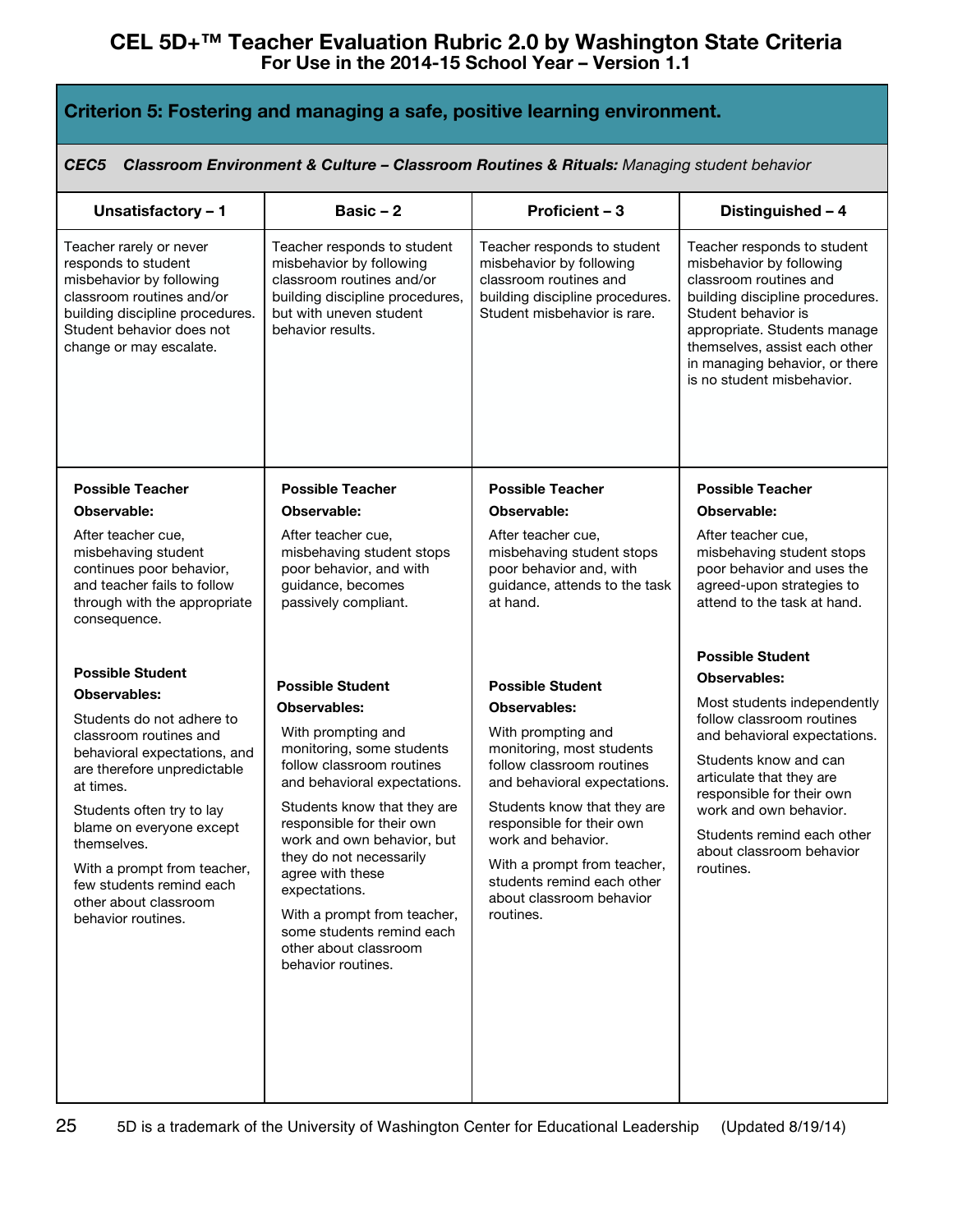| Criterion 5: Fostering and managing a safe, positive learning environment. |  |  |  |
|----------------------------------------------------------------------------|--|--|--|

*CEC6 Classroom Environment & Culture – Classroom Culture: Student status*

| Unsatisfactory - 1                                                                                                                                                                                                                                                                                                     | Basic $-2$                                                                                                                                                                                                                                                       | Proficient - 3                                                                                                                                                                                                                                                                                                                           | Distinguished - 4                                                                                                                                                                                                                                                                                                                                                                                                    |
|------------------------------------------------------------------------------------------------------------------------------------------------------------------------------------------------------------------------------------------------------------------------------------------------------------------------|------------------------------------------------------------------------------------------------------------------------------------------------------------------------------------------------------------------------------------------------------------------|------------------------------------------------------------------------------------------------------------------------------------------------------------------------------------------------------------------------------------------------------------------------------------------------------------------------------------------|----------------------------------------------------------------------------------------------------------------------------------------------------------------------------------------------------------------------------------------------------------------------------------------------------------------------------------------------------------------------------------------------------------------------|
| Teacher does not develop<br>appropriate and positive<br>teacher-student relationships<br>that attend to students' well-<br>being. Patterns of interaction<br>or lack of interaction promote<br>rivalry and/or unhealthy<br>competition among students<br>or some students are<br>relegated to low status<br>positions. | Teacher demonstrates<br>appropriate teacher-student<br>relationships that foster<br>students' well-being. Patterns<br>of interaction between teacher<br>and students may send<br>messages that some students'<br>contributions are more<br>valuable than others. | Teacher and students<br>demonstrate appropriate<br>teacher-student and student-<br>student relationships that<br>foster students' well-being<br>and adapt to meet individual<br>circumstances. Patterns of<br>interaction between teacher<br>and students and among<br>students indicate that all are<br>valued for their contributions. | Teacher and students<br>demonstrate appropriate<br>teacher-student and student-<br>student relationships that<br>foster students' well-being<br>and adapt to meet individual<br>circumstances. Patterns of<br>interaction between teacher<br>and students and among<br>students indicate that all are<br>valued for their contributions.<br>Teacher creates opportunities<br>for students' status to be<br>elevated. |
| <b>Possible Teacher</b><br><b>Observables:</b><br>Teacher models "the only<br>correct way" to think about a<br>problem, and only praises<br>students who answer<br>according to these<br>expectations.<br>Teacher belittles students<br>who get the wrong answer.                                                      | <b>Possible Teacher</b><br><b>Observables:</b><br>Teacher models "the only<br>correct way" to think about a<br>problem.<br>Teacher uses a wrong<br>answer as an example of<br>why it is so important to get<br>the correct answer.                               | <b>Possible Teacher</b><br><b>Observables:</b><br>Teacher models another way<br>of thinking about a problem.<br>Teacher uses a wrong<br>answer to uncover a<br>common misconception and<br>how to avoid it.                                                                                                                              | <b>Possible Teacher</b><br><b>Observables:</b><br>Teacher models alternative<br>ways of thinking about<br>problems.<br>Teacher uses a wrong<br>answer to uncover a<br>common misconception and<br>invites students to discuss<br>how to avoid it.                                                                                                                                                                    |
| <b>Possible Student</b><br><b>Observables:</b><br>Students are unwilling to<br>share for fear of being<br>embarrassed or ridiculed in<br>front<br>of others.<br>Students are fearful of<br>asking for help for fear of<br>appearing "stupid" or<br>"uncool."                                                           | <b>Possible Student</b><br>Observables:<br>Students will only share their<br>thinking if they are confident<br>they have the correct<br>answer.<br>Students are reluctant to ask<br>for help for fear of appearing<br>"dumb" or "uncool."                        | <b>Possible Student</b><br><b>Observables:</b><br>Student says, "I'm not sure if<br>this is correct, but here is my<br>idea."<br>With prompting from<br>teacher, student brings a<br>problem to the document<br>camera and teacher leads a<br>discussion on how to solve<br>it.                                                          | <b>Possible Student</b><br><b>Observables:</b><br>Student says, "I'm not sure if<br>this is correct, but here is my<br>idea. And I welcome<br>feedback on my idea."<br>Student brings a problem to<br>the document camera and<br>says, "I need help with this!"                                                                                                                                                      |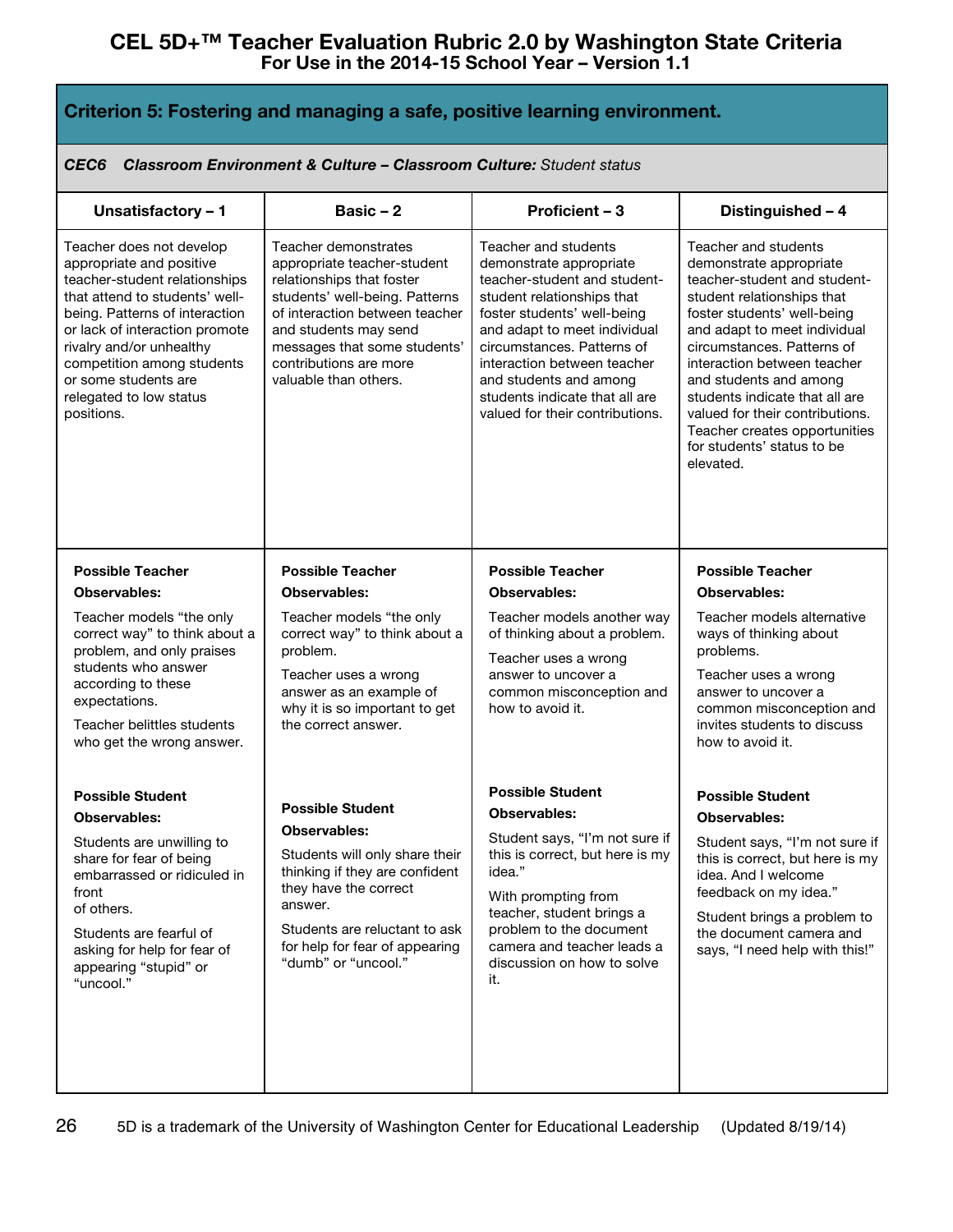| Criterion 5: Fostering and managing a safe, positive learning environment.                                                                          |                                                                                                                                                                                                                      |                                                                                                                                                                                                                 |                                                                                                                                                                                                                                                                                                 |
|-----------------------------------------------------------------------------------------------------------------------------------------------------|----------------------------------------------------------------------------------------------------------------------------------------------------------------------------------------------------------------------|-----------------------------------------------------------------------------------------------------------------------------------------------------------------------------------------------------------------|-------------------------------------------------------------------------------------------------------------------------------------------------------------------------------------------------------------------------------------------------------------------------------------------------|
| CEC7                                                                                                                                                | <b>Classroom Environment &amp; Culture - Classroom Culture: Norms for learning</b>                                                                                                                                   |                                                                                                                                                                                                                 |                                                                                                                                                                                                                                                                                                 |
| Unsatisfactory - 1                                                                                                                                  | Basic $-2$                                                                                                                                                                                                           | Proficient - 3                                                                                                                                                                                                  | Distinguished - 4                                                                                                                                                                                                                                                                               |
| Classroom norms are not<br>evident and/or do not address<br>risk taking, collaboration,<br>respect for divergent thinking<br>or students' culture.  | Classroom norms are evident<br>and encourage risk taking,<br>collaboration, respect for<br>divergent thinking and<br>students' culture. Teacher and<br>student interactions<br>occasionally align with the<br>norms. | Classroom norms are evident<br>and encourage risk taking,<br>collaboration, respect for<br>divergent thinking and<br>students' culture. Teacher and<br>student interactions frequently<br>align with the norms. | Classroom norms are evident<br>and encourage risk taking,<br>collaboration, respect for<br>divergent thinking and<br>students' culture. Teacher and<br>students refer to the norms<br>and/or interactions<br>consistently align with the<br>norms. Students remind one<br>another of the norms. |
| <b>Possible Teacher</b>                                                                                                                             | <b>Possible Teacher</b>                                                                                                                                                                                              | <b>Possible Teacher</b>                                                                                                                                                                                         | <b>Possible Teacher</b>                                                                                                                                                                                                                                                                         |
| Teacher sets the norms for<br>the class with no input from<br>students or "norms" are<br>actually behavioral rules.<br>Teacher displays the written | Teacher dominates the<br>discussion during a norm-<br>setting activity for the class.<br>Teacher displays the written<br>norms, and occasionally                                                                     | Teacher engages students in<br>a norm-setting activity for<br>the class.<br>Teacher displays the written<br>norms and refers to them                                                                            | In addition to Proficient:<br>Teacher and students<br>provide the class with<br>feedback on adhering to the<br>norms.                                                                                                                                                                           |
| norms, and occasionally<br>refers to them when<br>interacting with students, but<br>students have no ownership<br>in the norms.                     | refers to them when<br>interacting with students.                                                                                                                                                                    | when interacting with<br>students.                                                                                                                                                                              |                                                                                                                                                                                                                                                                                                 |
| <b>Possible Student</b>                                                                                                                             | <b>Possible Student</b>                                                                                                                                                                                              | <b>Possible Student</b>                                                                                                                                                                                         | <b>Possible Student</b>                                                                                                                                                                                                                                                                         |
| <b>Observables:</b>                                                                                                                                 | <b>Observables:</b>                                                                                                                                                                                                  | <b>Observables:</b>                                                                                                                                                                                             | <b>Observables:</b>                                                                                                                                                                                                                                                                             |
| With direction from teacher,<br>students attempt to engage                                                                                          | With intervention from                                                                                                                                                                                               | With support from teacher,<br>students engage in a debate                                                                                                                                                       | In addition to Proficient:                                                                                                                                                                                                                                                                      |
| in a debate over an issue,<br>but the conversation and<br>tone is strained and                                                                      | teacher, students engage in<br>a debate over an issue in a<br>controlled manner.                                                                                                                                     | over an issue in a respectful<br>manner.                                                                                                                                                                        | Students can independently<br>engage in a debate over an<br>issue in a respectful manner.                                                                                                                                                                                                       |
| disrespectful.<br>Students are unfamiliar with<br>discussion/behavioral<br>norms.                                                                   | Students occasionally refer<br>to discussion/behavioral<br>norms on a chart or in their<br>notebook to redirect a<br>student behavior.                                                                               | Students refer to<br>discussion/behavioral norms<br>on a chart or in their<br>notebook to redirect a<br>student behavior when<br>prompted by teacher.                                                           | Students regularly refer to<br>discussion/behavioral norms<br>on a chart or in their<br>notebook to redirect a<br>student behavior.                                                                                                                                                             |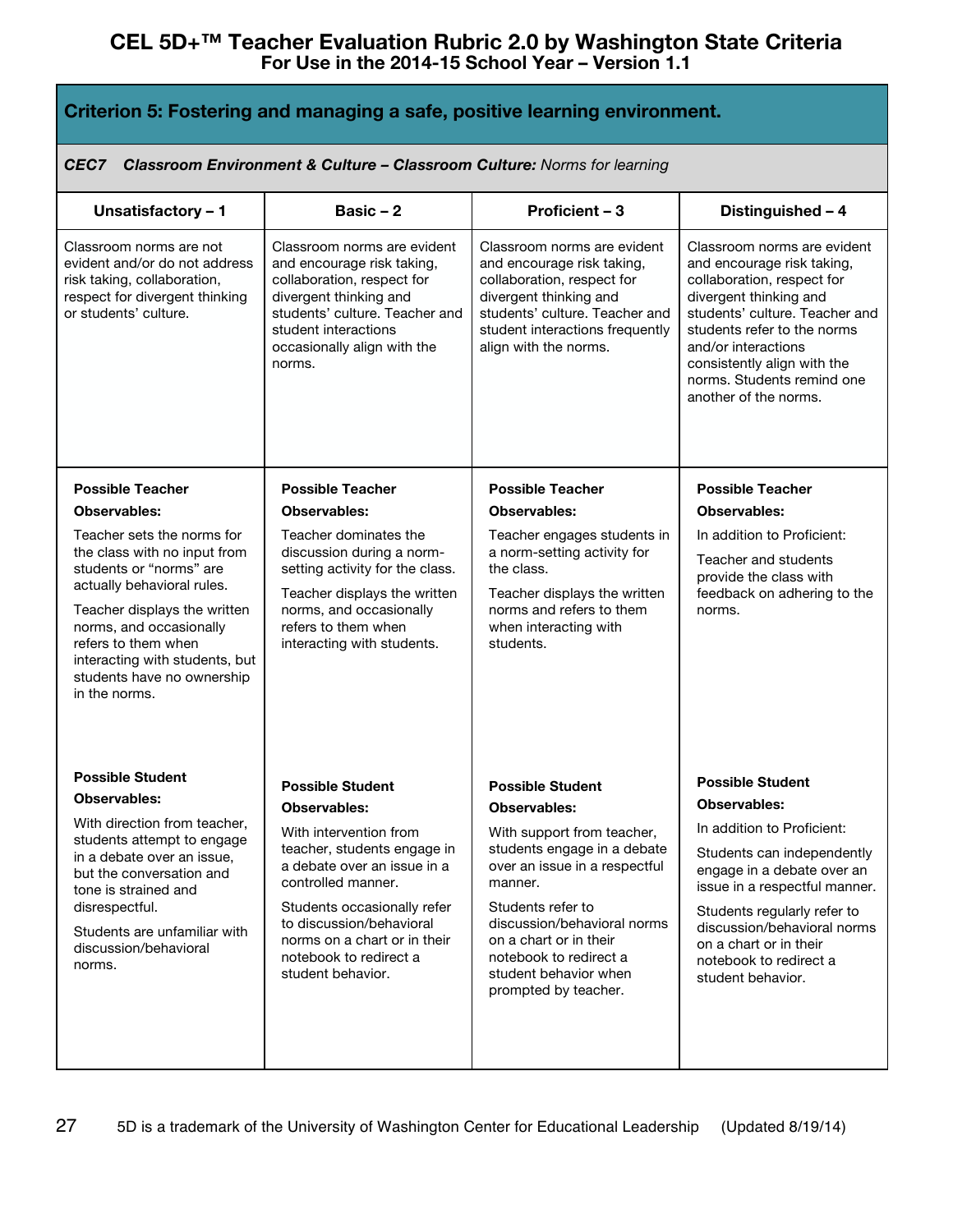## **Criterion 6: Using multiple student data elements to modify instruction and improve student learning.**

*A1 Assessment for Student Learning – Assessment: Self-assessment of learning connected to the success criteria*

| Unsatisfactory - 1                                                                                                                                                                                                           | Basic $-2$                                                                                                                                                                                                                                                                         | Proficient - 3                                                                                                                                                                                                    | Distinguished - 4                                                                                                                                                                 |
|------------------------------------------------------------------------------------------------------------------------------------------------------------------------------------------------------------------------------|------------------------------------------------------------------------------------------------------------------------------------------------------------------------------------------------------------------------------------------------------------------------------------|-------------------------------------------------------------------------------------------------------------------------------------------------------------------------------------------------------------------|-----------------------------------------------------------------------------------------------------------------------------------------------------------------------------------|
| Students are rarely or never<br>given an opportunity to assess<br>their own learning in relation to<br>the success criteria for the<br>learning target.                                                                      | Students are occasionally<br>given an opportunity to assess<br>their own learning in relation to<br>the success criteria for the<br>learning target.                                                                                                                               | Students frequently assess<br>their own learning in relation to<br>the success criteria for the<br>learning target.                                                                                               | Students consistently assess<br>their own learning in relation to<br>the success criteria and can<br>determine where they are in<br>connection to the learning<br>target.         |
| <b>Possible Teacher</b>                                                                                                                                                                                                      | <b>Possible Teacher</b>                                                                                                                                                                                                                                                            | <b>Possible Teacher</b>                                                                                                                                                                                           | <b>Possible Teacher</b>                                                                                                                                                           |
| Observables:                                                                                                                                                                                                                 | <b>Observables:</b>                                                                                                                                                                                                                                                                | Observables:                                                                                                                                                                                                      | Observables:                                                                                                                                                                      |
| Teacher states the learning                                                                                                                                                                                                  | Several times a week,                                                                                                                                                                                                                                                              | At the end of each class                                                                                                                                                                                          | In addition to Proficient:                                                                                                                                                        |
| target at the beginning of the                                                                                                                                                                                               | teacher reminds students of                                                                                                                                                                                                                                                        | session, teacher reminds                                                                                                                                                                                          | Teacher prompts students                                                                                                                                                          |
| lesson.<br>At the end of the class<br>session, teacher reminds<br>students about homework.<br>but does not ask students to                                                                                                   | the success criteria, provides<br>an exit slip or journal prompt<br>connected to the success<br>criteria, and reads what<br>students wrote at the end of<br>each week.                                                                                                             | students of the success<br>criteria, provides an exit slip<br>or journal prompt connected<br>to the success criteria, and<br>reads what each student<br>wrote on a daily basis.                                   | before, during and after the<br>lesson to reflect upon and<br>assess their own learning in<br>relation to the success<br>criteria.                                                |
| reflect on their learning.                                                                                                                                                                                                   | Teacher uses a "thumbs up"<br>strategy to assess what<br>students know about the<br>learning target at the end of<br>the class. Multiple students'<br>thumbs are down. Teacher<br>states that they will return to<br>the learning target tomorrow.                                 | Teacher uses a "thumbs up"<br>strategy at the beginning and<br>end of the lesson to gauge<br>progress towards the<br>learning target.                                                                             | Students identify if and to<br>what extent they have met<br>the learning target.                                                                                                  |
| <b>Possible Student</b><br><b>Observables:</b><br>Students write the learning<br>target on their paper.<br>Students document their<br>work in a notebook during<br>the lesson, but teacher rarely<br>checks their notebooks. | <b>Possible Student</b><br><b>Observables:</b><br>Students document their<br>work and some reflections<br>about their learning in a<br>notebook during or after the<br>lesson.<br>All students engage in the<br>thumbs up process. Multiple<br>students have their thumbs<br>down. | <b>Possible Student</b><br>Observable:<br>Students' exit slips describe<br>either what they learned that<br>day connected to the<br>success criteria or how close<br>they are to meeting the<br>success criteria. | <b>Possible Student</b><br>Observable:<br>In addition to Proficient:<br>Individual students can<br>describe what they need to<br>improve in order to meet the<br>learning target. |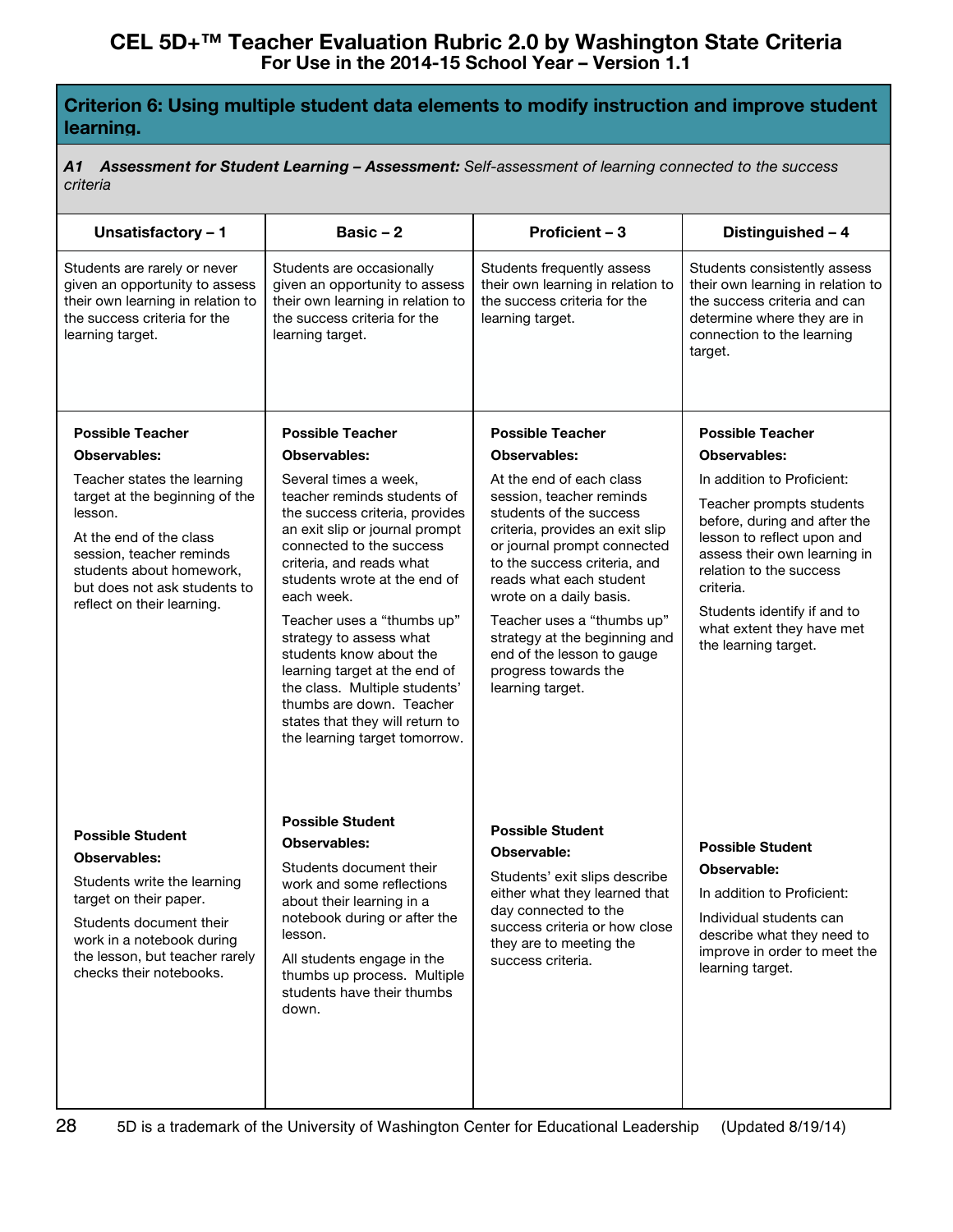## **Criterion 6: Using multiple student data elements to modify instruction and improve student learning.**

#### *A2 Assessment for Student Learning – Assessment: Demonstration of learning*

| Unsatisfactory - 1                                                                                                                                                          | Basic $-2$                                                                                                                                                                                           | Proficient - 3                                                                                                                                                                                                                               | Distinguished - 4                                                                                                                                                                                                                                                                                                      |
|-----------------------------------------------------------------------------------------------------------------------------------------------------------------------------|------------------------------------------------------------------------------------------------------------------------------------------------------------------------------------------------------|----------------------------------------------------------------------------------------------------------------------------------------------------------------------------------------------------------------------------------------------|------------------------------------------------------------------------------------------------------------------------------------------------------------------------------------------------------------------------------------------------------------------------------------------------------------------------|
| Assessments are not aligned<br>with the learning targets.                                                                                                                   | Assessment tasks are partially<br>aligned with the learning<br>targets, allowing students to<br>demonstrate some<br>understanding and/or skill<br>related to the targets.                            | Assessment tasks are aligned<br>with the learning targets,<br>allowing students to<br>demonstrate their<br>understanding and/or skill<br>related to the learning targets.                                                                    | Assessment tasks are aligned<br>with the learning targets and<br>allow students to demonstrate<br>complex understanding and/or<br>skill related to the learning<br>targets.                                                                                                                                            |
| <b>Possible Teacher</b><br>Observable:                                                                                                                                      | <b>Possible Teacher</b><br>Observable:                                                                                                                                                               | <b>Possible Teacher</b><br><b>Observable:</b>                                                                                                                                                                                                | <b>Possible Teacher</b><br>Observable:                                                                                                                                                                                                                                                                                 |
| The learning target states<br>that students will<br>demonstrate double-digit<br>subtraction. The<br>assessment asks students to<br>demonstrate single-digit<br>subtraction. | The learning target states<br>that students will<br>demonstrate double-digit<br>subtraction. The<br>assessment asks students to<br>complete three double-digit<br>subtraction problems<br>correctly. | The learning target states<br>that students will<br>demonstrate double-digit<br>subtraction. The<br>assessment asks students to<br>complete three double-digit<br>subtraction problems<br>correctly and explain their<br>thinking to a peer. | The learning target states<br>that students will<br>demonstrate double-digit<br>subtraction. The<br>assessment asks students to<br>complete three double-digit<br>subtraction problems<br>correctly, explain their<br>thinking to a peer, and<br>determine the most efficient<br>method for completing the<br>problem. |
| <b>Possible Student</b><br>Observable:<br>Students are unclear what<br>the learning target is or why<br>they are doing the work they<br>are doing.                          | <b>Possible Student</b><br>Observable:<br>Students complete the three<br>problems. Students are able<br>to explain how their work is<br>connected to the learning<br>target.                         | <b>Possible Student</b><br>Observable:<br>Students complete the three<br>problems and explain their<br>thinking to a peer. Students<br>are able to explain how their<br>work is connected to the<br>learning target.                         | <b>Possible Student</b><br>Observable:<br>Students complete the three<br>problems, explain their<br>thinking to a peer and<br>identify a method they<br>believe is most efficient.<br>Students are able to explain<br>how their work is connected<br>to the learning target.                                           |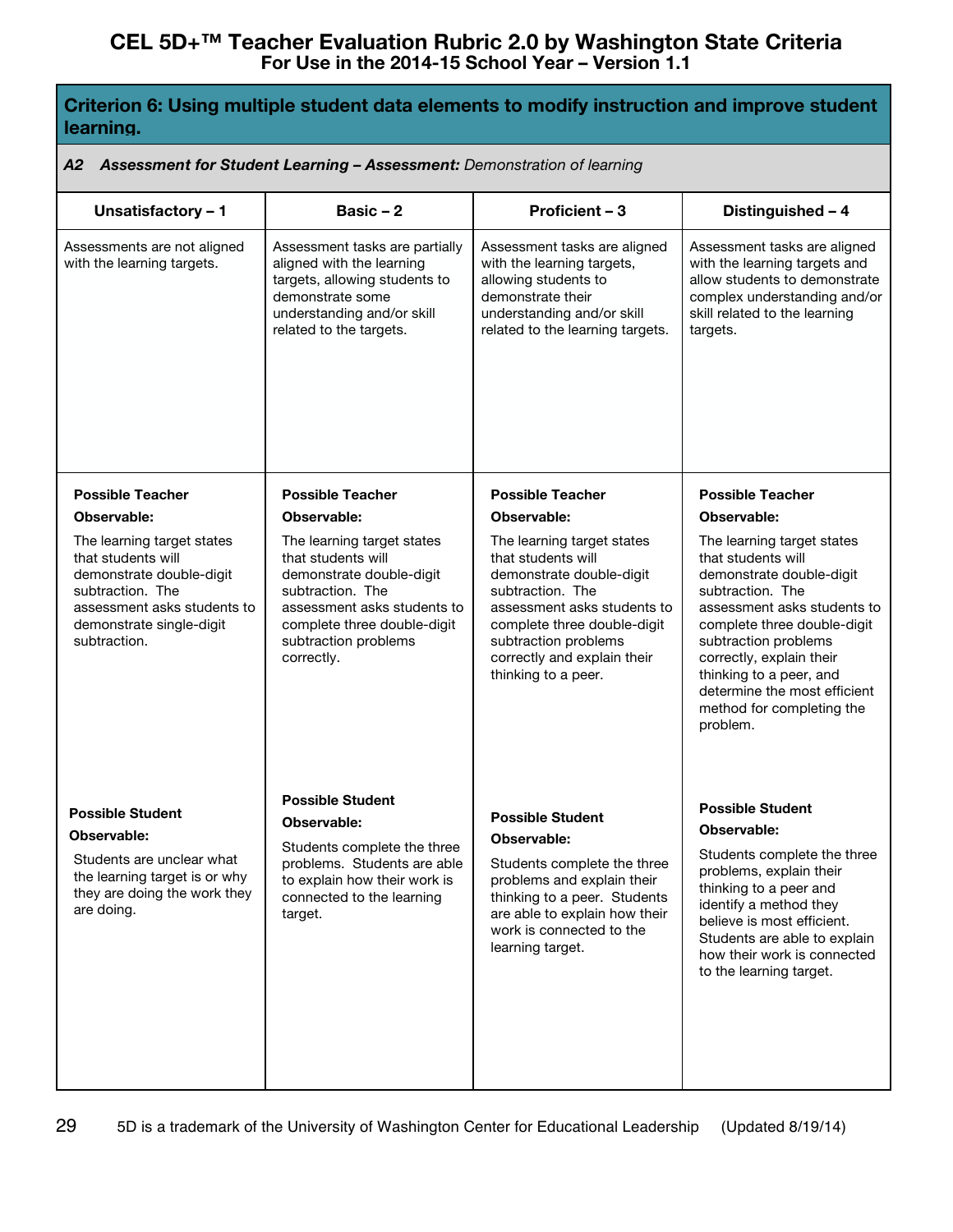## **Criterion 6: Using multiple student data elements to modify instruction and improve student learning.**

#### *A3 Assessment for Student Learning – Assessment: Formative assessment opportunities*

| Unsatisfactory - 1                                                                                                                  | Basic $-2$                                                                                                                                                                      | Proficient - 3                                                                                                                                                      | Distinguished - 4                                                                                                                                      |
|-------------------------------------------------------------------------------------------------------------------------------------|---------------------------------------------------------------------------------------------------------------------------------------------------------------------------------|---------------------------------------------------------------------------------------------------------------------------------------------------------------------|--------------------------------------------------------------------------------------------------------------------------------------------------------|
| Teacher rarely or never<br>provides formative<br>assessment opportunities<br>during the lesson.                                     | Teacher only provides<br>formative assessment<br>opportunities to determine<br>students' understanding of<br>directions and task.                                               | Teacher provides formative<br>assessment opportunities that<br>align with the learning<br>target(s).                                                                | Teacher provides a variety of<br>strategies for formative<br>assessment that align with the<br>learning target(s).                                     |
| <b>Possible Teacher</b>                                                                                                             | <b>Possible Teacher</b>                                                                                                                                                         | <b>Possible Teacher</b>                                                                                                                                             | <b>Possible Teacher</b>                                                                                                                                |
| Observable:                                                                                                                         | Observable:                                                                                                                                                                     | Observable:                                                                                                                                                         | Observable:                                                                                                                                            |
| Teacher uses a recall<br>strategy, asking, "Who can<br>tell me what we did<br>yesterday?"                                           | Teacher uses a turn-and-talk<br>strategy to assess<br>understanding of the<br>directions and task. Teacher<br>listens to student talk to<br>ensure they understand the<br>task. | In addition to Basic:<br>Teacher uses a turn-and-talk<br>strategy during the lesson to<br>assess students' current<br>understanding of the task<br>and the concept. | In addition to Proficient:<br>Teacher uses an exit slip at<br>the end of the lesson to<br>assess students' current<br>understanding of the<br>concept. |
|                                                                                                                                     | <b>Possible Student</b>                                                                                                                                                         | <b>Possible Student</b>                                                                                                                                             | <b>Possible Student</b>                                                                                                                                |
| <b>Possible Student</b><br>Observable:                                                                                              | Observable:                                                                                                                                                                     | Observable:                                                                                                                                                         | Observable:                                                                                                                                            |
| Students describe the<br>process they should follow<br>for the science lab but<br>cannot describe the concept<br>they are studying. | All students engage in the<br>turn-and-talk and discuss<br>what they are being asked to<br>do.                                                                                  | All students engage in the<br>turn-and-talk. Responses<br>address conceptual<br>understanding.                                                                      | Students complete the exit<br>slip. Students' responses on<br>exit slips describe what they<br>do and do not understand<br>about the concept.          |
|                                                                                                                                     |                                                                                                                                                                                 |                                                                                                                                                                     |                                                                                                                                                        |
|                                                                                                                                     |                                                                                                                                                                                 |                                                                                                                                                                     |                                                                                                                                                        |
|                                                                                                                                     |                                                                                                                                                                                 |                                                                                                                                                                     |                                                                                                                                                        |
|                                                                                                                                     |                                                                                                                                                                                 |                                                                                                                                                                     |                                                                                                                                                        |
|                                                                                                                                     |                                                                                                                                                                                 |                                                                                                                                                                     |                                                                                                                                                        |
|                                                                                                                                     |                                                                                                                                                                                 |                                                                                                                                                                     |                                                                                                                                                        |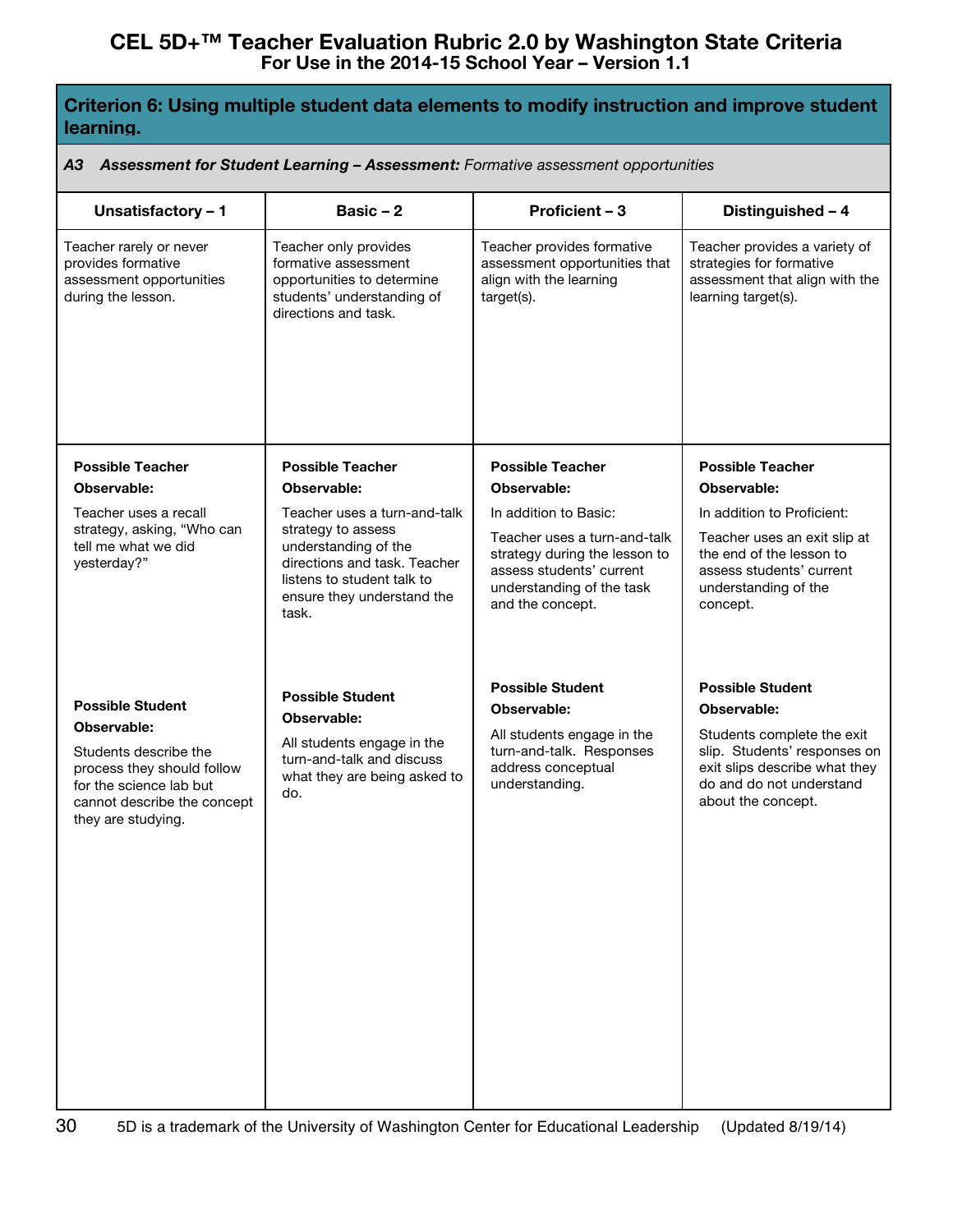## **Criterion 6: Using multiple student data elements to modify instruction and improve student learning.**

#### *A4 Assessment for Student Learning – Assessment: Collection systems for formative assessment data*

| Unsatisfactory - 1                                                                                                                                       | Basic $-2$                                                                                                                                                                                                                  | Proficient - 3                                                                                                                                                                                                                                                                                                                          | Distinguished - 4                                                                                                                                                                                                                                                                                                                                                                                                                                 |
|----------------------------------------------------------------------------------------------------------------------------------------------------------|-----------------------------------------------------------------------------------------------------------------------------------------------------------------------------------------------------------------------------|-----------------------------------------------------------------------------------------------------------------------------------------------------------------------------------------------------------------------------------------------------------------------------------------------------------------------------------------|---------------------------------------------------------------------------------------------------------------------------------------------------------------------------------------------------------------------------------------------------------------------------------------------------------------------------------------------------------------------------------------------------------------------------------------------------|
| Teacher rarely or never uses<br>an observable system and/or<br>routines for recording<br>formative assessment data.                                      | Teacher has an observable<br>system and routines for<br>recording formative<br>assessment data and<br>occasionally uses the system<br>for instructional purposes.                                                           | Teacher has an observable<br>system and routines for<br>recording formative<br>assessment data, uses<br>multiple sources and<br>frequently uses the system for<br>instructional purposes.                                                                                                                                               | Teacher has an observable<br>system and routines for<br>recording formative<br>assessment data, uses<br>multiple sources and<br>consistently uses the system<br>for instructional purposes.                                                                                                                                                                                                                                                       |
| <b>Possible Teacher</b>                                                                                                                                  | <b>Possible Teacher</b>                                                                                                                                                                                                     | <b>Possible Teacher</b>                                                                                                                                                                                                                                                                                                                 | <b>Possible Teacher</b>                                                                                                                                                                                                                                                                                                                                                                                                                           |
| Observables:                                                                                                                                             | <b>Observables:</b>                                                                                                                                                                                                         | <b>Observables:</b>                                                                                                                                                                                                                                                                                                                     | <b>Observables:</b>                                                                                                                                                                                                                                                                                                                                                                                                                               |
| Teacher confers with<br>students, but does not write<br>anything down.<br>Teacher is unaware of or<br>indifferent to the purpose of<br>using exit slips. | Teacher occasionally takes<br>notes while conferring to<br>document students'<br>progress, but the notes are<br>not necessarily filed or<br>revisited.<br>Teacher rarely reads exit<br>slips to check for<br>understanding. | Teacher uses a note taking<br>system while conferring to<br>document students'<br>progress and next steps. The<br>system is used to<br>differentiate the lesson the<br>next day.<br>Teacher reads exit slips to<br>check for understanding. The<br>learning target or success<br>criteria for the next day are<br>adjusted accordingly. | Teacher uses a note taking<br>system to document<br>students' progress and next<br>steps while conferring,<br>listening to turn-and-talk<br>responses, and reading<br>responses from exit slips.<br>The system is used to adjust<br>the next day's lesson, to<br>differentiate for individuals,<br>and for future planning.<br>Teacher reads exit slips to<br>check for understanding,<br>and responds to ones that<br>require further attention. |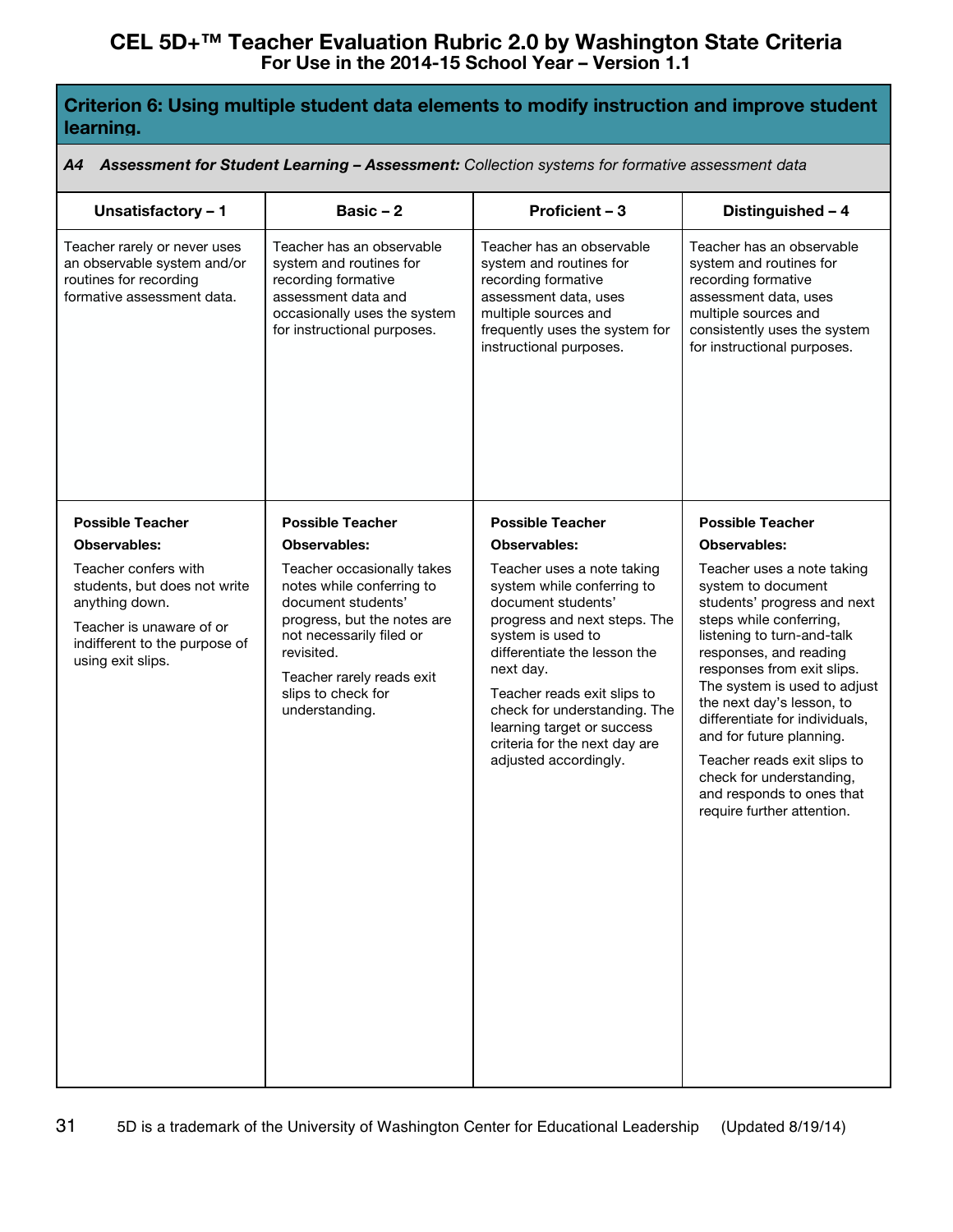## **Criterion 6: Using multiple student data elements to modify instruction and improve student learning.**

#### *A5 Assessment for Student Learning – Assessment: Student use of assessment data*

| Unsatisfactory - 1                                                                                                                        | Basic $-2$                                                                                                                                                                                                                 | Proficient - 3                                                                                                                                                   | Distinguished - 4                                                                                                                                                                      |
|-------------------------------------------------------------------------------------------------------------------------------------------|----------------------------------------------------------------------------------------------------------------------------------------------------------------------------------------------------------------------------|------------------------------------------------------------------------------------------------------------------------------------------------------------------|----------------------------------------------------------------------------------------------------------------------------------------------------------------------------------------|
| Students rarely or never use<br>assessment data to assess<br>their own learning.                                                          | Students occasionally use<br>assessment data to assess<br>their own learning, determine<br>learning goals and monitor<br>progress over time.                                                                               | Students frequently use<br>assessment data to assess<br>their own learning, determine<br>learning goals and monitor<br>progress over time.                       | Students consistently use<br>assessment data to assess<br>their own learning, determine<br>learning goals and monitor<br>progress over time.                                           |
| <b>Possible Teacher</b>                                                                                                                   | <b>Possible Teacher</b>                                                                                                                                                                                                    | <b>Possible Teacher</b>                                                                                                                                          | <b>Possible Teacher</b>                                                                                                                                                                |
| Observable:                                                                                                                               | Observable:                                                                                                                                                                                                                | Observable:                                                                                                                                                      | Observable:                                                                                                                                                                            |
| Teacher does not provide<br>assessment data and/or an<br>opportunity for students to<br>set goals.                                        | Teacher provides benchmark<br>assessment data and<br>supports students in setting<br>and monitoring learning<br>goals three or four times per<br>year.                                                                     | In addition to Basic:<br>Teacher uses classroom-<br>based assessments as a<br>source of data for students<br>to set and monitor learning<br>goals for each unit. | In addition to Proficient:<br>Teacher uses classroom-<br>based assessments as a<br>source of data for students<br>to set and monitor learning<br>goals weekly throughout<br>each unit. |
| <b>Possible Student</b><br>Observable:<br>Students do not have<br>learning goals or do not<br>monitor progress towards<br>learning goals. | <b>Possible Student</b><br>Observable:<br>Students use benchmark<br>assessments to set learning<br>goals. Students monitor<br>progress towards their goals<br>only after benchmark<br>assessments are given and<br>scored. | <b>Possible Student</b><br>Observable:<br>In addition to Basic:<br>Students set and monitor<br>learning goals at the<br>beginning and end of each<br>unit.       | <b>Possible Student</b><br>Observable:<br>In addition to Proficient:<br>Students set and monitor<br>learning goals weekly<br>throughout each unit.                                     |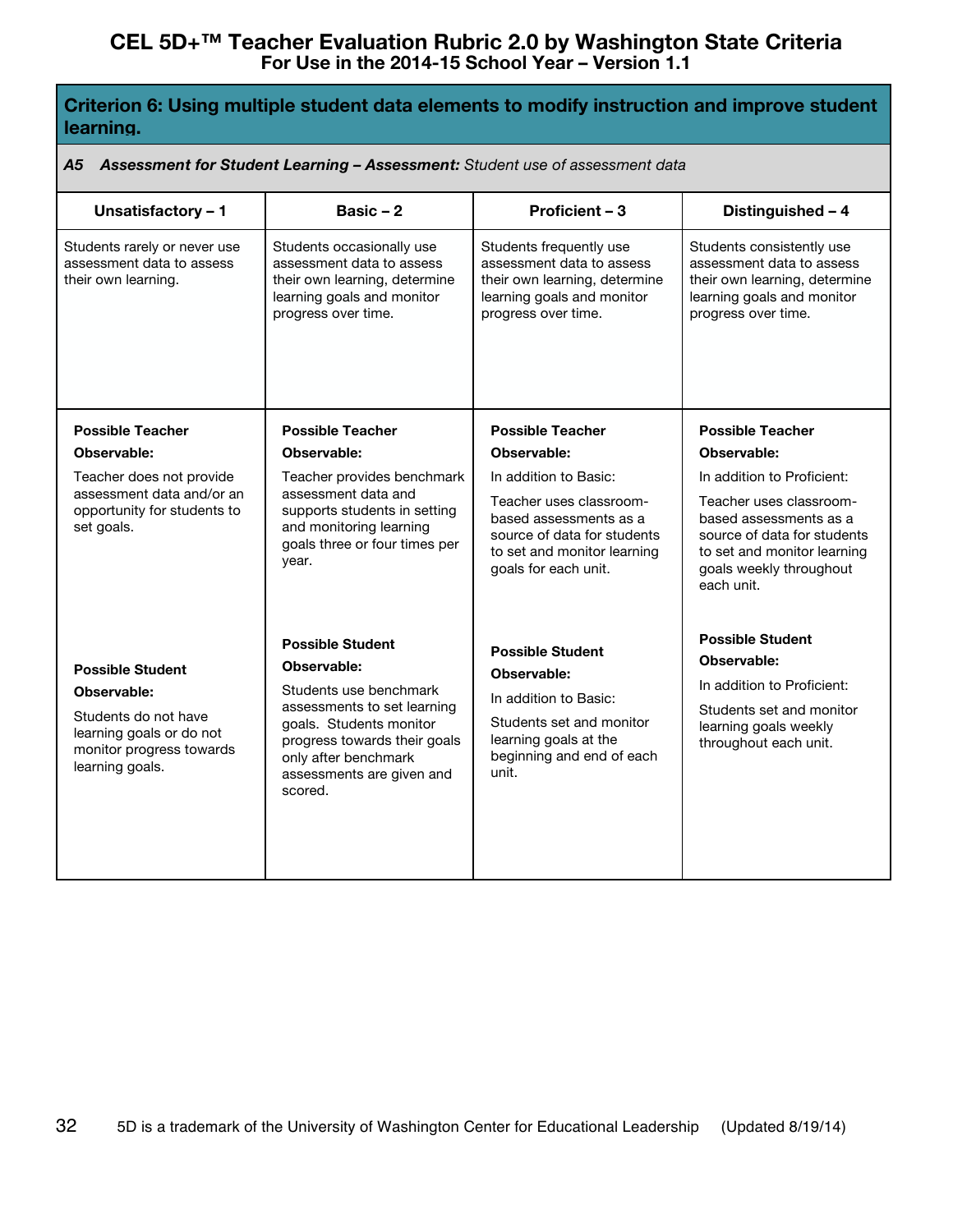### **Student Growth Criterion 6: Using multiple student data elements to modify instruction and improve student learning.**

#### **Student Growth 6.1:** *Establish Student Growth Goal(s)*

| Unsatisfactory - 1                                                                                                                                                                                                                               | Basic $-2$                                                                                                                                                                                                                                                                                                                                                                                                                                                                                                                                                                                 | Proficient - 3                                                                                                                                                                                                                                                                                                                                                                                                                                                                                                                                           | Distinguished - 4                                                                                                                                                                                                                                                                                        |
|--------------------------------------------------------------------------------------------------------------------------------------------------------------------------------------------------------------------------------------------------|--------------------------------------------------------------------------------------------------------------------------------------------------------------------------------------------------------------------------------------------------------------------------------------------------------------------------------------------------------------------------------------------------------------------------------------------------------------------------------------------------------------------------------------------------------------------------------------------|----------------------------------------------------------------------------------------------------------------------------------------------------------------------------------------------------------------------------------------------------------------------------------------------------------------------------------------------------------------------------------------------------------------------------------------------------------------------------------------------------------------------------------------------------------|----------------------------------------------------------------------------------------------------------------------------------------------------------------------------------------------------------------------------------------------------------------------------------------------------------|
| Does not establish student<br>growth goal(s) or establishes<br>inappropriate goal(s) for whole<br>classroom. Goal(s) do not<br>identify multiple, high-quality<br>sources of data to monitor,<br>adjust, and evaluate<br>achievement of goal(s). | Establishes appropriate<br>student growth goal(s) for<br>whole classroom. Goal(s) do<br>not identify multiple, high-<br>quality sources of data to<br>monitor, adjust, and evaluate<br>achievement of goal(s).                                                                                                                                                                                                                                                                                                                                                                             | Establishes appropriate<br>student growth goal(s) for<br>whole classroom. Goal(s)<br>identify multiple, high-quality<br>sources of data to monitor,<br>adjust, and evaluate<br>achievement of goal(s).                                                                                                                                                                                                                                                                                                                                                   | Establishes appropriate<br>student growth goal(s) for<br>students in collaboration with<br>students and parents. These<br>whole classroom goals align<br>to school goal(s). Goal(s)<br>identify multiple, high-quality<br>sources of data to monitor,<br>adjust, and evaluate<br>achievement of goal(s). |
|                                                                                                                                                                                                                                                  |                                                                                                                                                                                                                                                                                                                                                                                                                                                                                                                                                                                            | <b>Critical Attributes</b>                                                                                                                                                                                                                                                                                                                                                                                                                                                                                                                               |                                                                                                                                                                                                                                                                                                          |
| Does not establish student<br>learning goals<br>Does not specify<br>assessment(s) to monitor<br>progress towards goal(s)                                                                                                                         | Goals may be missing one or<br>more of the following<br>qualities: specific, measurable<br>and time-bound<br>Goals are not based on prior<br>available student learning<br>Goals partially aligned to<br>content standards<br>Grain size of goal may be<br>missing one or more of the<br>following: appropriate for the<br>context, instructional interval<br>and content standard(s)<br>Goal is not connected to a<br>significant impact on student<br>learning of content. Identified<br>formative and summative<br>assessments unable to<br>monitor progress toward<br>specified goals. | Goals are specific,<br>measurable and time-bound<br>Based on multiple sources of<br>available data that reveal prior<br>student learning<br>Goals aligned to content<br>standards<br>Grain size of goal is<br>appropriate for the context,<br>instructional interval and<br>content standard(s)<br>Goal demonstrates a<br>significant impact on student<br>learning of content<br>(transferable skills) within the<br>content area<br>Identifies formative and<br>summative measures aligned<br>to learning targets to monitor<br>progress towards goals | • Proficient Attributes and:<br>Effort to Communicates (two-<br>way)/Collaborates with other<br>staff, families and/or students<br>to establish goals specific to<br>whole class learning needs<br>Students articulate their<br>understanding of their goals<br>and progress toward goals                |
| Student Growth 6.2: Achievement of Student Growth Goal(s)                                                                                                                                                                                        |                                                                                                                                                                                                                                                                                                                                                                                                                                                                                                                                                                                            |                                                                                                                                                                                                                                                                                                                                                                                                                                                                                                                                                          |                                                                                                                                                                                                                                                                                                          |
| Growth or achievement data<br>from at least two points in<br>time shows no evidence of<br>growth for most students.                                                                                                                              | Multiple sources of growth or<br>achievement data from at<br>least two points in time show<br>some evidence of growth for<br>some students.                                                                                                                                                                                                                                                                                                                                                                                                                                                | Multiple sources of growth or<br>achievement data from at<br>least two points in time show<br>clear evidence of growth for<br>most students.                                                                                                                                                                                                                                                                                                                                                                                                             | Multiple sources of growth or<br>achievement data from at<br>least two points in time show<br>evidence of high growth for all<br>or nearly all students.                                                                                                                                                 |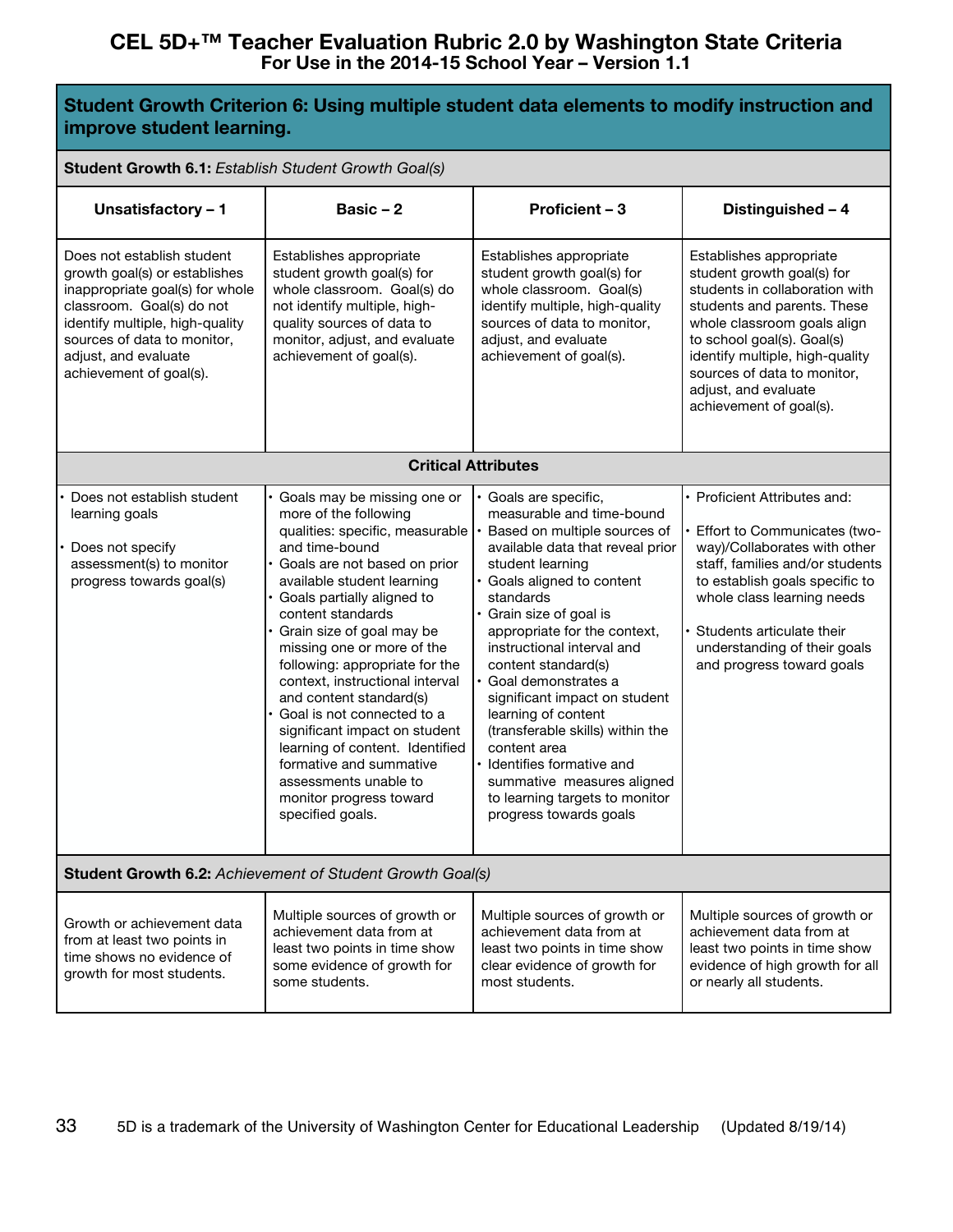# **Criterion 7: Communicating and collaborating with parents and the school community.**

*PCC3 Professional Collaboration & Communication – Communication and Collaboration: Parents and guardians*

| Unsatisfactory - 1                                                                                                          | Basic $-2$                                                                                                                                                                                                                                                                                                                                                                                                                                                                                                                                                                                                      | Proficient - 3                                                                                                                                                                                                                                                                                                                                                                                                                                                                                                                                                                                  | Distinguished - 4                                                                                                                                                                                                                                                                                                                                                                                                                                                                                                                      |
|-----------------------------------------------------------------------------------------------------------------------------|-----------------------------------------------------------------------------------------------------------------------------------------------------------------------------------------------------------------------------------------------------------------------------------------------------------------------------------------------------------------------------------------------------------------------------------------------------------------------------------------------------------------------------------------------------------------------------------------------------------------|-------------------------------------------------------------------------------------------------------------------------------------------------------------------------------------------------------------------------------------------------------------------------------------------------------------------------------------------------------------------------------------------------------------------------------------------------------------------------------------------------------------------------------------------------------------------------------------------------|----------------------------------------------------------------------------------------------------------------------------------------------------------------------------------------------------------------------------------------------------------------------------------------------------------------------------------------------------------------------------------------------------------------------------------------------------------------------------------------------------------------------------------------|
| Teacher rarely or never<br>communicates in any manner<br>with parents and guardians<br>about student progress.              | Teacher occasionally<br>communicates with all parents<br>and guardians about goals of<br>instruction and student<br>progress, but usually relies on<br>only one method for<br>communication or requires<br>support or reminders.                                                                                                                                                                                                                                                                                                                                                                                | Teacher communicates with<br>all parents and guardians<br>about goals of instruction and<br>student progress and uses<br>multiple tools to communicate<br>in a timely and positive<br>manner. Teacher effectively<br>engages in two-way forms of<br>communication and is<br>responsive to parent and<br>guardian insights.                                                                                                                                                                                                                                                                      | Teacher communicates with<br>all parents and guardians<br>about goals of instruction and<br>student progress using<br>multiple tools to communicate<br>in a timely and positive<br>manner. Teacher considers<br>the language needs of parents<br>and guardians. Teacher<br>effectively engages in two-way<br>forms of communication and<br>is responsive to parent and<br>guardian insights.                                                                                                                                           |
| <b>Possible Teacher</b>                                                                                                     | <b>Possible Teacher</b>                                                                                                                                                                                                                                                                                                                                                                                                                                                                                                                                                                                         | <b>Possible Teacher</b>                                                                                                                                                                                                                                                                                                                                                                                                                                                                                                                                                                         | <b>Possible Teacher</b>                                                                                                                                                                                                                                                                                                                                                                                                                                                                                                                |
| Observable:                                                                                                                 | <b>Observables:</b>                                                                                                                                                                                                                                                                                                                                                                                                                                                                                                                                                                                             | <b>Observables:</b>                                                                                                                                                                                                                                                                                                                                                                                                                                                                                                                                                                             | <b>Observables:</b>                                                                                                                                                                                                                                                                                                                                                                                                                                                                                                                    |
| Even when prompted,<br>teacher does not send<br>required information to<br>parents and guardians or is<br>late in doing so. | Teacher sends required<br>progress reports and requires<br>return with a signature.<br>Teacher contacts parents and<br>guardians over behavior<br>problems.<br>Teacher keeps electronic<br>records (e.g., district data<br>system) current for parent<br>and guardian access.<br>Teacher contacts parents and<br>guardians in a timely manner<br>when student begins to have<br>academic problems.<br>Teacher meets with parents<br>and guardians at scheduled<br>conference times and is fully<br>prepared.<br>Teacher provides timely<br>responses to parent and<br>guardian questions via phone<br>or email. | In addition to Basic:<br>Teacher sends regular<br>updates to parents and<br>guardians about progress in<br>the classroom using print<br>and/or technology (e.g.,<br>backpack bulletins, email<br>news flash).<br>Teacher anticipates when<br>content will become difficult<br>for students and tells parents<br>and guardians ahead of time<br>how to support their student.<br>Teacher is aware of potential<br>barriers in language and<br>technology and ensures that<br>important learning<br>documents are translated<br>into the first language of<br>parents and guardians as<br>needed. | In addition to Proficient:<br>Teacher uses all available<br>technology (e.g., social<br>media) to communicate<br>about class content, special<br>events, and student<br>progress.<br>Teacher maintains web<br>page, updated weekly.<br>Teacher sets additional<br>conference times with<br>parents and guardians as<br>needed.<br>Teacher prepares and<br>engages students in student-<br>led conferences.<br>Teacher develops individual<br>communication plan (e.g.,<br>initialing assignment book<br>daily) with specific students. |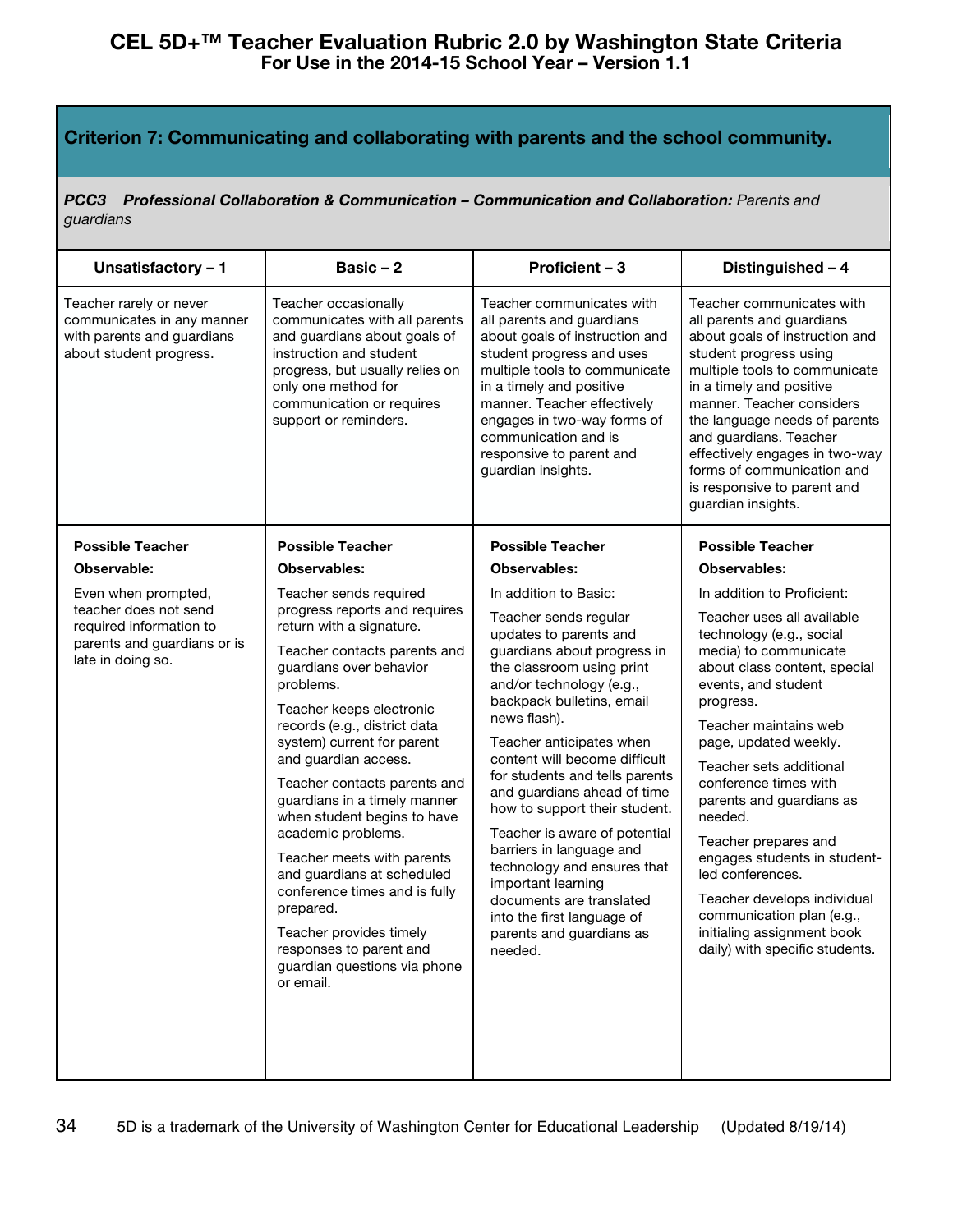# **Criterion 7: Communicating and collaborating with parents and the school community.**

*PCC4 Professional Collaboration & Communication – Communication and Collaboration: Communication within the school community about student progress*

| Unsatisfactory - 1                                                                                                                                                      | Basic $-2$                                                                                                                                                                                                                                                                                                                                                                            | Proficient - 3                                                                                                                                                                                                                                                                                                                                                                                                                               | Distinguished - 4                                                                                                                                                                                                                                                                                                 |
|-------------------------------------------------------------------------------------------------------------------------------------------------------------------------|---------------------------------------------------------------------------------------------------------------------------------------------------------------------------------------------------------------------------------------------------------------------------------------------------------------------------------------------------------------------------------------|----------------------------------------------------------------------------------------------------------------------------------------------------------------------------------------------------------------------------------------------------------------------------------------------------------------------------------------------------------------------------------------------------------------------------------------------|-------------------------------------------------------------------------------------------------------------------------------------------------------------------------------------------------------------------------------------------------------------------------------------------------------------------|
| Teacher maintains minimal<br>student records. Teacher<br>rarely communicates student<br>progress information to<br>relevant individuals within the<br>school community. | Teacher communicates<br>student progress information<br>to relevant individuals within<br>the school community;<br>however, performance data<br>may have minor flaws or be<br>narrowly defined (e.g., test<br>scores only).                                                                                                                                                           | Teacher maintains accurate<br>and systematic student<br>records. Teacher<br>communicates student<br>progress information to<br>relevant individuals within the<br>school community in a timely<br>way, accurately, and in an<br>organized manner, including<br>both successes and<br>challenges.                                                                                                                                             | Teacher maintains accurate<br>and systematic student<br>records. Teacher<br>communicates student<br>progress information to<br>relevant individuals within the<br>school community in a timely<br>way. Teacher and student<br>communicate accurately and<br>positively about student<br>successes and challenges. |
| <b>Possible Teacher</b>                                                                                                                                                 | <b>Possible Teacher</b>                                                                                                                                                                                                                                                                                                                                                               | <b>Possible Teacher</b>                                                                                                                                                                                                                                                                                                                                                                                                                      | <b>Possible Teacher</b>                                                                                                                                                                                                                                                                                           |
| Observable:                                                                                                                                                             | Observables:                                                                                                                                                                                                                                                                                                                                                                          | Observables:                                                                                                                                                                                                                                                                                                                                                                                                                                 | Observables:                                                                                                                                                                                                                                                                                                      |
| Teacher's records (print and<br>electronic) are incomplete.                                                                                                             | Teacher must be prompted<br>to complete student<br>records and transmit<br>information needed by<br>colleagues and<br>administrators.<br>Teacher has an effective<br>system for tracking student<br>learning progress and can<br>describe each student's<br>status in relationship to<br>current learning goals, but<br>does not initiate student<br>referrals in a timely<br>manner. | Teacher shares succinct and<br>relevant information about<br>student progress at an<br>intervention meeting.<br>Teacher presents students in<br>best possible light at all<br>times.<br>Teacher responds accurately<br>and positively to request<br>from special education<br>teacher about student<br>experiences in the<br>classroom.<br>Teacher requests additional<br>information from support<br>staff in order to assist a<br>student. | Teacher communicates with<br>students, colleagues,<br>parents, administrators and<br>support services.<br>Students also know their<br>status related to learning<br>goals.<br>Teacher communicates with<br>grade level team accurately<br>and positively about<br>successes and challenges<br>for students.       |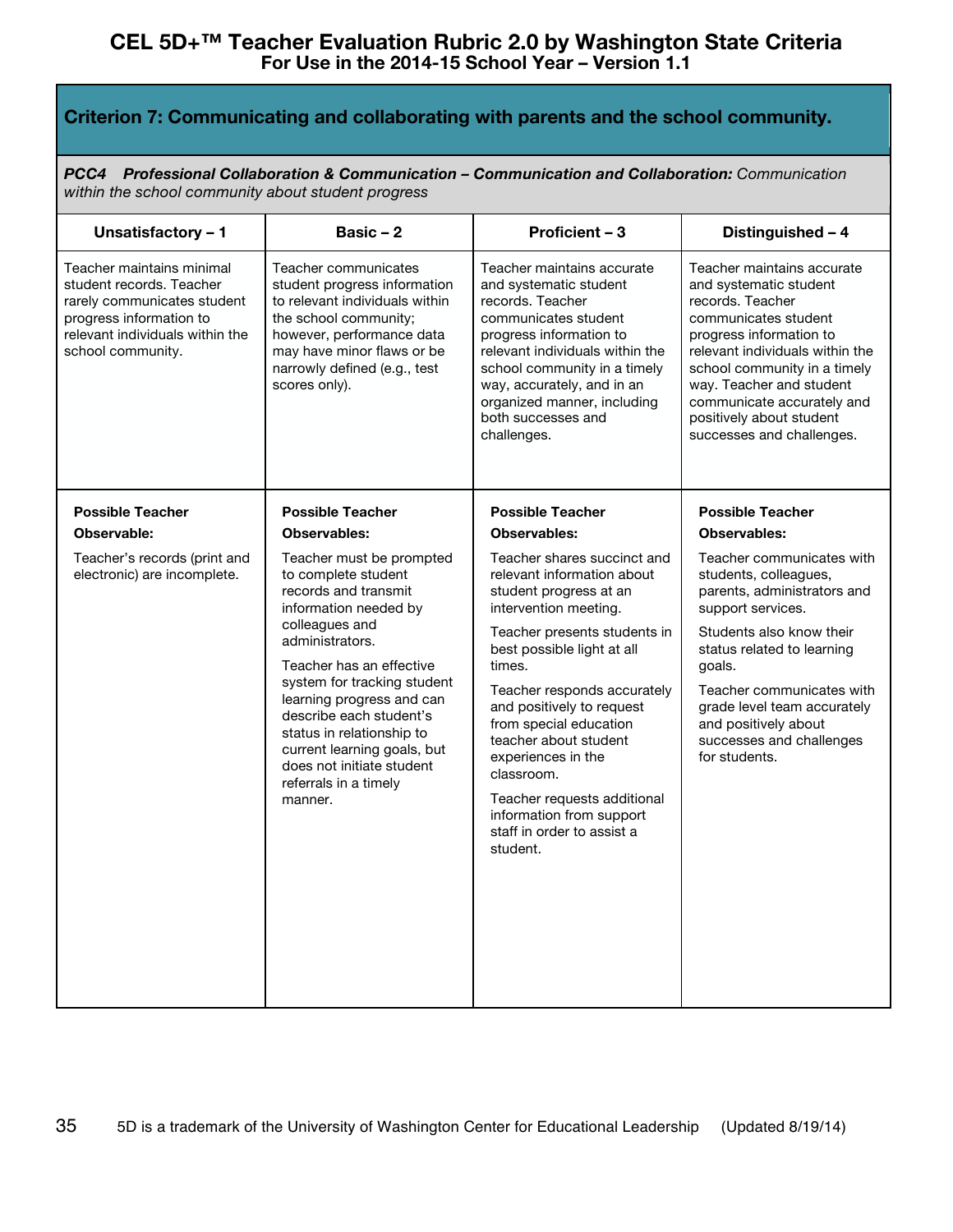## **Criterion 8: Exhibiting collaborative and collegial practices focused on improving instructional practice and student learning.**

*PCC1 Professional Collaboration & Communication – Professional Learning and Collaboration: Collaboration with peers and administrators to improve student learning*

| Unsatisfactory - 1                                                                                                                                                                                                                                                                                                                                                                                                     | Basic-2                                                                                                                                                                                                                                                                                                                                                                                                                                                         | Proficient - 3                                                                                                                                                                                                                                                                                                                                                                                                                                                                                                                                                                            | Distinguished - 4                                                                                                                                                                                                                                                                                                                                                                                                                                                                                                                                                                                                                                                                                                        |
|------------------------------------------------------------------------------------------------------------------------------------------------------------------------------------------------------------------------------------------------------------------------------------------------------------------------------------------------------------------------------------------------------------------------|-----------------------------------------------------------------------------------------------------------------------------------------------------------------------------------------------------------------------------------------------------------------------------------------------------------------------------------------------------------------------------------------------------------------------------------------------------------------|-------------------------------------------------------------------------------------------------------------------------------------------------------------------------------------------------------------------------------------------------------------------------------------------------------------------------------------------------------------------------------------------------------------------------------------------------------------------------------------------------------------------------------------------------------------------------------------------|--------------------------------------------------------------------------------------------------------------------------------------------------------------------------------------------------------------------------------------------------------------------------------------------------------------------------------------------------------------------------------------------------------------------------------------------------------------------------------------------------------------------------------------------------------------------------------------------------------------------------------------------------------------------------------------------------------------------------|
| Teacher rarely or never<br>collaborates with peers or<br>engages in reflective inquiry<br>for the purpose of improving<br>instructional practice or<br>student learning.                                                                                                                                                                                                                                               | Teacher collaborates and<br>engages in reflective inquiry<br>with peers and administrators<br>for the purpose of improving<br>instructional practice and<br>student learning. Teacher<br>provides minimal<br>contributions.                                                                                                                                                                                                                                     | Teacher collaborates and<br>engages in reflective inquiry<br>with peers and administrators<br>for the purpose of improving<br>instructional practice and<br>student learning. Teacher<br>contributes to collaborative<br>work.                                                                                                                                                                                                                                                                                                                                                            | Teacher collaborates and<br>engages in reflective inquiry<br>with peers and administrators<br>for the purpose of improving<br>instructional practice, and<br>student and teacher learning.<br>Teacher occasionally leads<br>collaborative work.                                                                                                                                                                                                                                                                                                                                                                                                                                                                          |
| <b>Possible Teacher</b><br><b>Observables:</b><br>Teacher attends only<br>required professional<br>development activities and<br>does not attempt to apply<br>new learning.<br>Teacher does not reflect on<br>his/her teaching or is not<br>accurate about its<br>effectiveness.<br>Teacher avoids interaction<br>with administrators or<br>indicates that they<br>are only welcome on the<br>formal evaluation cycle. | <b>Possible Teacher</b><br><b>Observables:</b><br>Teacher engages in<br>continuing education to<br>maintain certification and<br>attempts to apply new<br>learning.<br>Teacher reflects on his/her<br>teaching with colleagues,<br>recognizes aspects that<br>were not effective and<br>attempts to change<br>instructional practice<br>accordingly.<br>Teacher is respectful to<br>administrators but does not<br>discuss instruction and<br>student learning. | <b>Possible Teacher</b><br><b>Observables:</b><br>Teacher seeks and takes<br>advantage of opportunities<br>for continuous growth.<br>Teacher reflects on his/her<br>teaching with colleagues,<br>recognizes aspects that<br>were not effective and<br>identifies ways to improve.<br>Teacher shares lessons and<br>asks for feedback.<br>Teacher can demonstrate<br>improved student learning as<br>a result of his/her changed<br>practices.<br>Teacher welcomes<br>administrators into the<br>classroom and engages in<br>reflective conversation about<br>students and their learning. | <b>Possible Teacher</b><br><b>Observables:</b><br>Teacher pursues specific<br>goals and identifies relevant<br>ways to learn, including<br>action research, networking<br>and professional<br>organizations.<br>Teacher reflects on his/her<br>teaching with colleagues,<br>recognizes aspects that were<br>not effective, and<br>incorporates improvements.<br>Teacher works with peers on<br>a lesson, asks for a peer to<br>observe, and participates in<br>a reflective conversation.<br>Teacher works with a<br>colleague to set professional<br>goals related to student<br>achievement.<br>Teacher works with<br>administration to share<br>instructional leadership and<br>improvement throughout the<br>school. |
|                                                                                                                                                                                                                                                                                                                                                                                                                        |                                                                                                                                                                                                                                                                                                                                                                                                                                                                 |                                                                                                                                                                                                                                                                                                                                                                                                                                                                                                                                                                                           |                                                                                                                                                                                                                                                                                                                                                                                                                                                                                                                                                                                                                                                                                                                          |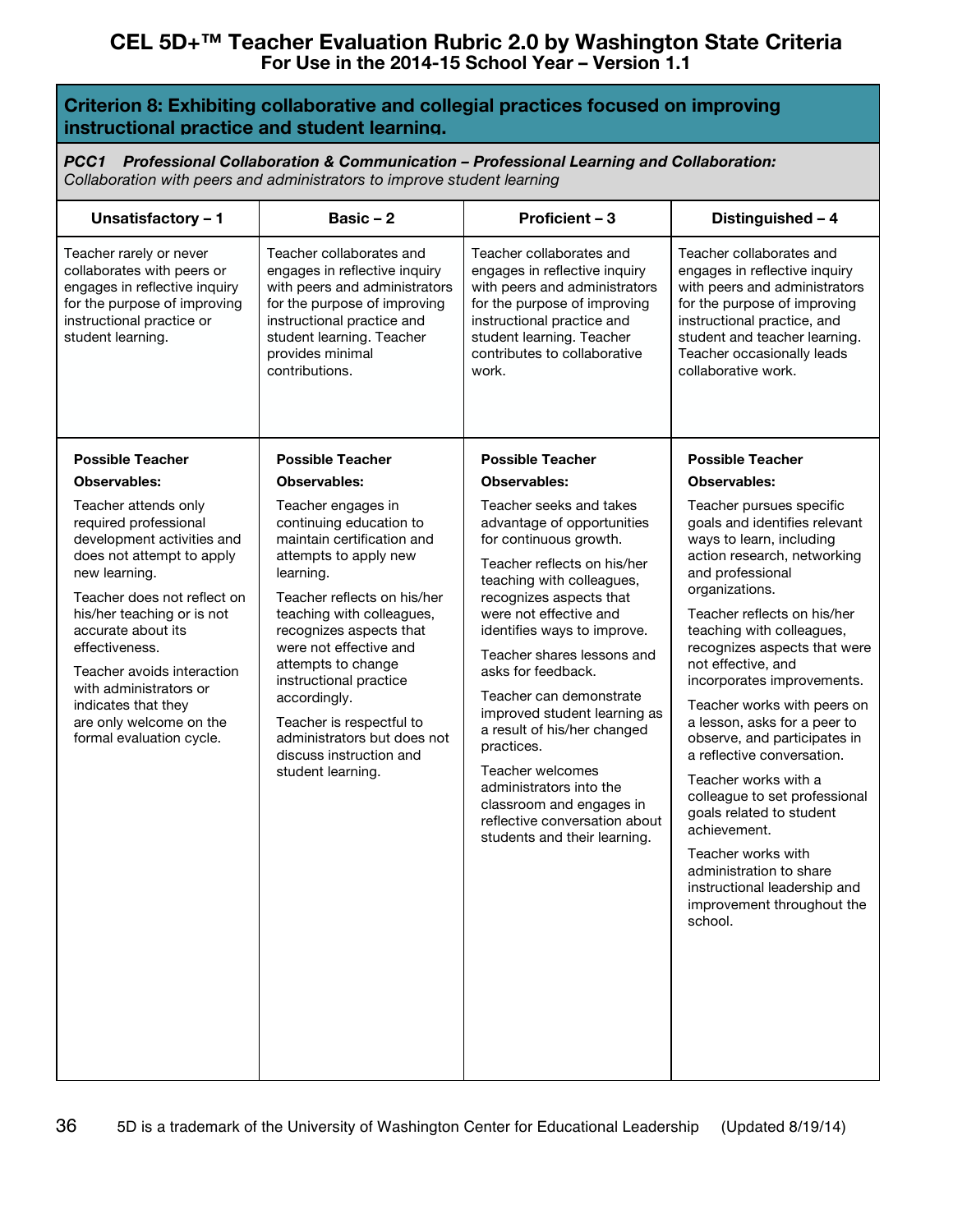## **Criterion 8: Exhibiting collaborative and collegial practices focused on improving instructional practice and student learning.**

*PCC2 Professional Collaboration & Communication – Professional Learning and Collaboration: Professional and collegial relationships*

| Unsatisfactory - 1                                                                                                                                                                                                             | Basic $-2$                                                                                                                                                                                                                                                                                                                              | Proficient - 3                                                                                                                                                                                                                                                                                                                                                                                                                                                                 | Distinguished - 4                                                                                                                                                                                                                                                                                          |
|--------------------------------------------------------------------------------------------------------------------------------------------------------------------------------------------------------------------------------|-----------------------------------------------------------------------------------------------------------------------------------------------------------------------------------------------------------------------------------------------------------------------------------------------------------------------------------------|--------------------------------------------------------------------------------------------------------------------------------------------------------------------------------------------------------------------------------------------------------------------------------------------------------------------------------------------------------------------------------------------------------------------------------------------------------------------------------|------------------------------------------------------------------------------------------------------------------------------------------------------------------------------------------------------------------------------------------------------------------------------------------------------------|
| Teacher rarely or never<br>develops or sustains<br>professional and collegial<br>relationships for the purpose<br>of student, staff or district<br>growth. Teacher may subvert<br>professional and collegial<br>relationships. | Teacher develops limited<br>professional and collegial<br>relationships for the purpose<br>of student, staff or district<br>arowth.                                                                                                                                                                                                     | Teacher develops and<br>sustains professional and<br>collegial relationships for the<br>purpose of student, staff or<br>district growth.                                                                                                                                                                                                                                                                                                                                       | Teacher develops and<br>sustains professional and<br>collegial relationships for the<br>purpose of student, staff or<br>district growth. Teacher<br>serves as a mentor for others'<br>growth and development.                                                                                              |
| <b>Possible Teacher</b>                                                                                                                                                                                                        | <b>Possible Teacher</b>                                                                                                                                                                                                                                                                                                                 | <b>Possible Teacher</b>                                                                                                                                                                                                                                                                                                                                                                                                                                                        | <b>Possible Teacher</b>                                                                                                                                                                                                                                                                                    |
| Observable:                                                                                                                                                                                                                    | <b>Observables:</b>                                                                                                                                                                                                                                                                                                                     | <b>Observables:</b>                                                                                                                                                                                                                                                                                                                                                                                                                                                            | <b>Observables:</b>                                                                                                                                                                                                                                                                                        |
| Teacher works in isolation,<br>only attends required staff<br>meetings, and/or avoids<br>conversations about his/her<br>students' learning.                                                                                    | Teacher participates in<br>formal and informal<br>meetings about teaching<br>and learning.<br>Teacher acknowledges<br>differences in evidence of<br>student learning.<br>Teacher shares resources<br>with other members of the<br>department or grade level.<br>Teacher focuses on<br>student achievement<br>during collaboration time. | <b>Teacher initiates</b><br>conversations with<br>colleagues and shares<br>challenges of student<br>learning.<br>Teacher knows how to<br>communicate with peers in a<br>way that is honest about<br>practice but respects the<br>individual.<br>In a team setting, teacher<br>gives fair air time,<br>participates, shares ideas<br>and workload, and helps<br>teammates.<br>Teacher works with a<br>colleague to set professional<br>goals related to student<br>achievement. | Teacher sets and works<br>towards common<br>instructional practice goals<br>with colleagues.<br>Teacher is able to pose<br>inquiry questions to peers<br>that stimulate professional<br>dialogue.<br>Teacher deprivatizes<br>practice by inviting<br>colleagues to visit, observe<br>and provide feedback. |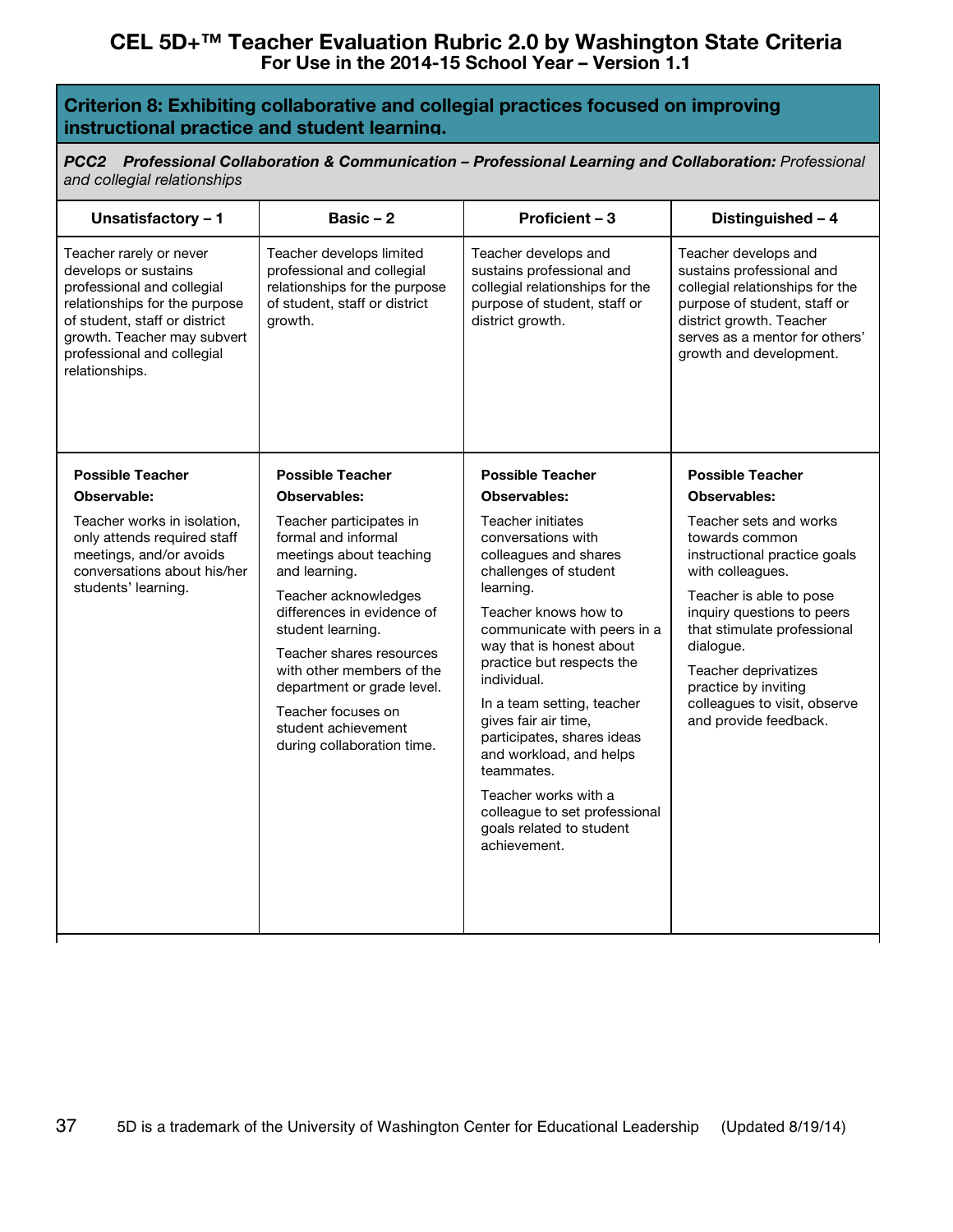## **Criterion 8: Exhibiting collaborative and collegial practices focused on improving instructional practice and student learning.**

*PCC5 Professional Collaboration & Communication – Professional Responsibilities: Supports school, district, and state curriculum, policy and initiatives*

| Unsatisfactory - 1                                                                                                                                                                                                                                                                                                                                                                                                                                                                                                                                                                                                    | Basic $-2$                                                                                                                                                                                                                                                                                                                                                                                                                            | Proficient - 3                                                                                                                                                                                                                                                                                                                                                                                                                                                                                                                                         | Distinguished - 4                                                                                                                                                                                                                                                                                                                                                                                                                                                                                                                                                                              |
|-----------------------------------------------------------------------------------------------------------------------------------------------------------------------------------------------------------------------------------------------------------------------------------------------------------------------------------------------------------------------------------------------------------------------------------------------------------------------------------------------------------------------------------------------------------------------------------------------------------------------|---------------------------------------------------------------------------------------------------------------------------------------------------------------------------------------------------------------------------------------------------------------------------------------------------------------------------------------------------------------------------------------------------------------------------------------|--------------------------------------------------------------------------------------------------------------------------------------------------------------------------------------------------------------------------------------------------------------------------------------------------------------------------------------------------------------------------------------------------------------------------------------------------------------------------------------------------------------------------------------------------------|------------------------------------------------------------------------------------------------------------------------------------------------------------------------------------------------------------------------------------------------------------------------------------------------------------------------------------------------------------------------------------------------------------------------------------------------------------------------------------------------------------------------------------------------------------------------------------------------|
| Teacher is unaware of or<br>does not support school,<br>district, or state initiatives.<br>Teacher violates a district<br>policy or rarely or never<br>follows district<br>curriculum/pacing guide.                                                                                                                                                                                                                                                                                                                                                                                                                   | Teacher supports and has a<br>basic understanding of<br>school, district, and state<br>initiatives. Teacher follows<br>district policies and<br>curriculum/pacing guide.                                                                                                                                                                                                                                                              | Teacher supports and has<br>solid understanding of school,<br>district, and state initiatives.<br>Teacher follows district<br>policies and implements<br>district curricula and policy.<br>Teacher makes pacing<br>adjustments as appropriate,<br>to meet whole group needs<br>without compromising an<br>aligned curriculum.                                                                                                                                                                                                                          | Teacher supports and looks<br>for opportunities to take on<br>leadership roles in developing<br>and implementing school,<br>district, and state initiatives.<br>Teacher follows district<br>policies and implements<br>district curricula and policy.<br>Teacher makes pacing<br>adjustments as appropriate to<br>meet whole group and<br>individual needs, without<br>compromising an aligned<br>curriculum.                                                                                                                                                                                  |
| <b>Possible Teacher</b>                                                                                                                                                                                                                                                                                                                                                                                                                                                                                                                                                                                               | <b>Possible Teacher</b>                                                                                                                                                                                                                                                                                                                                                                                                               | <b>Possible Teacher</b>                                                                                                                                                                                                                                                                                                                                                                                                                                                                                                                                | <b>Possible Teacher</b>                                                                                                                                                                                                                                                                                                                                                                                                                                                                                                                                                                        |
| <b>Observables</b>                                                                                                                                                                                                                                                                                                                                                                                                                                                                                                                                                                                                    | <b>Observables</b>                                                                                                                                                                                                                                                                                                                                                                                                                    | <b>Observables</b>                                                                                                                                                                                                                                                                                                                                                                                                                                                                                                                                     | <b>Observables</b>                                                                                                                                                                                                                                                                                                                                                                                                                                                                                                                                                                             |
| Teacher questions and<br>comments indicate lack of<br>awareness of major<br>initiatives at the school,<br>district and state level, or<br>complains about mandates<br>and changes.<br>Teacher rarely or never<br>follows district curriculum<br>/pacing guide.<br>Teacher does not follow<br>district policies when<br>bringing in supplemental<br>materials.<br>Teacher spends additional<br>time on some topics and<br>ignores others based on<br>personal preference.<br>Teacher chooses<br>supplemental materials from<br>personal collections or uses<br>materials designated for<br>other courses/grade levels. | Teacher can describe the<br>nature and rationale of new<br>initiatives in the school.<br>district and state.<br>Teacher follows district<br>curriculum / pacing guide,<br>but either goes too quickly<br>in order to cover the<br>curriculum, or goes too<br>slowly to adequately meet<br>student learning needs on<br>the key concepts and skills.<br>Teacher follows district<br>policy when bringing in<br>supplemental materials. | Teacher is able to fluently<br>describe the instructional<br>programs and interventions<br>available in the school.<br>Teacher can describe the<br>nature and rationale of new<br>initiatives in the school,<br>district and state and how<br>he/she is implementing<br>them.<br>Teacher follows district<br>curriculum in the core<br>classroom program, uses<br>the district pacing guide and<br>makes adjustments as<br>appropriate to meet whole<br>group needs.<br>Teacher follows district<br>policy when bringing in<br>supplemental materials. | Teacher asks thoughtful<br>questions about new<br>initiatives to clarify purpose<br>and expectations.<br>Teacher helps colleagues<br>connect current successful<br>practice to new initiatives.<br>Teacher follows district<br>curriculum in the core<br>classroom program, uses the<br>district pacing guide and<br>makes adjustments as<br>appropriate to meet whole<br>group and individual needs.<br>Teacher follows district<br>policy when bringing in<br>supplemental materials.<br>Teacher participates in<br>district committees to<br>develop curriculum and/or<br>select materials. |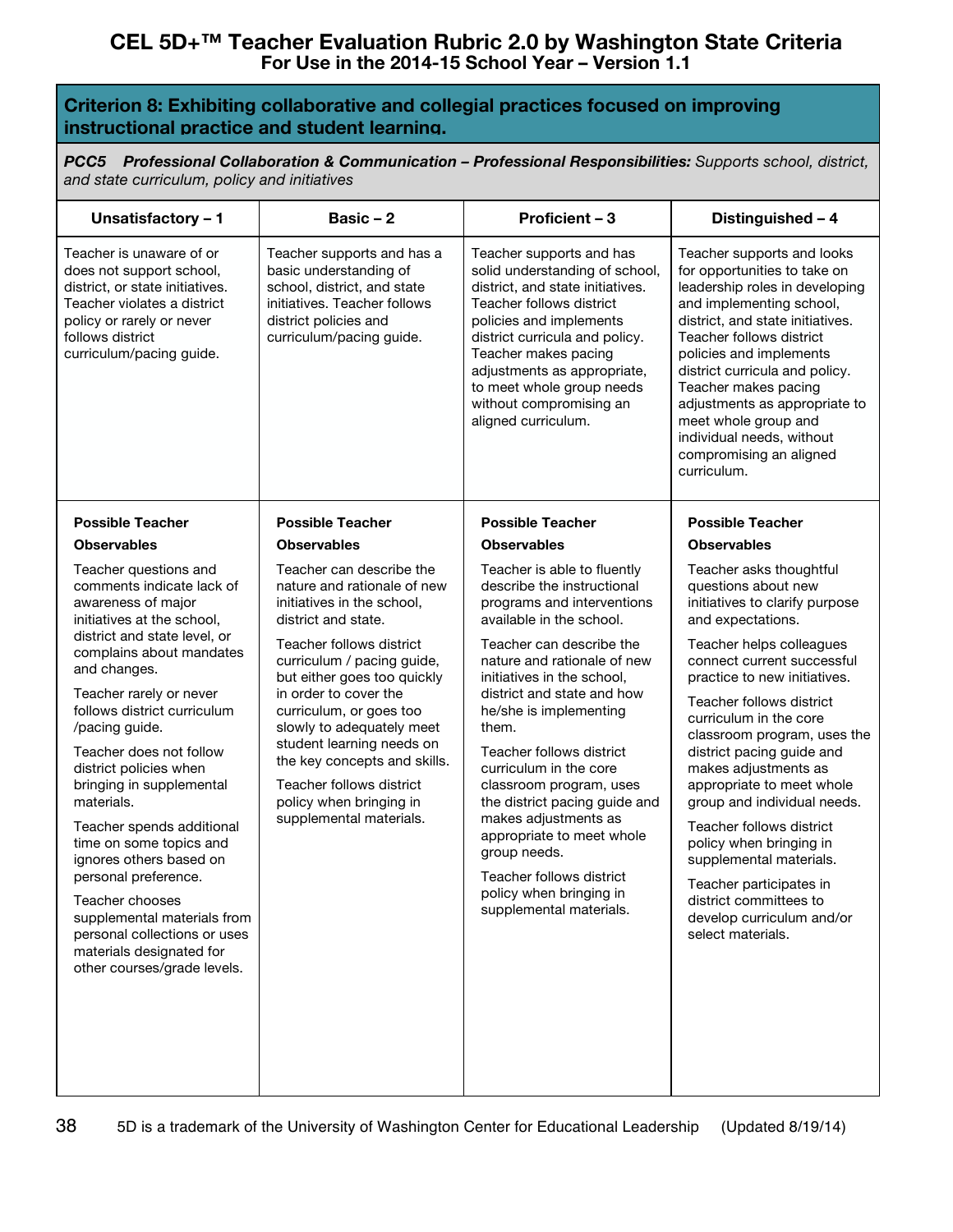| Criterion 8: Exhibiting collaborative and collegial practices focused on improving |  |
|------------------------------------------------------------------------------------|--|
| instructional practice and student learning.                                       |  |

*PCC6 Professional Collaboration & Communication – Professional Responsibilities: Ethics and advocacy*

| Unsatisfactory - 1                                                                                                                                                                                                                                                                                                                                                                                                                                                                                                                     | Basic $-2$                                                                                                                                                                                                                                                                                                                                                                                                   | Proficient - 3                                                                                                                                                                                                                                                                                                                                                                                                                    | Distinguished - 4                                                                                                                                                                                                                                                                                                                                                                                                                                                                                                                                                                                                      |
|----------------------------------------------------------------------------------------------------------------------------------------------------------------------------------------------------------------------------------------------------------------------------------------------------------------------------------------------------------------------------------------------------------------------------------------------------------------------------------------------------------------------------------------|--------------------------------------------------------------------------------------------------------------------------------------------------------------------------------------------------------------------------------------------------------------------------------------------------------------------------------------------------------------------------------------------------------------|-----------------------------------------------------------------------------------------------------------------------------------------------------------------------------------------------------------------------------------------------------------------------------------------------------------------------------------------------------------------------------------------------------------------------------------|------------------------------------------------------------------------------------------------------------------------------------------------------------------------------------------------------------------------------------------------------------------------------------------------------------------------------------------------------------------------------------------------------------------------------------------------------------------------------------------------------------------------------------------------------------------------------------------------------------------------|
| Teacher's professional role<br>toward adults and students is<br>unfriendly or demeaning,<br>crosses ethical boundaries,<br>or is unprofessional.                                                                                                                                                                                                                                                                                                                                                                                       | Teacher's professional role<br>toward adults and students is<br>friendly, ethical, and<br>professional and supports<br>learning for all students,<br>including the historically<br>underserved.                                                                                                                                                                                                              | Teacher's professional role<br>toward adults and students is<br>friendly, ethical, and<br>professional and supports<br>learning for all students,<br>including the historically<br>underserved. Teacher<br>advocates for fair and<br>equitable practices for all<br>students.                                                                                                                                                     | Teacher's professional role<br>toward adults and students is<br>friendly, ethical, and<br>professional and supports<br>learning for all students,<br>including the historically<br>underserved. Teacher<br>advocates for fair and<br>equitable practices for all<br>students. Teacher challenges<br>adult attitudes and practices<br>that may be harmful or<br>demeaning to students.                                                                                                                                                                                                                                  |
| <b>Possible Teacher</b>                                                                                                                                                                                                                                                                                                                                                                                                                                                                                                                | <b>Possible Teacher</b>                                                                                                                                                                                                                                                                                                                                                                                      | <b>Possible Teacher</b>                                                                                                                                                                                                                                                                                                                                                                                                           | <b>Possible Teacher</b>                                                                                                                                                                                                                                                                                                                                                                                                                                                                                                                                                                                                |
| <b>Observables:</b><br>Teacher goes without<br>speaking to another adult all<br>day. When others initiate<br>conversation, teacher is curt<br>and/or too busy.<br>Teacher shows preferential<br>treatment to some students.<br>Teacher is over-friendly<br>and/or inappropriately<br>affectionate with some<br>students.<br>Teacher shares no or too<br>much personal information.<br>Teacher blames lack of<br>student learning on the<br>characteristics of students<br>or makes pejorative<br>comments about groups of<br>students. | <b>Observables:</b><br>Teacher complies with all<br>school and district policies<br>and procedures.<br>Teacher extends ordinary<br>courtesies and positive<br>nonverbal behavior to all<br>adults and students.<br>Teacher is honest and<br>reliable.<br>Teacher is genuinely<br>concerned about all<br>students, but may lack<br>cultural awareness that<br>affects relationships in the<br>school setting. | Observables:<br>In addition to Basic:<br>Teacher actively seeks<br>experiences that will<br>enhance understanding of<br>student backgrounds.<br>Teacher shares knowledge<br>of students' backgrounds<br>and life experiences to help<br>colleagues focus on positive<br>assets and appropriate<br>supports.<br>Teacher encourages all<br>students to participate in<br>academic and non-<br>academic activities of the<br>school. | <b>Observables:</b><br>In addition to Proficient:<br>Teacher reflects on school<br>programs and extracurricular<br>activities, recognizes barriers<br>to participation, and<br>advocates to increase<br>students' opportunities<br>through strategies such as<br>changes in scheduling and<br>transportation.<br>Teacher recognizes a<br>student's strengths or talents<br>and personally connects<br>student with coach or<br>sponsor.<br>Teacher recognizes<br>implications of home<br>language and advocates for<br>responsive practices in<br>school communications,<br>parent conferences and<br>school programs. |